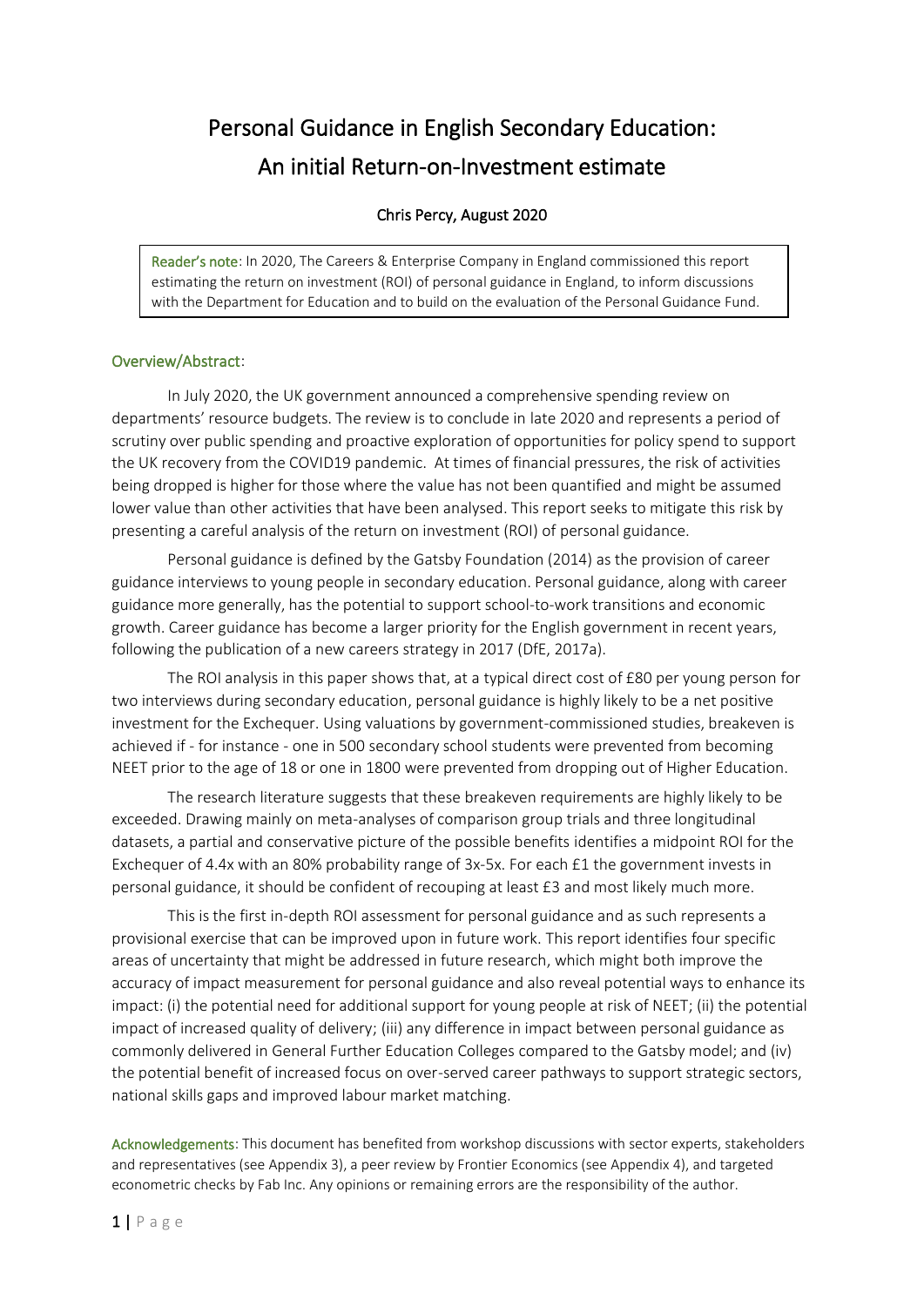# **Contents**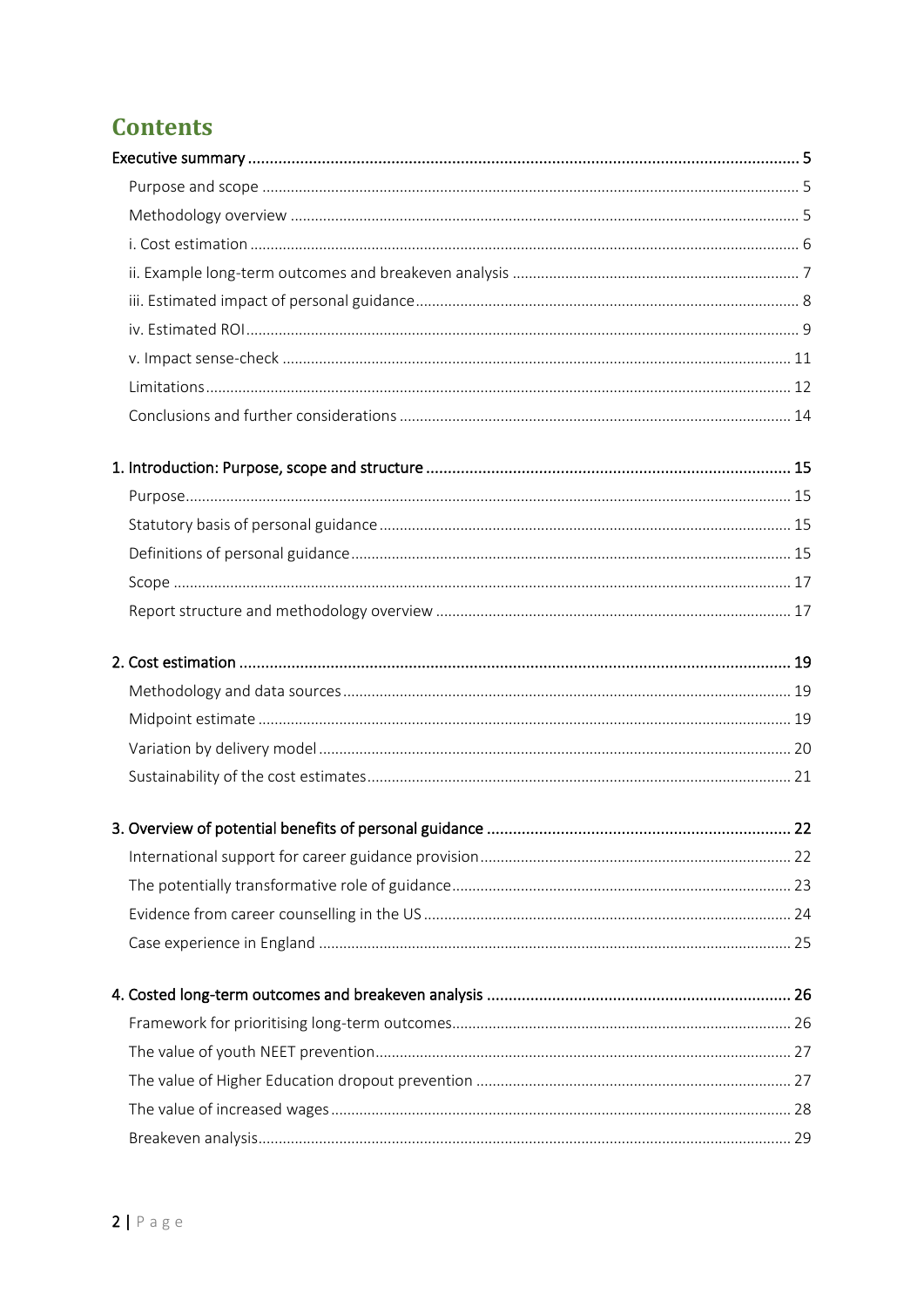| i. Meta-analysis evidence that guidance sessions shift attitudes/preparedness  30     |  |
|---------------------------------------------------------------------------------------|--|
| ii. Longitudinal evidence that attitudes/preparedness relate to NEET outcomes 32      |  |
| iii. Longitudinal evidence that attitudes/preparedness relate to future wages  32     |  |
|                                                                                       |  |
|                                                                                       |  |
| vi. Bridging assumptions to relate meta-analysis evidence to longitudinal evidence 35 |  |
|                                                                                       |  |
|                                                                                       |  |
|                                                                                       |  |
|                                                                                       |  |
|                                                                                       |  |
|                                                                                       |  |
|                                                                                       |  |
|                                                                                       |  |
|                                                                                       |  |
|                                                                                       |  |
|                                                                                       |  |
|                                                                                       |  |
|                                                                                       |  |
|                                                                                       |  |
|                                                                                       |  |
|                                                                                       |  |
|                                                                                       |  |
|                                                                                       |  |
|                                                                                       |  |
|                                                                                       |  |
|                                                                                       |  |
|                                                                                       |  |
|                                                                                       |  |
|                                                                                       |  |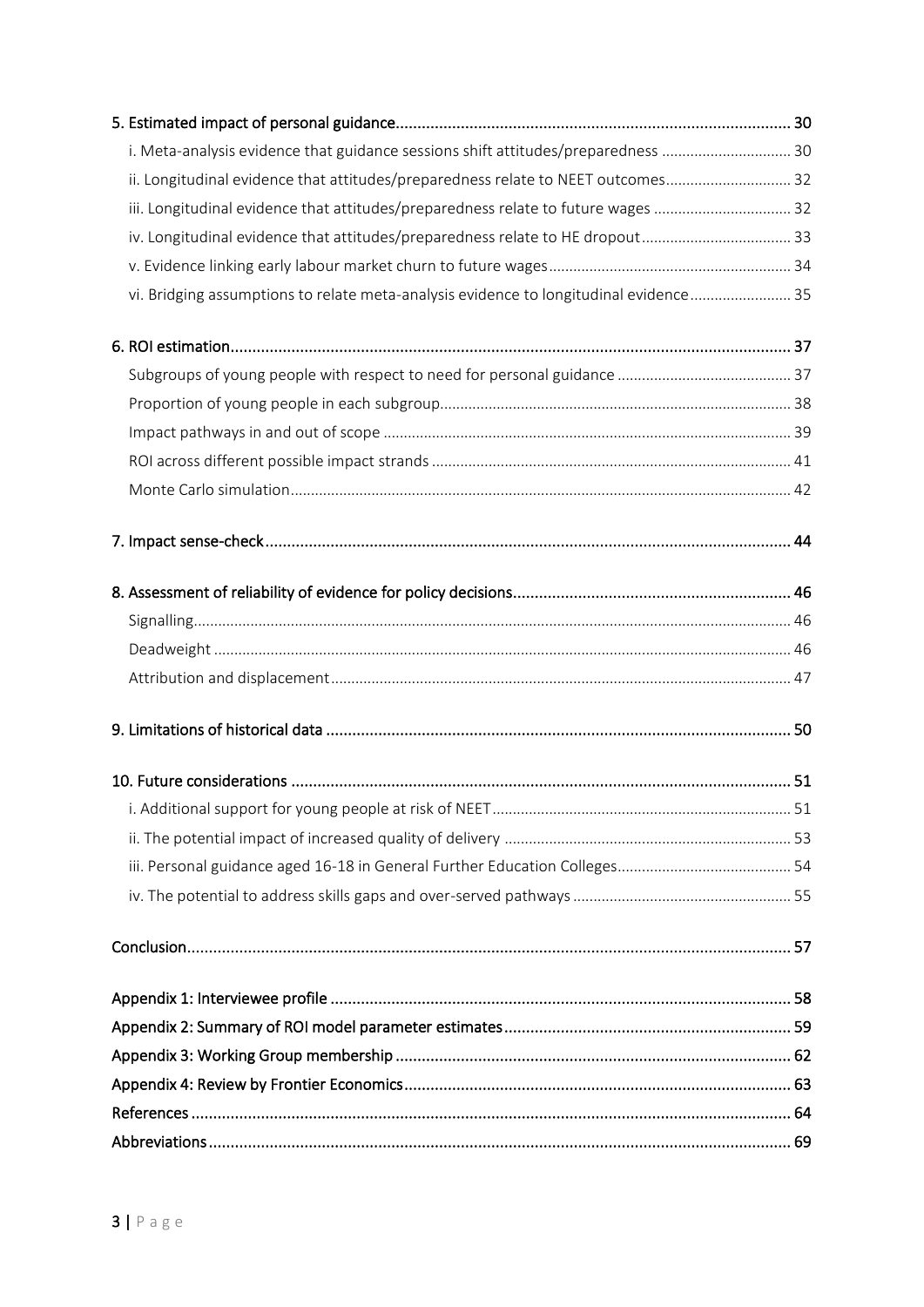#### Tables and Figures

Table 1: Long-term outcomes and breakeven analysis Table 2: Short-term impact and ROI by impact strand Table 3: Distribution statistics of the Monte Carlo ROI simulation Table 4: Careers leader interviewee profile Table 5: Low, midpoint and high case estimates in ROI model Table 6: Rationale for identifying certain midpoint estimates as conservative Figure 1: Illustrative theory of change pathways vs ROI scope

Figure 2: Monte Carlo probability distribution for government ROI

Figure 3: Monte Carlo probability distribution for societal ROI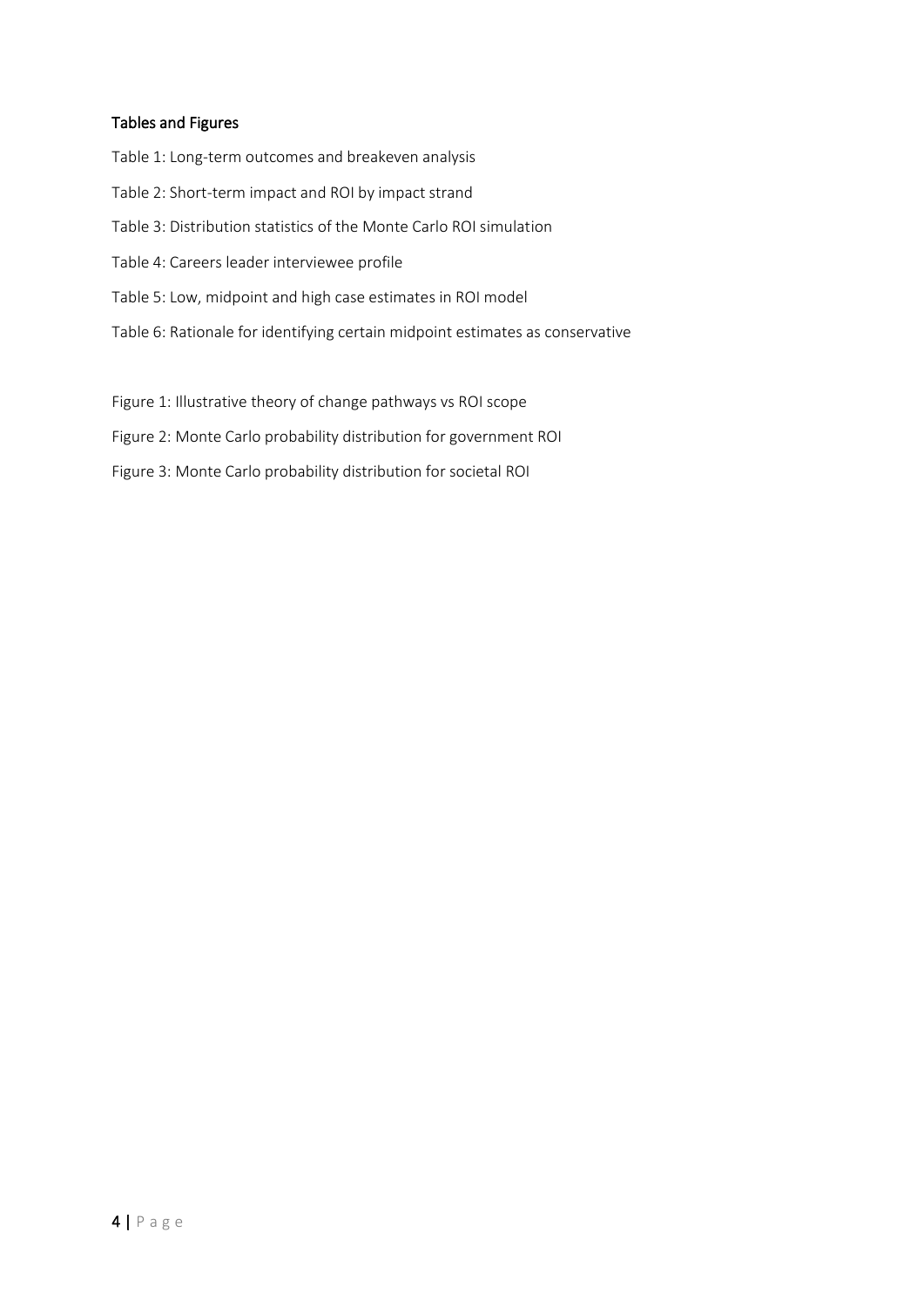## <span id="page-4-0"></span>Executive summary

## <span id="page-4-1"></span>*Purpose and scope*

The purpose of this technical report is to support funders and stakeholders in considering the likely financial benefit (ROI) of English schools and colleges implementing "personal guidance", which is one of the eight benchmarks of "good career guidance" as defined by the Gatsby Foundation in 2014 and adopted as Government policy in England in 2017 (DfE, 2017a). Around half of schools and colleges report full implementation of this benchmark, so there is potential for further implementation as well as ongoing work on quality improvement (The Careers & Enterprise Company, 2019).

Personal guidance is one of the few areas of Gatsby's standard for "good career guidance" where a budget line is typically directly attributable in many schools and colleges. For instance, it is often delivered by schools and colleges contracting external services – normally called personal advisers or careers advisers – or employing dedicated staff members holding formal, role-specific qualifications. Where education budgets are under pressure, personal guidance activities might naturally come under particular scrutiny, such that there is value in examining the ROI for this activity.

This analysis is deliberately conservative and aims to identify a baseline ROI that is well-grounded in empirical evidence. By drawing on conservative assumptions with a deliberately partial coverage of the potential benefits (prioritising those best studied), stakeholders can be confident that the true ROI lies above the point estimates provided.

Prior to estimating a typical cost, we have to specify a typical activity that corresponds to personal guidance. The minimum such activity is interpreted here in line with the Gatsby benchmarks as follows: providing one-to-one career guidance interviews with an appropriately trained career adviser, with one taking place by the age of 16 and another by the age of 18. These guidance interviews typically follow a high-level structure and often result in an action plan for the young person to follow, perhaps to further research their choices, prepare for applications, gain additional experience, or seek referral to other services. Such interventions have been a regular part of the English careers landscape for decades, even as uptake, delivery model and quality varied over time and over geography (Watts and Kidd, 2010; Hughes, 2017; The Careers & Enterprise Company, 2019).

Other aspects of good career guidance, as defined by the Gatsby Foundation (2014), such as employer visits, work experience and labour market information, and other approaches to guidance, such as group guidance or computer-aided guidance, are out of scope for this return on investment calculation (ROI). Nonetheless, it is important to emphasise that both the Gatsby Foundation (2014) and other good practice standards (e.g. QiCC, 2019) consider personal guidance activities to be part of an overall programme of career guidance.

## <span id="page-4-2"></span>*Methodology overview*

The return-on-investment analysis proceeds via five stages:

i. Costs are estimated using interviews with ten career leaders in England<sup>1</sup>, salary benchmarking data and The Careers & Enterprise Company's market data;

 $<sup>1</sup>$  Identified via The Careers & Enterprise Company (see Appendix 1 for details).</sup>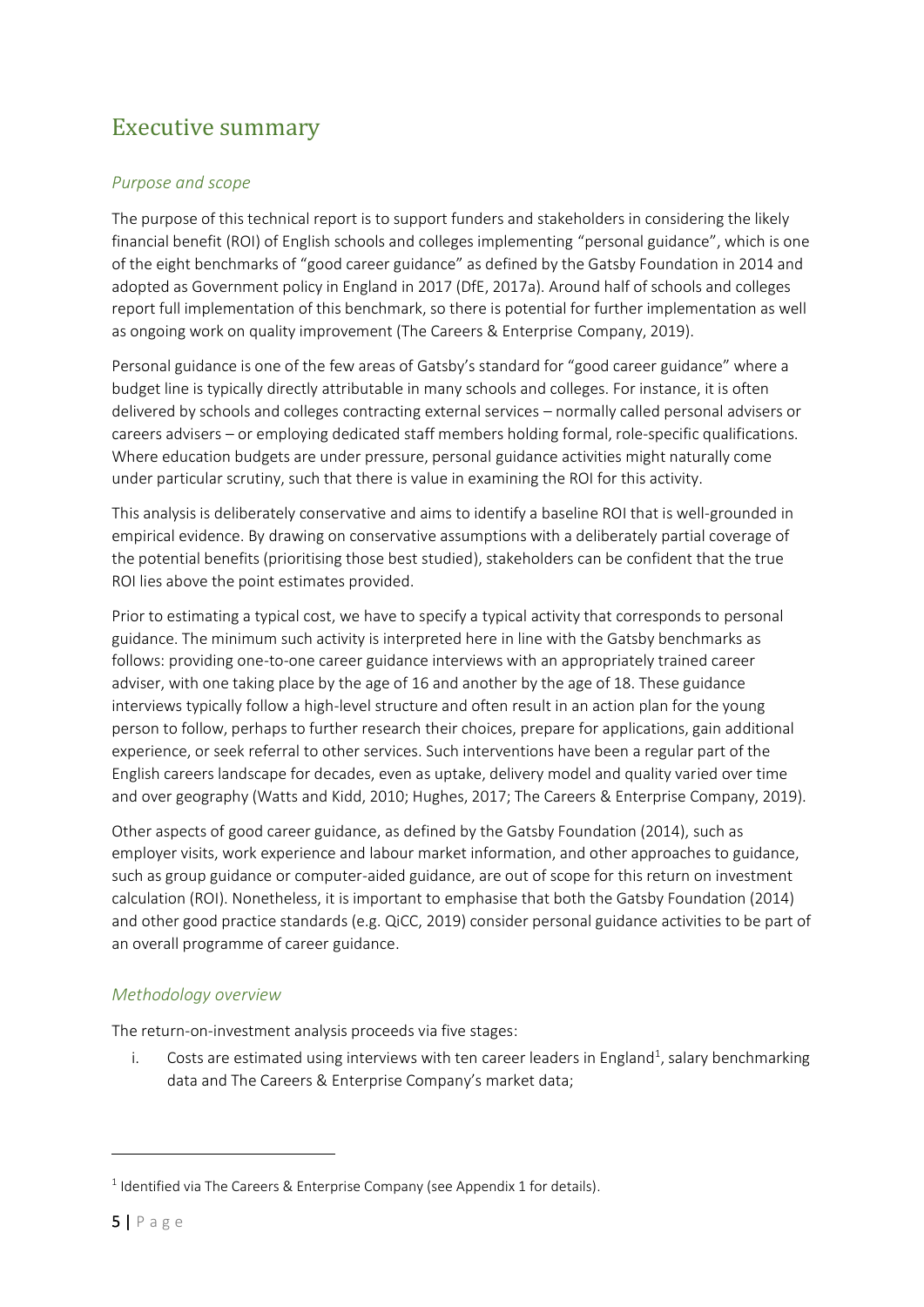- ii. Preparing information for the ROI by model by identifying and prioritising potential long-term outcomes from personal guidance and calculating the subsequent breakeven levels;
- iii. Modelling the likely impact of personal guidance on the selected long-term outcomes, using published longitudinal dataset research and meta-analyses of comparison group trials;
- iv. Integrating costs and benefits into an ROI estimate, considering an Exchequer perspective and a societal perspective, with uncertainty modelled via Monte Carlo<sup>2</sup> simulation;
- v. Triangulating midpoint estimates against other evidence.

The estimates in this paper draw primarily on research identified in three prior systematic literature reviews, conducted for the Education Endowment Foundation (Hughes et al, 2016; Mann et al, 2018) and the OECD (Musset and Kureková, 2018), updated with recent academic publications and organisation publications identified by the project team and the project working group (see Appendix 3 for members).

It is likely that the quantitative relationship between career guidance and life outcomes depends on the prevailing socioeconomic structures, including other factors that affect school-to-work transitions such as the compulsory education age, training and higher education policies, and labour market features. Such structures are not fixed over time or from country to country. In order to prevent this ROI being overly reliant on a single study or historical context, diverse datasets covering different time periods have been used to generate empirical estimates. The use of high quality longitudinal analyses and meta-analyses affords a pragmatic level of confidence that the estimate range captures a relationship that can be relied upon in analysing future policy initiatives. Nonetheless, individual estimates necessarily involve levels of uncertainty, whether due to confidence intervals and subsample variation in the original research or due to the use of bridging assumptions which can take a range of plausible values. This uncertainty is modelled via a Monte Carlo process, integrating the implications of low, high and midpoint estimates on key parameters.

The analysis includes an account of the relative reliability of different strands of analysis from the perspective of present-day policy, considering issues such as deadweight, signalling, attribution and displacement. The ROI approach and calculations have been peer reviewed by Frontier Economics (see Appendix 4 for their report).

## <span id="page-5-0"></span>*i. Cost estimation*

The direct costs of organising and conducting a one-to-one interview with a trained professional in England in 2020 is estimated at the equivalent of £40 per interview, resulting in a total investment per young person during secondary education of £80. This estimate is based on a fully-loaded day-rate of £200 and 6 interviews per day which last 45 minutes plus 20 minutes for preparation and follow-up. Some additional time is assumed for overall coordination of the interview programme, but other indirect costs are not incorporated, such as organisational overheads and support from the school, such as premises, utilities and staff infrastructure. This is an average cost estimate, where the actual costs might vary depending on, inter alia, the level of experience and qualifications of the careers adviser, the size of the cohort being interviewed, area of the country and approach to delivery. A low estimate is modelled as £19 per interview and a high estimate at £80 per interview.

 $2$  Key parameters in the ROI have a low, medium and high value identified. Each Monte Carlo simulation identifies a value at random between those values, sampled according to a triangular probability distribution, and calculates the ROI. 100,000 such simulations are run to generate a range of possible results.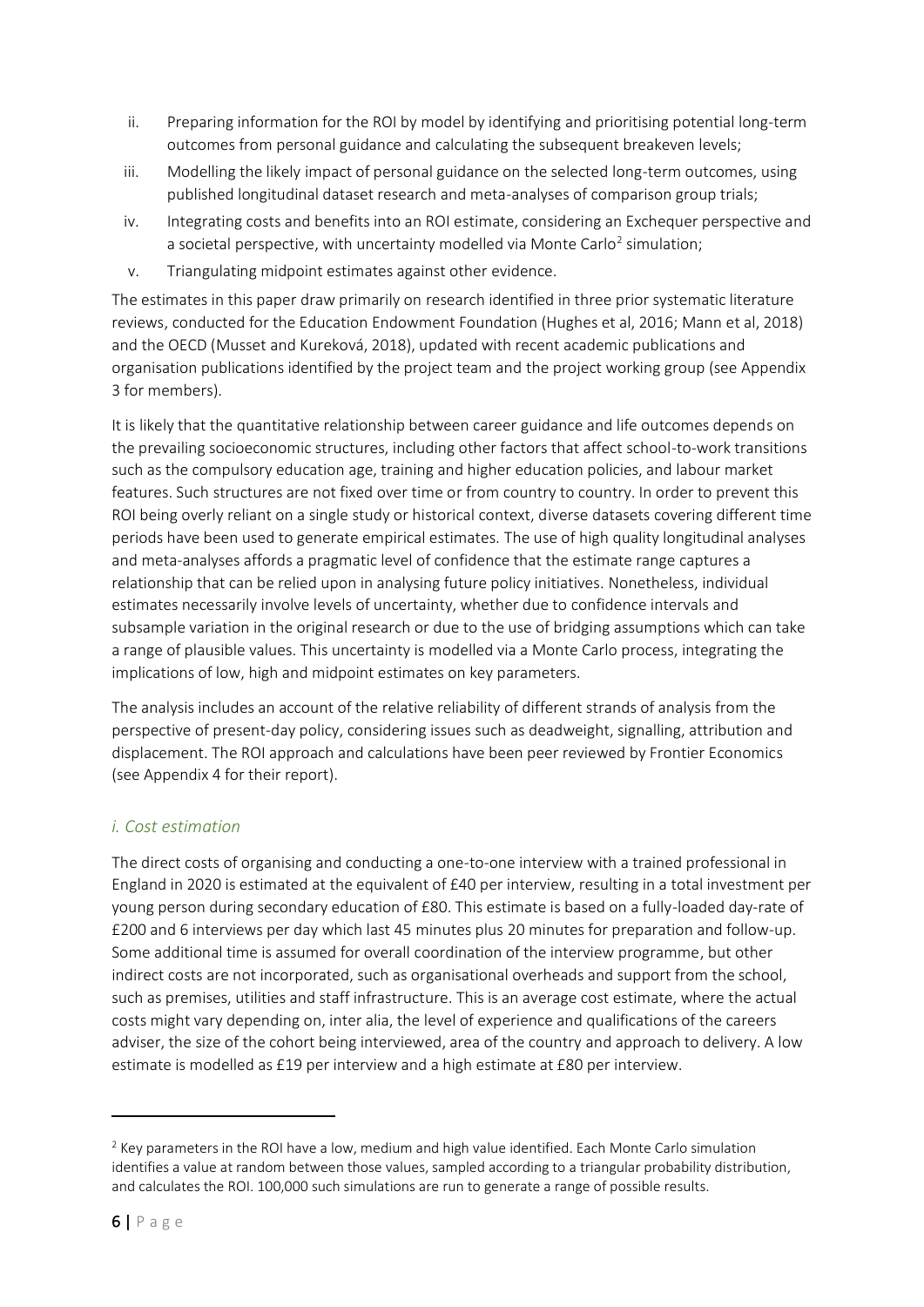### <span id="page-6-0"></span>*ii. Example long-term outcomes and breakeven analysis*

#### *International support for career guidance provision*

Empirical evidence and theoretical frameworks developed by sector experts help to identify a range of possible long-term outcomes from career guidance. Different reports use different terminology, but each recognises the role of personal guidance or a similar activity as part of that provision. Such reports include the Education Endowment Foundation in the UK (Hughes et al, 2016), the OECD (Musset and Kureková, 2018), a working group of organisations including the European Commission, the ILO, the OECD and UNESCO (IAG-WBL, 2019), and a Canadian research group (SRDC, 2020).

An Education Endowment Foundation literature review identified 73 relevant studies on career guidance and classified benefits across three areas: education, economic and social, with specific benefits identified in academic attainment, wage premiums, labour market status, self-efficacy, and decision-making skills (Hughes et al, 2016). The OECD argues that career guidance is "both an individual and a social good: it helps individuals to progress in their learning and work, but it also helps the effective functioning of the labour and learning markets, and contributes to a range of social policy goals, including social mobility and equity" (Musset and Kureková, 2018: 4).

#### *Selection of long-term outcomes*

This ROI prioritises a small set of the long-term outcomes present in this literature, focussing on those where (i) the outcome has been quantified in an English context using reports commissioned by the government, (ii) the outcomes can collectively be constructed in such a way to minimise overlap (aiding the aggregation of individual outcomes into a single ROI), and (iii) the outcomes can be related back to one-to-one personal guidance using high-quality quantitative studies.

The result of this prioritisation is that the estimates cover only a partial set of the possible benefits of personal guidance. Since the full marginal cost of delivery has been captured, this approach yields an under-estimate of the true ROI. A schematic diagram describing which benefits have been captured alongside example benefits not captured is shown in Figure 1 in Section 6.

Three long-term outcomes have been identified and costed that meet the three prioritisation criteria above: youth NEET prevention at 16-19, Higher Education dropout prevention and increased wages among those in full-time employment (see Table i). We then estimate the benefits to the Exchequer of obtaining these outcomes for a given student, and model the intervention success rates required to 'break-even' on the investment – that is, to recoup the money spent.

| Long-term outcome sought                                                                                                 | Midpoint estimate value to the<br>Exchequer [to Society, a partial view]     | Required personal guidance<br>success rate to break even <sup>1</sup> |
|--------------------------------------------------------------------------------------------------------------------------|------------------------------------------------------------------------------|-----------------------------------------------------------------------|
| One student prevented from<br>becoming NEET prior to age 19                                                              | £42k [£78k]<br>(Coles et al, 2010; DWP, 2011)                                | $0.2\%$ [0.1%]                                                        |
| One student prevented from<br>dropping out of Higher Education                                                           | £145k [£105k]<br>(Walker and Zhu, 2013)                                      | $0.1\%$ [0.1%]                                                        |
| One student receiving a wage<br>premium of 7.5% up to age 35,<br>based on probable time in full-<br>time employment only | $E7k$ [ $E19k$ ]<br>(Calculations using ASHE and LFS<br>data, see Section 4) | $1.1\%$ [0.4%]                                                        |

Table i: Long-term outcomes and breakeven analysis (for details see Section 4)

<sup>1</sup> Applying the midpoint estimate intervention cost of £80 per young person.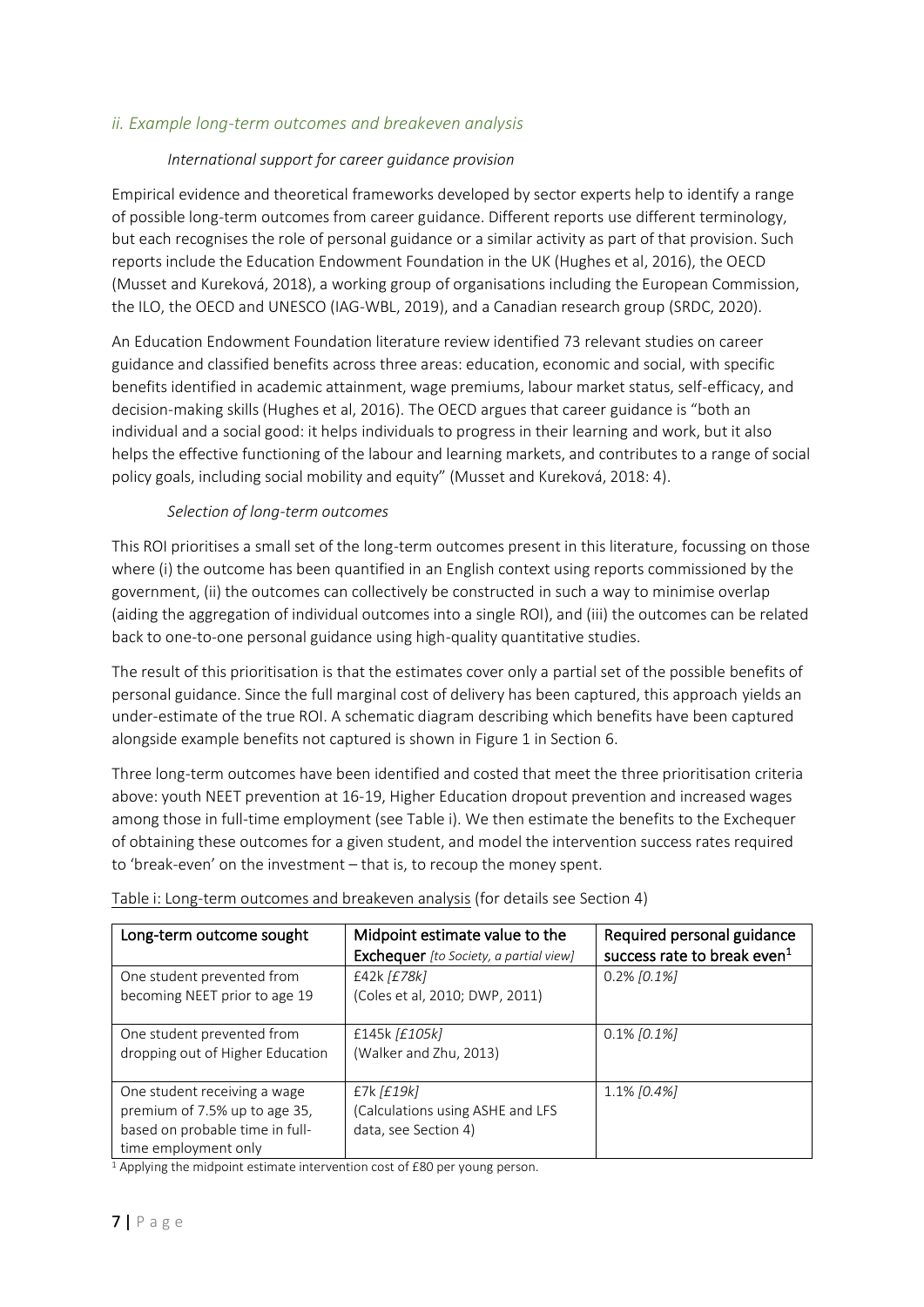### *Breakeven analysis results*

The midpoint estimates of the long-term net present value of these outcomes (see Table i) can be used to identify the breakeven point for personal guidance. In this hypothetical exercise, the breakeven point for each outcome is identified just for that individual outcome of interest assuming no benefits from the other outcomes.

For example, if the full cost of personal guidance were to be recouped to the Exchequer purely through reduced NEET outcomes, we would require one in around 500 recipients to be prevented from becoming NEET up to the age of 19. If the full cost were to be recouped via individuals gaining a 7.5% wage premium up to age 35, we would require around one in 250 recipients to gain such a benefit. Similarly, one in around 1,800 would need to be prevented from dropping out of Higher Education.

These requirements are modest, particularly considering that the three long-term outcomes are partly additive and, once overlap is accounted for, can be combined together to identify an overall ROI.

## <span id="page-7-0"></span>*iii. Estimated impact of personal guidance*

Personal guidance, as described in the scope of this ROI, is a low-cost intervention and the requirements for breakeven impact are modest. An examination of the likely impact of personal guidance based on published studies suggests these requirements are highly likely to be exceeded. The key studies for this ROI are listed below, with additional evidence, including data from the US and Australia, captured in Section 5.

#### *Evidence from meta-analyses*

Meta-analyses of comparison group trials with pre/post questionnaires reveal a statistically significant relationship between engaging in career guidance sessions and progress on a diverse range of measures, particularly for career decision making self-efficacy, career maturity and career decidedness (Whiston et al, 2017; Oliver and Spokane, 1988; Brown and Ryan Krane, 2000). The latest meta-analysis describes a 95% confidence interval on these and related indicators of 0.25 to 0.44 standard deviations (Whiston et al, 2017).

Improved performance on such measures is theorised to make a positive difference in the lives of young people by providing them new and useful information which will help them to better navigate school to work transitions, avoiding falling out of programmes of education and training, and securing more attractive employment than would be the case without the intervention. In this case, in periods of high unemployment and economic turbulence, the value of guidance may be assumed to be greater as the risks of poor decision making and poor labour market outcomes become greater.

## *Evidence from longitudinal datasets*

Longitudinal datasets also identify statistically significant relationships between the three long-term outcomes costed above and key factors related to pathway decision making and prior career guidance.

The Higher Education drop-out rate for non-mature students is low in the UK at around 6.5%, but the seven-year FutureTrack dataset of all UK university entrants in 2005/6 reveals that career guidance can reduce it yet further (McCulloch, 2014). Using a logistic regression model with a wide range of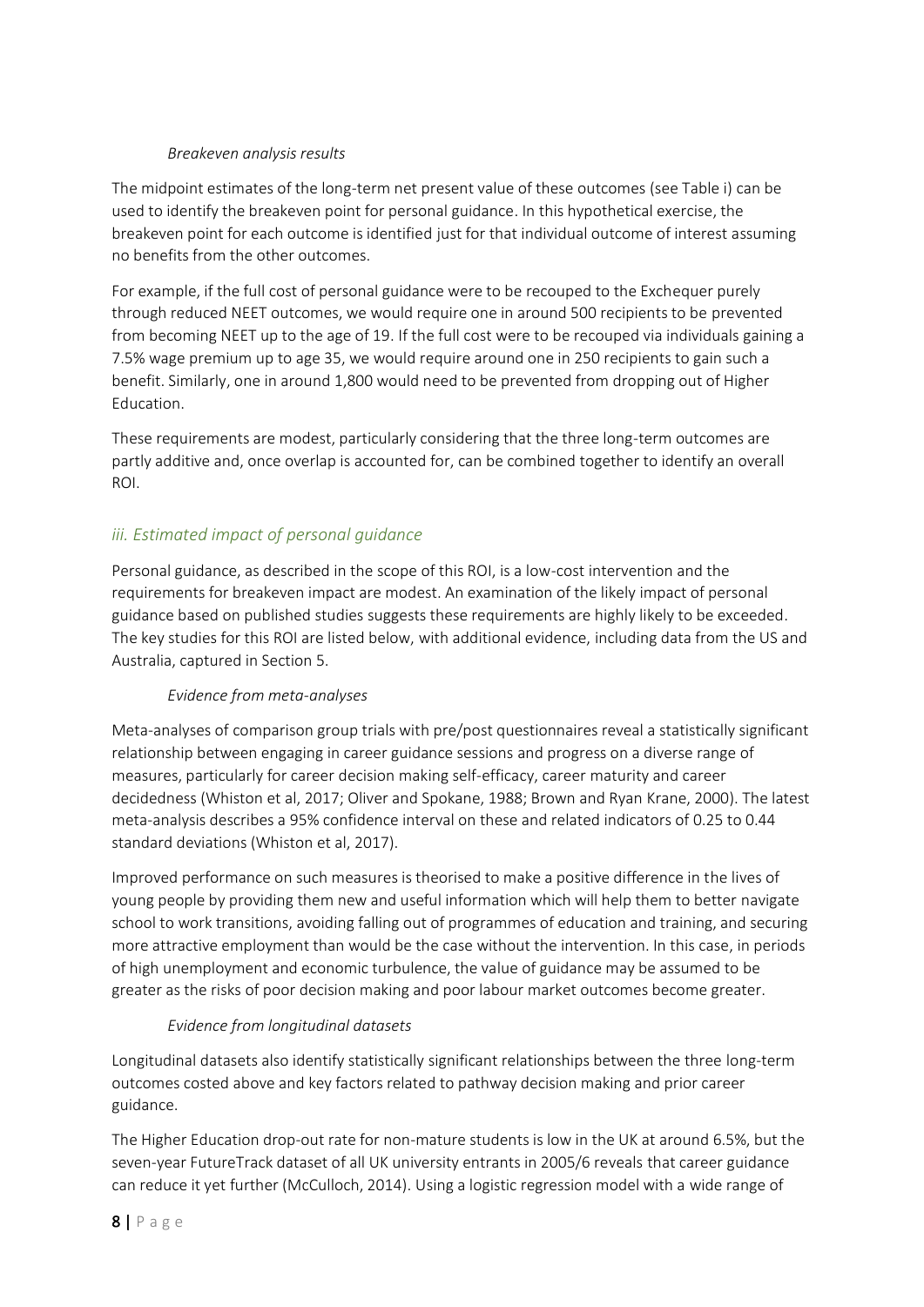control variables, McCulloch identifies a statistically significant ~40% reduction in the odds of dropout for students who had a high level of satisfaction with their prior career guidance as opposed to a low level, and a ~3% reduction in odds for each extra source of advice and guidance drawn on in their decision making. This improvement might apply only for a subset of students with limited prior support and might only be accessible for a subset of those whom personal guidance is able to support. The net result of these factors is a modest but valuable reduction in drop-out rate of 0.3%pts.

The government supported British Cohort Study, following a large cohort of young people born in 1970, is particularly valuable as it allows us to trace home life and educational experiences from birth to age 16 through to later life outcomes, including NEET outcomes prior to the age of 19 and wage outcomes aged 34. Studies on this dataset have revealed that young people with high career ambitions but low educational ambitions ("misaligned young people") are 2-3x more likely to be NEET (Yates et al, 2011; Schoon and Polek, 2011), with similar disadvantages for young people who were highly uncertain at the age of 16 about their future career pathways. Wage outcomes at age 34 have also been related to these factors: identified as 11%-17% lower for young men and women who were either misaligned or uncertain about their job choices at age 16 (Sabates et al, 2011).

The proportion of young people who were misaligned or uncertain at the age of 16 was just under 50% at the time of the British Cohort Study (during the 1980s). A more recent survey of 15 year olds in England and Wales, the 2018 OECD PISA survey, identified around a quarter of young people being highly uncertain about their future pathway and a further quarter having misaligned education/occupation ambitions<sup>3</sup>.

### *Bridging assumptions between meta-analysis and longitudinal dataset evidence*

Connecting the meta-analysis insight on progress on features like self-reported career decisionmaking efficacy to the questions captured in the longitudinal datasets is managed via bridging assumptions, supported by the similar topic of focus (career decision-making) and OECD evidence from the 2018 PISA study that identifies a cross-sectional correlation between students who report guidance interviews at school and reduced levels of career uncertainty.<sup>4</sup>

Given uncertainty in this area, a wide possible range for this bridging assumption is modelled and the midpoint estimates are conservative, such as requiring 1.5 standard deviations progress for someone to shift from having misaligned education/occupational ambitions to being aligned. This is approximately the equivalent of a student moving from the 7th percentile to the median, a larger shift than implied by the British Cohort Study dataset (for more details see Section 5).

## <span id="page-8-0"></span>*iv. Estimated ROI*

#### *Subgroups of young people with respect to need for personal guidance*

It is likely that different young people will respond differently to personal guidance, given different starting points in their decision-making, their personal circumstances and the pathways that are open to them. Research has shown that uncertain or misaligned expectations have more severe

<sup>&</sup>lt;sup>3</sup> OECD PISA 2018 survey data covering the UK (excl. Scotland). Details shared in correspondence with Dr Anthony Mann, senior policy analyst at the OECD. For detail on the underlying data, see Mann et al (2020). 4 Ibid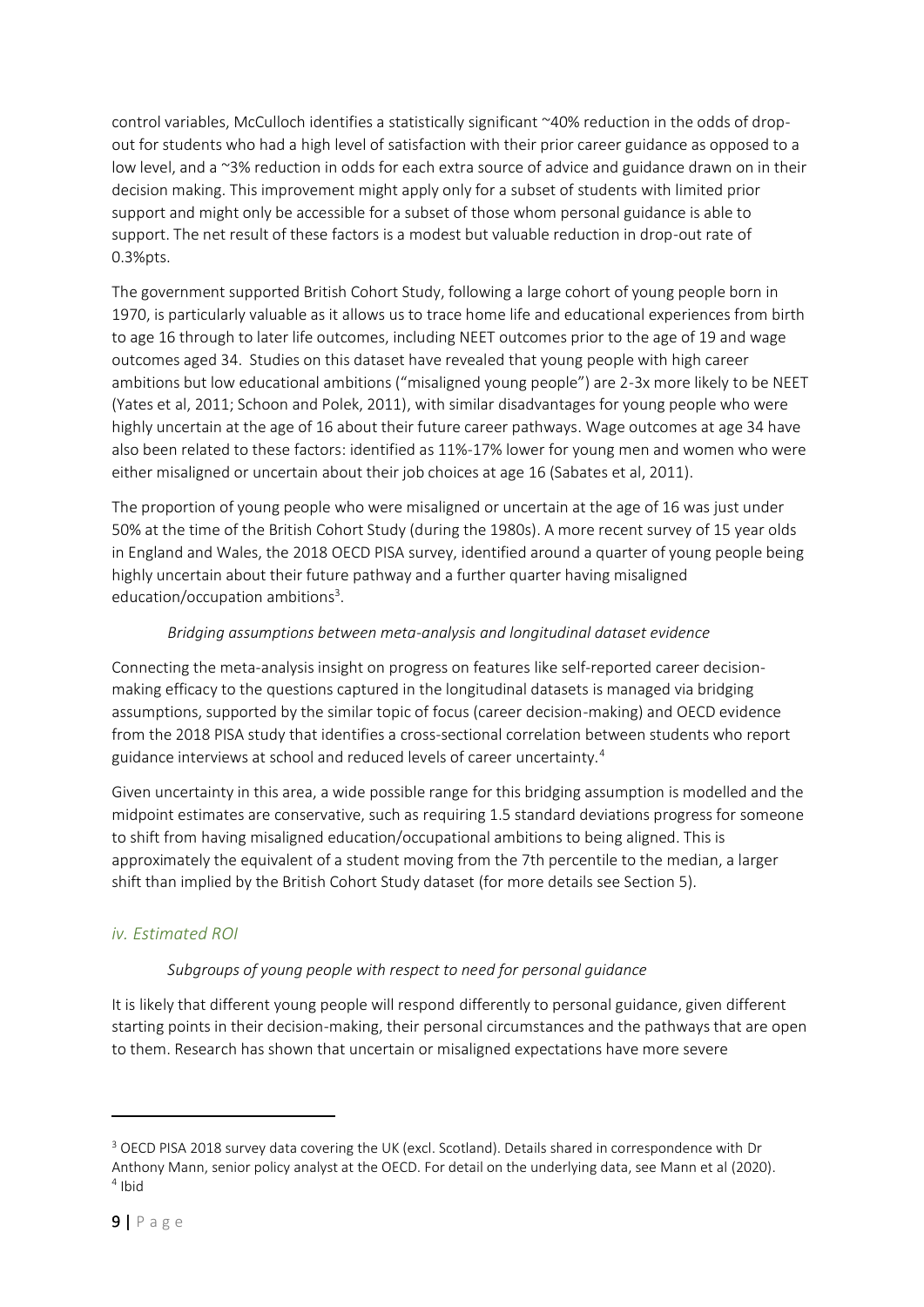consequences for some groups than others (Gutman et al, 2014). In order to model these differences in the ROI estimate, the overall cohort of young people is categorised into example archetypal groups.

Survey evidence points towards possible relevant groupings based on how uncertain young people are about their pathway choices, whether there is misalignment between their educational and occupational ambitions, and the extent to which they report having enough information and support to be confident in their choices. Four sets of survey data are drawn on for this research – the OECD's 2018 PISA questionnaires of 15 year olds, a survey of 2,017 16-19 learners,  $1<sup>st</sup>$  year undergraduates and apprentices in 2017 conducted for the Department for Education (DfE, 2017b), and the proportions of young people in the underlying British Cohort Study and FutureTrack research.

This process results in constructing the ROI model based on three groups of young people (full details in Section 6):

- The higher priority group includes, for instance, (i) those who are at high risk of NEET, (ii) those who have no idea what job they want to do at the age of 16, and (iii) those whose current education ambitions are insufficient to meet their career ambitions, noting overlap between these subgroups. This is estimated at 25% of young people.
- The medium priority group includes those who have an idea about their future plans but are not entirely certain, are not fully informed about their choices, or have not fully considered the alternatives. Personal guidance might help such young people sense-check or further research their ideas, as well as helping them prepare for their chosen route. This is estimated at 45% of young people.
- The lower priority group represents the remaining 30% of young people. This corresponds approximately to the proportion of young people who typically strongly agree that they know what to do when finishing their current course. Nonetheless, there may still be average benefits from personal guidance for this group.

Only the medium and the higher priority groups are modelled for ROI impact. It is possible that young people in the lower priority group may still benefit or be benefitting from personal guidance – perhaps their pathway confidence partly stems from career guidance prior to the time of survey or perhaps an independent review of their choices and reasoning would have still been beneficial. However, present research evidence is insufficient to support quantifying this benefit and it is more prudent to treat any such benefit as upside from the perspective of this ROI.

#### *ROI across different possible impact strands*

Overall this analysis results in four strands of impact for the ROI, with partial overlap between two of them which is adjusted for separately (see Table ii).

The Exchequer ROI largely focuses just on the immediate taxation benefits of higher wages, measured directly in terms of wage gains or indirectly in terms of increased earnings following the completion of Higher Education. No economy multiplier effects are included.

The social ROI is highly limited in scope, drawing mostly on private income gains. Only the NEET reduction impact strand considers a broader set of benefits, such as reduced healthcare costs, reduced benefits, or reduced interactions with the criminal justice system.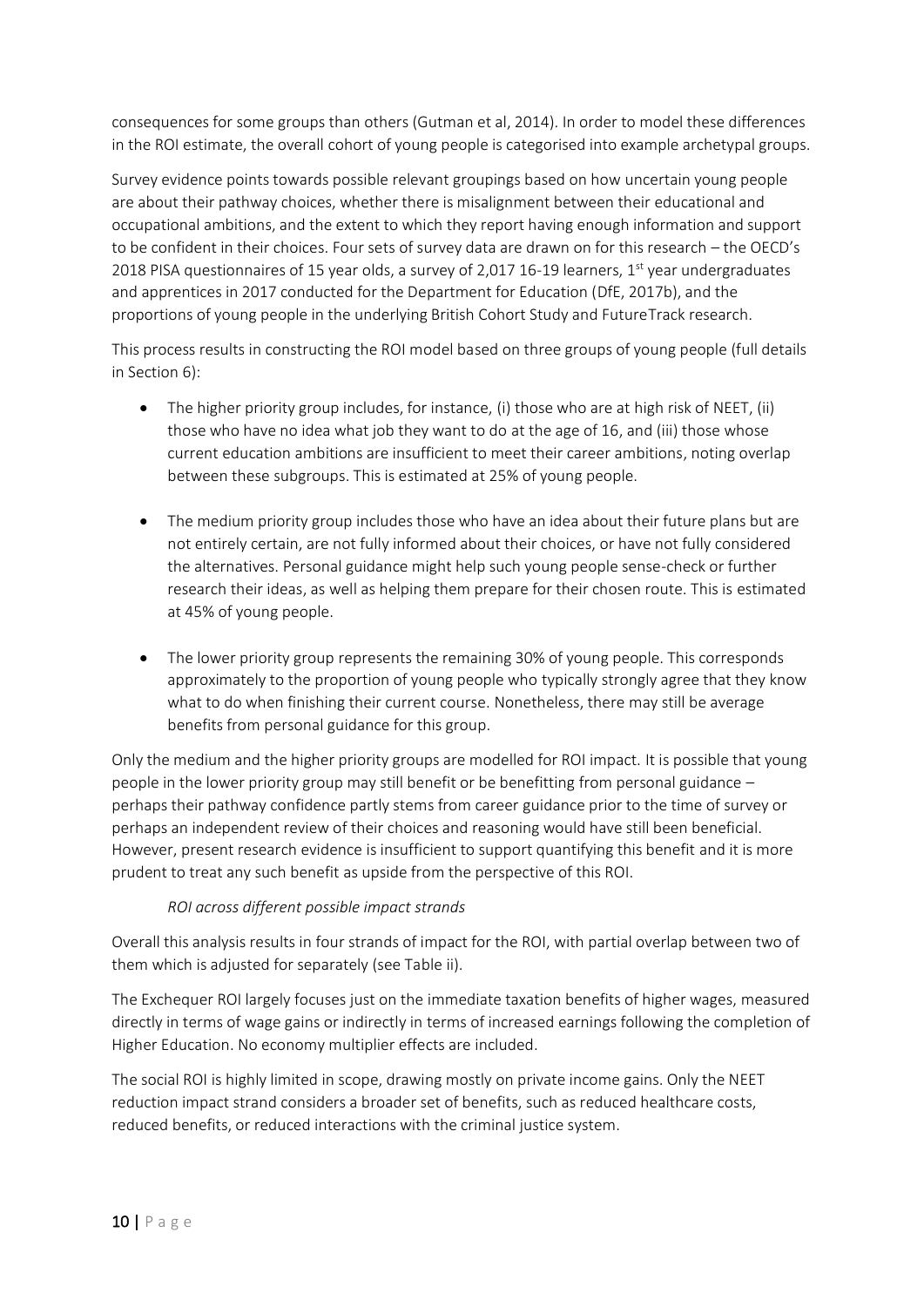Table ii: Short-term impact and ROI by impact strand

| Impact strand                                                  | Applicable<br>subgroup <sup>1</sup>                                                        | Short-term impact<br>within subgroup<br>(details in Sections 5 & 6)                         | Partial<br>Exchequer<br>ROI <sup>2</sup> | <b>Partial social</b><br>ROI <sup>2</sup> |
|----------------------------------------------------------------|--------------------------------------------------------------------------------------------|---------------------------------------------------------------------------------------------|------------------------------------------|-------------------------------------------|
| Higher priority:<br><b>NEET</b> reduction                      | 25%<br>(i.e. the full higher<br>priority group)                                            | Around one in 125<br>prevented from NEET                                                    | 1.0x                                     | 1.8x                                      |
| Higher priority:<br>Increased wages                            | 25%<br>(i.e. the full higher<br>priority group)                                            | Average wage uplift of<br>0.8%                                                              | 2.5x                                     | 6.6x                                      |
| Medium priority:<br>Reduced higher<br>education drop-out       | $^{\sim}18\%$<br>(i.e. 40% who go to HE<br>out of the 45% in<br>medium priority overall)   | Around one in 325<br>prevented from<br>dropping out                                         | 1.0x                                     | 0.7x                                      |
| Medium priority:<br>Higher wages for<br>those in work post-18  | $~21\%$<br>(i.e. $46\%$ who go to<br>work out of the 45% in<br>medium priority overall)    | Around one in 80 not<br>churning in first year of<br>work and securing a<br>10% wage uplift | 0.3x                                     | 0.8x                                      |
| Reduction for overlap in<br>higher priority group <sup>5</sup> |                                                                                            |                                                                                             | $-0.3x$                                  | $-0.9x$                                   |
| <b>Total</b>                                                   | $^{\sim}64\%$<br>(of full cohort for whom<br>some probability of<br>benefit is calculated) |                                                                                             | 4.4x                                     | 9.1x                                      |

<sup>1</sup> Proportion of full cohort receiving personal guidance that is in scope for this short-term impact

<sup>2</sup> Assuming each strand assumed the full cost of personal guidance. Estimates are partial as not all possible ROI benefits are included, i.e. they are anticipated to be underestimates of the true ROI.

The overall midpoint partial ROI is 4.4x for the Exchequer and 9.1x for society/individuals.

Reflecting the uncertainty captured in the ROI model, the Monte Carlo simulations result in an 80% probability of a partial ROI range of 3x-5x for the Exchequer and 5x-11x for society. The uncertainty estimates cover a wide range of plausible outcomes, summarised in Appendix 2.

#### <span id="page-10-0"></span>*v. Impact sense-check*

The calculation chain above draws on the more precise quantitative estimates of different steps in the ROI logic chain. The result can be sense-checked against less precise measures, such as attempts to directly measure the long-term impact of personal guidance using underpowered datasets and considering the measured long-term impact of integrated programmes in which personal guidance plays a role, but where the significance of that role is hard to specify.

<sup>&</sup>lt;sup>5</sup> The possibility of double-counting between lifetime NEET prevention benefits and enhanced wages is adjusted for the higher priority group. In the midpoint estimate scenario, we exclude a proportion of the wage-related ROI that corresponds to the proportion of young people who are NEET at age 18 in England in Q4 2019 (13%).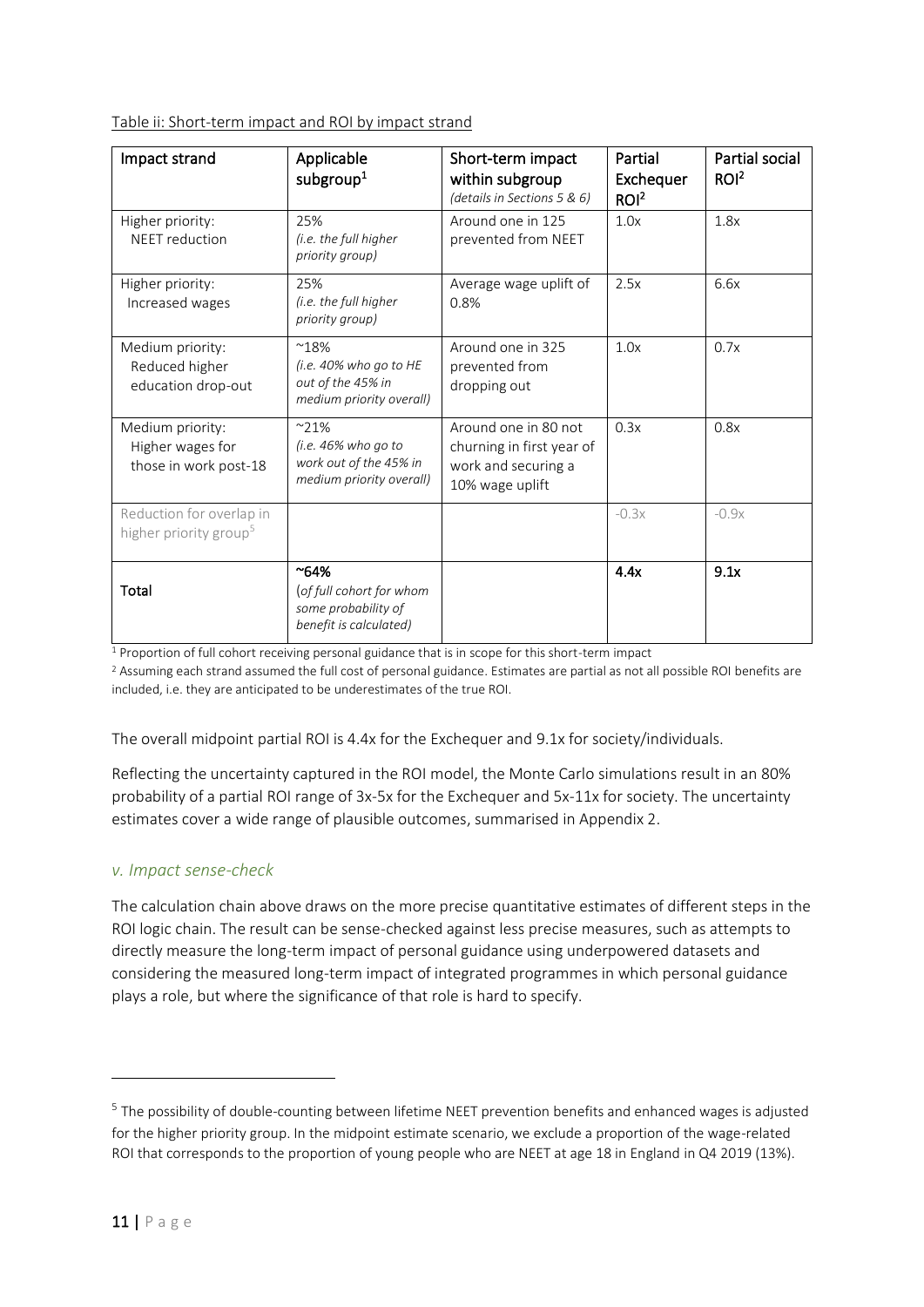#### *Sense-check using direct measures on longitudinal datasets*

Both the LSYPE longitudinal dataset (tracking a sample born in 1990) and the British Cohort Study include high-level questions concerning whether young people accessed personal guidance and permit analyses using an extensive set of control variables for the young person's personal circumstances, background and academic attainment. While the samples are too small to precisely identify the very small effect sizes hypothesised above, reviewing the point estimates and confidence intervals can support a sense-check.

On LSYPE analyses for the DfE, the link between NEET status and having had careers advice or IAG from the personal guidance Connexions service is weakly positive, translating into 0.08 or 0.17 fewer months spent NEET on average, but fails to be statistically significant at the 10% level (Nicoletti and Berthoud, 2010). The effect size is significantly higher than the midpoint estimate of 0.2% in this ROI, as analysed across the full sample of recipients of personal guidance. Analysis on the British Cohort Study similarly identifies a positive (but not statistically significant) relationship between conversations with what were called "careers teachers" at the time of sampling in 1986 and future wages, where the point estimate is higher than the 0.2% assumed in the ROI as applying across all recipients of personal guidance (Percy and Kashefpakdel, 2018).

#### *Sense-check considering integrated career guidance programmes*

The Quality in Careers Standard award and its predecessors include a range of expectations for careers provision, including the support of personal guidance activities (QiCC, 2019; Careers England, 2011). Analysis on this overall standard can provide an indication of the potential value of its constituent activities.

The difference between secondary education providers in England that hold the Quality in Careers Standard (QiCS) award and those that do not was analysed by Hooley, Matheson and Watts (2014) for the Sutton Trust. Descriptive comparisons within school type suggest that education providers that held QiCS typically had a lower post-education NEET rate than those that did not, ranging from 0.3%pt (general FE colleges) to 2.3%pts (academies). Controlling for a range of background variables, including neighbourhood deprivation, school type, pupil-teacher ratio, intake demographics and total number of students, the analysis identifies a statistically significant 0.5%pt lower NEET rate.

It is not possible to quantitatively relate personal guidance to QiCS, as the quality mark represents an integrated programme of which personal guidance is only one element. As a heuristic, we might consider personal guidance to be  $1/8^{th}$  of the importance of the Gatsby benchmarks as a whole and draw on the recent evidence that schools and colleges holding QiCS self-reported achieving an average of 2.9 benchmarks out of 8 (The Careers & Enterprise Company, 2018a). Using these two adjustments, the 0.5%pt lower NEET rate is equivalent to a 0.17% lower NEET rate, which lines up closely to the 0.2% lower NEET rate implied by the midpoint estimate in this ROI.

#### <span id="page-11-0"></span>*Limitations*

#### *Adjustments to estimates derived from historical data for today's context*

The economic impact of any policy measure or education intervention will depend on the current stage of the economic cycle and the broader socio-cultural context. The evidence for this ROI relating progress on career questionnaires to long-term outcomes draws on data from different historical contexts in the UK: The BCS cohort born in 1970, the LSYPE cohort born in 1990, and the FutureTrack cohort entering Higher Education in 2005/6. While no historical period can ever be an exact measure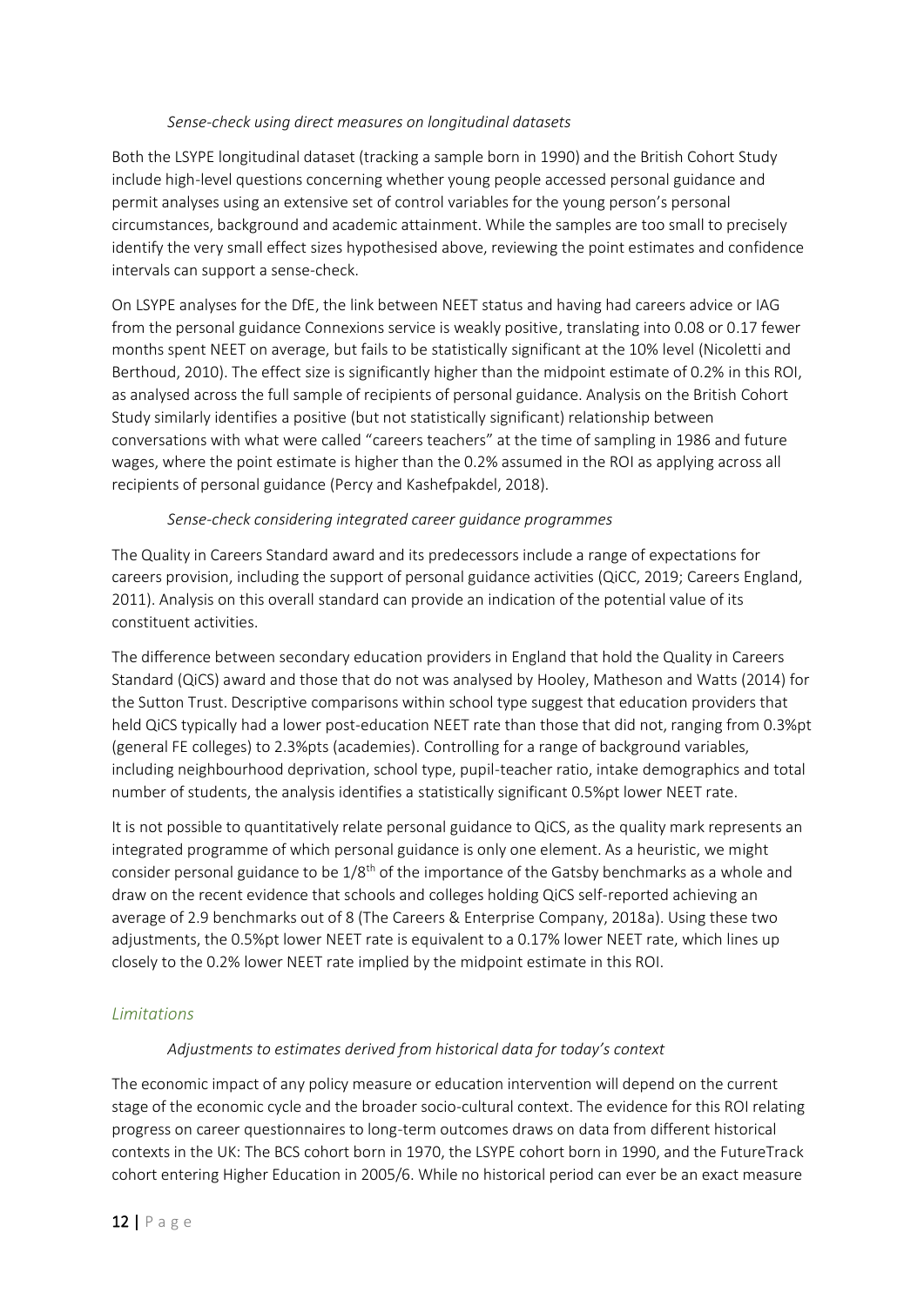for England is it enters the 2020s and recovers from COVID19, the use of multiple reference periods affords confidence that comparably positive impacts might exist going forward. More generally, longterm historical datasets are necessary if we wish to relate interventions aged 16 to wage outcomes in our 30s and beyond, meaning the caveat of contemporary applicability is unavoidable.

Sector experts consulted via this project's Working Group (see Appendix 3) argue that the future impact of career guidance is likely to be higher than identified in historic data. For the years ahead, Lord Baker has raised concerns about a "tsunami of youth unemployment" as the economic effects of the COVID19 pandemic and associated response take hold (Baker, 2020) and the increased need for lifelong guidance, including young people and students as a vulnerable group, has been highlighted by Cedefop (2020). The increased difficulty in finding work, the upheaval to previously intended career pathways and intensely-felt uncertainty point towards the value of more extensive personal guidance and career counselling.

Even prior to the labour market disruption that is anticipated to follow COVID19, the OECD (2010:16) argued that the increasingly rapid changes in our economy and the complex choices involved in various school-to-work transition pathways point towards an increased need (and hence increased potential impact) of career guidance: "More complex careers, with more options in both work and learning, are opening up new opportunities for many people. But they are also making decisions harder as young people face a sequence of complex choices over a lifetime of learning and work. Helping young people [with this] is the task of career guidance."

#### *Limitations of the evidence base*

The evidence base for this ROI is drawn primarily from meta-analyses of comparison group trials and long-term longitudinal datasets. This is a high quality standard of evidence that mitigates major concerns about attribution, deadweight or causality (see Section 8 for details), but it is small in volume (two main meta-analyses and three main longitudinal datasets), albeit buttressed by a broader evidence base from other jurisdictions, and the studies are imperfect in their applicability to this ROI.

For instance, the comparison group trials incorporate a range of types and settings of guidance, with subsample reports required to comment on the one-to-one setting prior to the age of 19 that is the focus of this ROI. The longitudinal datasets permit an extensive range of control variables but have only high-level questions on personal guidance and pathway decision making (being not the primary focus of the surveys) and are underpowered for the identification of small effects. Bridging assumptions are required to relate the comparison group trials to the questions used in the longitudinal research. Long-term, large-scale randomised control trials to test personal guidance have not been funded and may not be ethical considering evidence over the likely benefits of personal guidance as set out in this report and its cited material.

The limits of the evidence base for identifying a point estimate for an ROI are mitigated by the modest requirements of the breakeven analysis, the selection of conservative midpoint estimates (see Appendix 2 Table 6) and by the adoption of a Monte Carlo approach for modelling uncertainty, which demonstrates a very high likelihood of positive ROI.

The ROI estimates are modelled assumptions informed by a research literature, but not defined by it. As socioeconomic conditions and the broader educational and career programmes change and as additional research is incorporated into a current assessment, it is reasonable for stakeholders to consider the implications of different assumptions.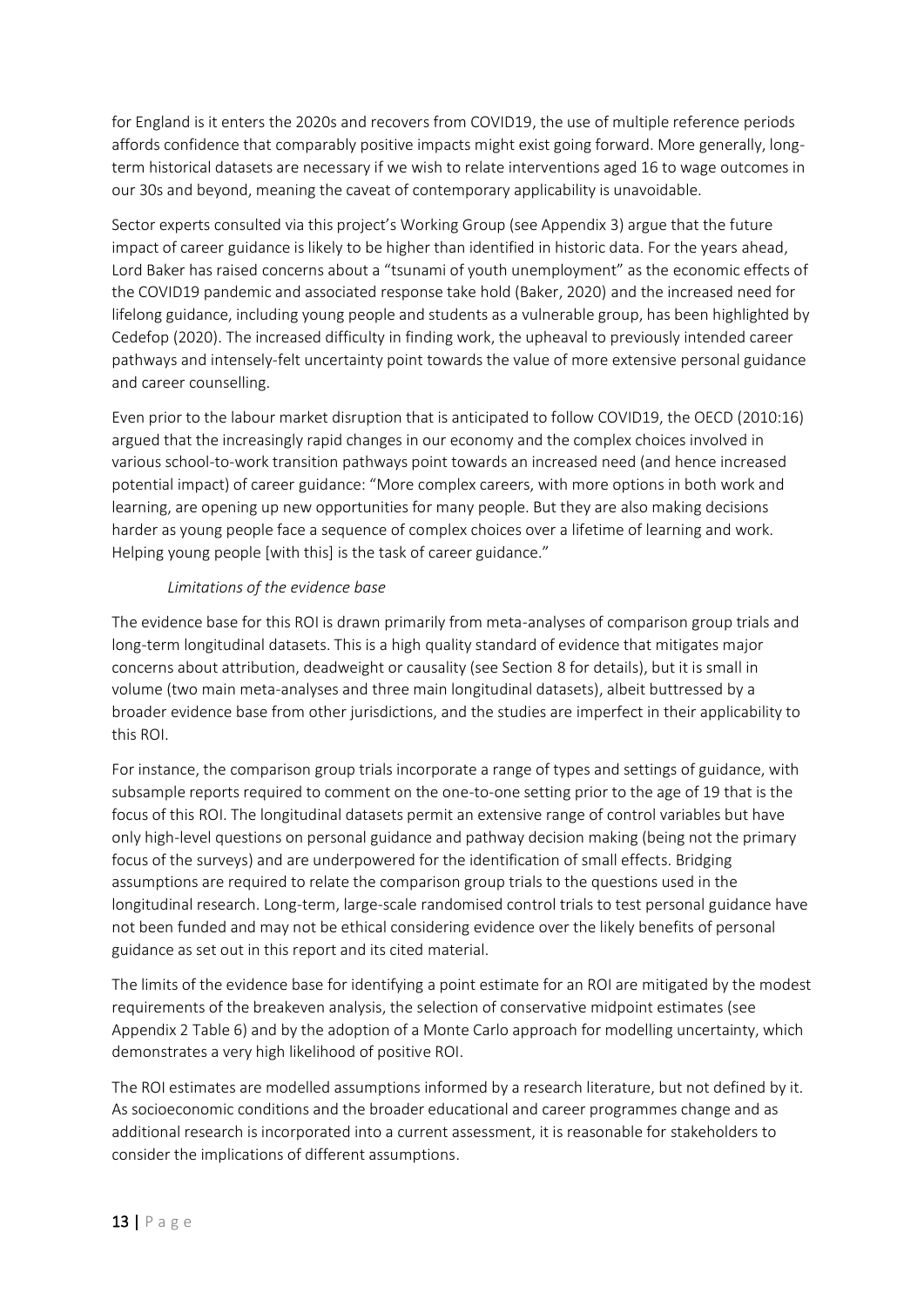### <span id="page-13-0"></span>*Conclusions and further considerations*

This report has found that providing young people with two one-to-one personal guidance sessions by the age of 18, at a typical cost of £80 per young person, is highly likely to be a net positive investment for the Exchequer. Drawing on valuations commissioned by the government, breakeven is achieved if one in 500 secondary school students were prevented from becoming NEET by the age of 19 or one in 1800 were prevented from dropping out of Higher Education.

An examination of the research base, drawing mainly on meta-analyses of comparison group trials and three large-scale longitudinal datasets, suggests that these breakeven requirements are highly likely to be exceeded. Drawing mainly on potential wage premia and reduced drop-out rates for around two thirds of young people most likely to benefit from personal guidance, i.e. only a partial picture of the possible benefits and adopting conservative assumptions, the midpoint ROI for the Exchequer is 4.4x with an 80% probability range of 3x-5x. In other words, for each £1 the government invests in personal guidance, they should be confident of recouping at least  $E_3$  and most likely much more.

According to the latest self-reports of 3,351 schools and colleges in England as of 2018/19, 57% of education providers fully achieve Gatsby Benchmark 8 (The Careers & Enterprise Company, 2019). OECD PISA survey data from 2018 suggests 66% of 15 year olds had spoken to a careers adviser while at school. With 18 year old NEET rates at around 13% prior to COVID19 (DfE, 2020) and typical Higher Education drop-out for non-mature students at 6-7% (McCulloch, 2014), there is considerable scope for the benefits identified in this ROI to translate into net positive benefits for the Exchequer via increased uptake of personal guidance. For instance, just 300-600 additional young people prevented from becoming NEET across the whole of England (around 0.5%-1% of all NEETs) would alone recoup the costs for the Exchequer.

This report identifies four specific areas of uncertainty that might be considered in future research, in addition to more general opportunities to refine and validate the existing research base as drawn on in the paper. These four areas might both improve the accuracy of impact measurement and also identify potential ways to enhance impact: (i) the potential need for additional support for young people at risk of NEET; (ii) the potential impact of increased quality of delivery; (iii) the difference in impact, if any, between the personal guidance model as commonly delivered in General Further Education Colleges compared to the Gatsby model; and (iv) the potential benefit of increased focus on over-served career pathways to support strategic sectors, national skills gaps and improved labour market matching.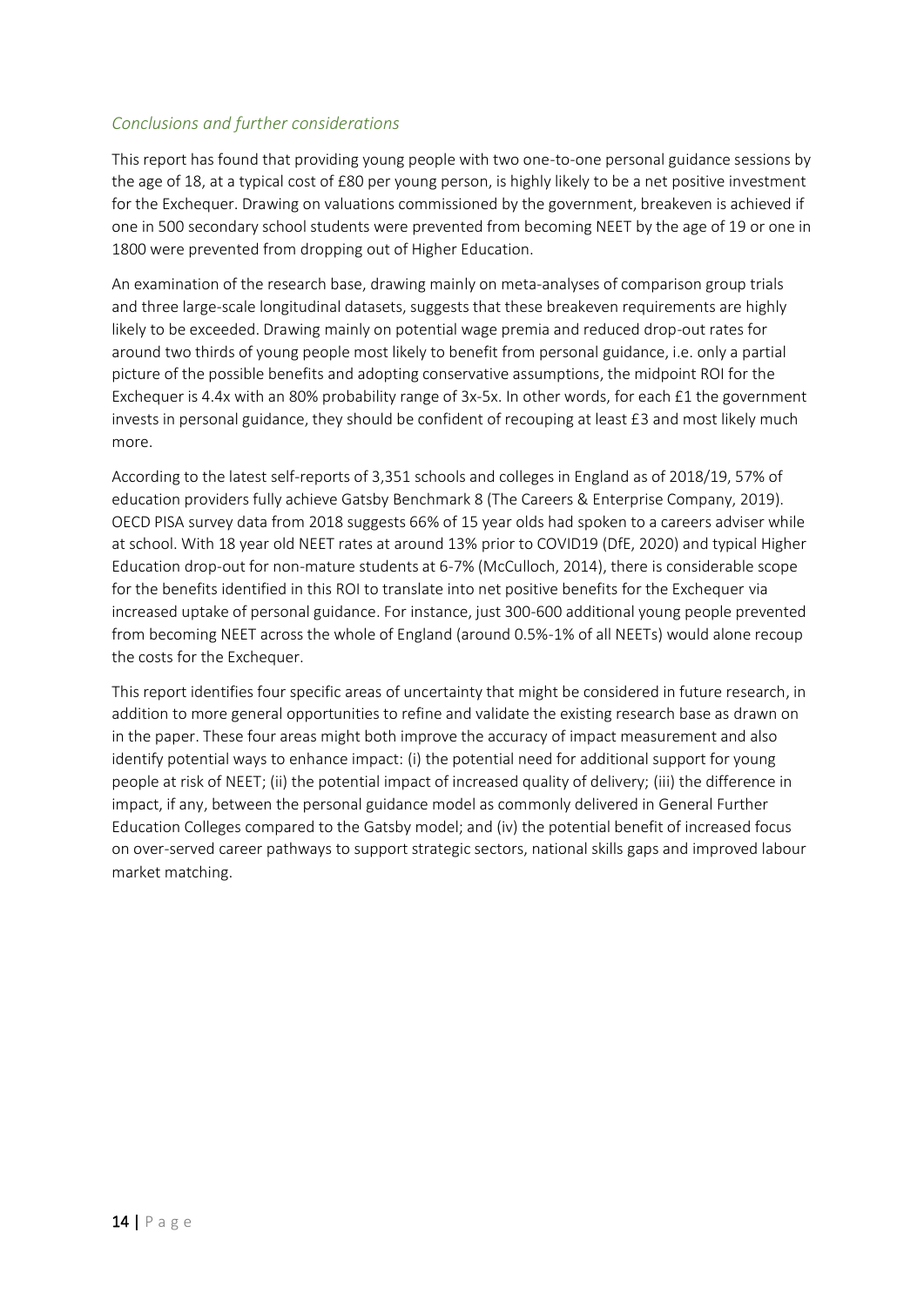## <span id="page-14-0"></span>1. Introduction: Purpose, scope and structure

### <span id="page-14-1"></span>*Purpose*

The purpose of this technical report is to support funders and stakeholders in considering the likely financial benefit of English schools and colleges implementing Gatsby Benchmark 8 on personal guidance, one of the eight benchmarks of good career guidance identified by the Gatsby Foundation in 2014 and adopted as Government policy in England in 2017 (The Gatsby Foundation, 2014; DfE, 2017a).

Personal guidance is one of the few areas of Gatsby's standard for "good career guidance" where a budget line is directly attributable in many schools and colleges. For instance, it is often delivered by schools and colleges contracting external services – normally called personal advisers or careers advisers – or employing dedicated staff members holding formal, role-specific qualifications. Where education budgets are under pressure overall, personal guidance activities might naturally come under particular scrutiny, such that there is value in examining the ROI for this activity.

This analysis is deliberately conservative, and aims to identify a baseline ROI that is well-grounded in empirical evidence. By drawing on conservative assumptions with a deliberately partial coverage of the potential benefits (prioritising those best studied), stakeholders can be confident that the true ROI lies above the point estimates provided.

### <span id="page-14-2"></span>*Statutory basis of personal guidance*

DfE statutory guidance for schools (DfE, 2018) and the Ofsted Inspection Framework for schools (Ofsted, 2019) require schools to make sure all young people have access to a programme of independent career guidance; that is, the full range of structured activities defined by the eight Gatsby Benchmarks (CDI, 2019).

Ofsted requires that schools provide "an effective careers programme in line with the government's statutory guidance on careers advice that offers pupils: unbiased careers advice, experience of work, and contact with employers, to encourage pupils to aspire, make good choices and understand what they need to do to reach and succeed in the careers to which they aspire" (Ofsted, 2019:59).

For the further education and skills sector, Ofsted expects providers to have "an effective careers programme that offers advice, experience and contact with employers to encourage learners to aspire, make good choices and understand what they need to do in order to reach and succeed in their chosen career" (Ofsted, 2020:55).

## <span id="page-14-3"></span>*Definitions of personal guidance*

The references in statutory guidance to the Gatsby Benchmarks bring in the language of "personal guidance". This phrase is not commonly used in the international literature, which more commonly uses phrases like career counselling (e.g. in Ireland) or career coaching (e.g. in Scotland). Sometimes the personal interviews that make up Gatsby's "personal guidance" are considered complementary to the effective planning and delivery of careers education in schools and colleges, in others (such as the Gatsby benchmarks) it is considered an integral component.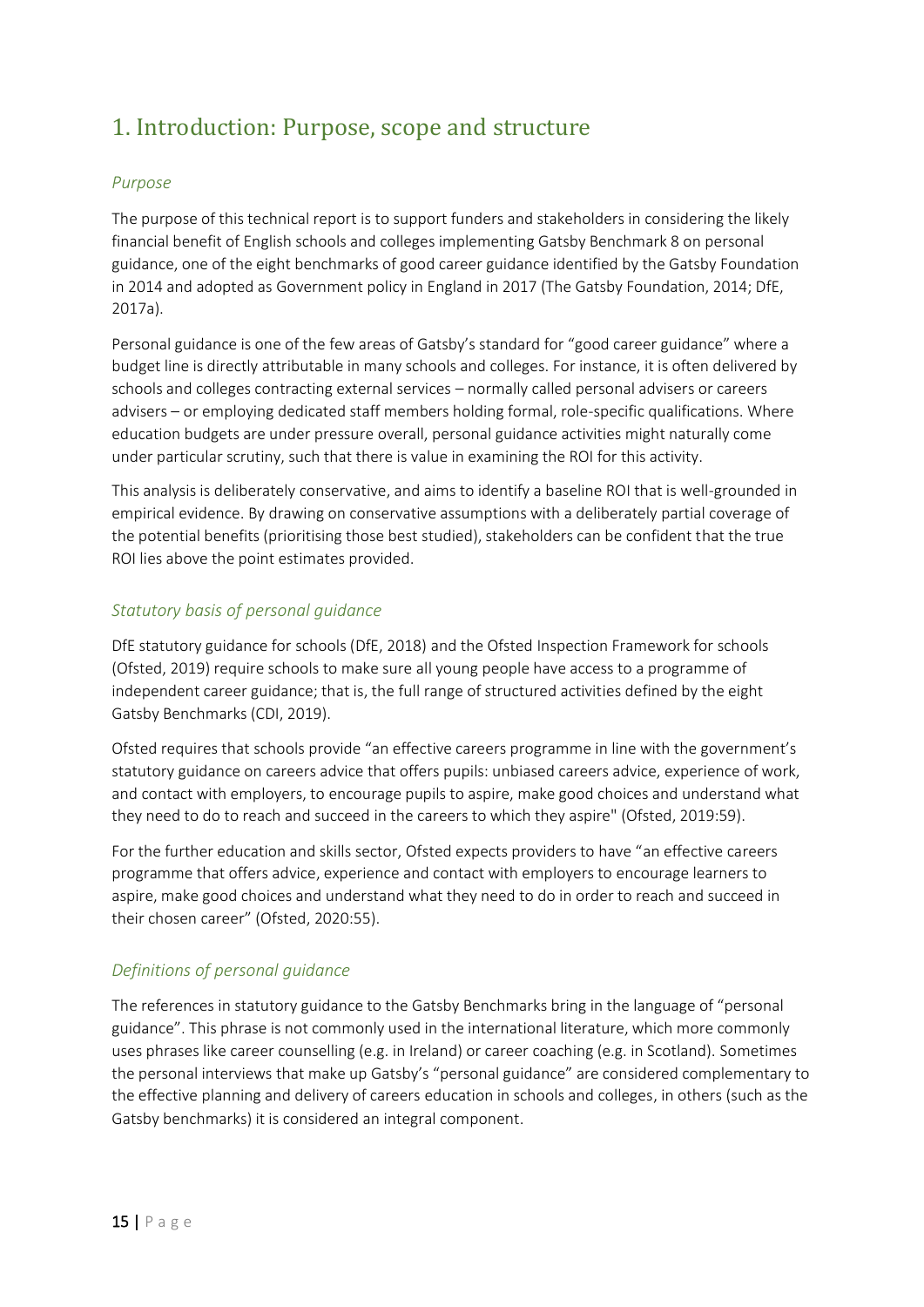Gatsby's approach to personal guidance supports a relatively precise identification of the activity to be costed and one which resonates as a relevant constituent activity as part of general definitions of career guidance:

"Every pupil should have opportunities for guidance interviews with a career adviser, who could be internal (a member of school staff) or external, provided they are trained to an appropriate level. These should be available whenever significant study or career choices are being made. They should be expected for all pupils but should be timed to meet their individual needs. Every pupil should have at least one such interview by the age of 16, and the opportunity for a further interview by the age of 18. […] In the best cases, this guidance is closely integrated with the pastoral system, so that although the personal careers interviews may be infrequent, they can be followed up by form tutors or their equivalent. The best examples also made a connection between the personal guidance and the wider careers programme." (The Gatsby Foundation, 2014:30).

The Gatsby Foundation did not specify a necessary level of training: "Rather than specifying a particular model, the indicator for our benchmark is that the interview should be with an adviser who is appropriately trained to have the necessary guidance skills, the knowledge of information sources and the essential impartiality to do the job. This person might be an external adviser (the professional association for career guidance practitioners, the Career Development Institute, maintains a register of qualified practitioners), or might be one or more trained members of the existing school staff, whose careers role could be part-time or full-time." (ibid, p31). Recommended practice in the career development sector currently specifies at least a Level 6 guidance qualification, being a requirement of entry onto the CDI's UK Register of Career Development Professionals<sup>6</sup> and backed by The Careers & Enterprise Company toolkit guidance for benchmark 8<sup>7</sup> .

A variant of the Gatsby benchmarks was developed for colleges (The Gatsby Foundation, 2018): "Every learner should have opportunities for guidance interviews with a careers adviser, who could be internal (a member of college staff) or external, provided they are trained to an appropriate level (access to a level 6 adviser available when needed). These should be available for all learners whenever significant study or career choices are being made. They should be expected for all learners, but should be timed to meet individual needs."

The Compass tool developed by The Careers & Enterprise Company translates these benchmarks into specific questions for self-evaluation, reinforced by good practice guides on approach (e.g. Everitt et al, 2018; CDI, 2019).<sup>8</sup> Schools, provided they have the relevant cohorts, are asked what proportion of students have had an interview with a qualified careers adviser by the end of Year 11 and what proportion have had two interviews by the end of Year 13. Colleges are asked if interviews with a qualified careers adviser are made available to all learners whenever significant study or career choices are being made and what proportion of learners have had at least one interview with a qualified careers adviser by the end of their programme of study.<sup>9</sup>

<sup>6</sup> <https://www.thecdi.net/CDI-Academy---QCF-Level-6-Diploma-Diploma>

<sup>7</sup> <https://www.careersandenterprise.co.uk/schools-colleges/gatsby-benchmarks/gatsby-benchmark-8>

<sup>8</sup> <https://compass.careersandenterprise.co.uk/info>

<sup>&</sup>lt;sup>9</sup> While out of scope of this ROI, careers advisers often support a wide range of activities beyond personal guidance (CDI, 2014). For instance, they might do groupwork, drop-in surgeries, support on results days, presentations/discussions with parents, careers information support, staff training, support integrating careers into curriculum provision, and support the overall careers programme, incl. activities, work experience etc.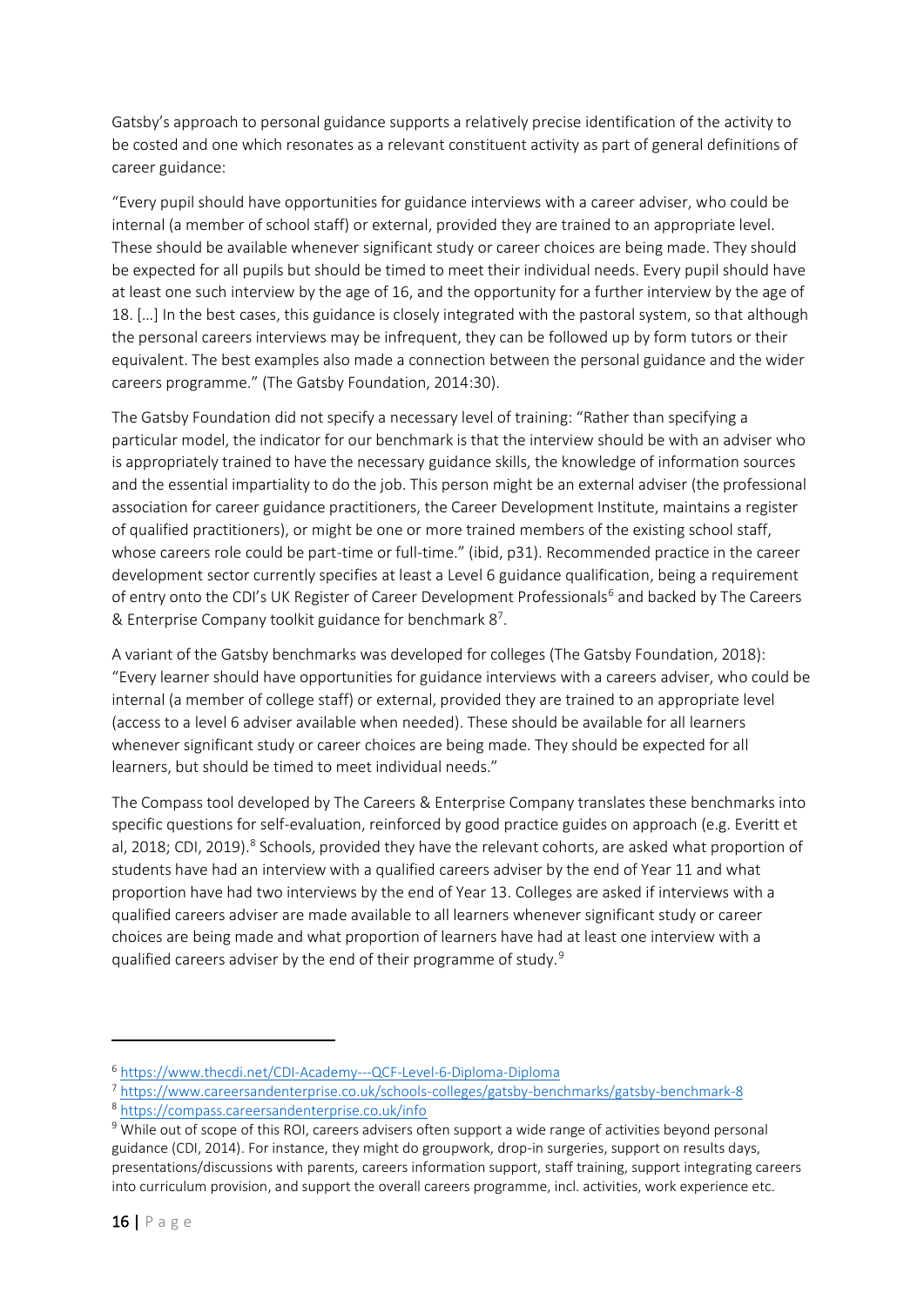#### <span id="page-16-0"></span>*Scope*

In order to estimate a typical cost for the ROI, we have to specify a typical activity that corresponds to Benchmark 8.

The minimum such activity is interpreted here as follows: providing one-to-one career guidance interviews with an appropriately trained career adviser, with one taking place by the age of 16 and another by the age of 18.

These guidance interviews typically follow a high-level structure and often result in an action plan for the young person to follow, perhaps to further research their choices, prepare for applications, gain additional experience, or seek referral to other services.

Such interventions have been a regular part of the English careers landscape for decades, even as uptake, delivery model and quality varied over time and over geography (Watts and Kidd, 2010; Hughes, 2017; The Careers & Enterprise Company, 2019).

Other aspects of Gatsby's "good career guidance", such as employer visits, work experience and labour market information, and other approaches to guidance, such as group guidance or computeraided guidance, are out of scope for this ROI calculation. Nonetheless, it is important to emphasise that both the Gatsby Foundation (2014) and other good practice standards (e.g. QiCC, 2019) consider personal guidance activities to be part of an overall programme of career guidance.

#### <span id="page-16-1"></span>*Report structure and methodology overview*

The cost estimates for personal guidance are set out in Section 2, using interviews with ten career leaders in England (profile in Appendix 1), salary benchmarking data and market data from The Careers & Enterprise Company.

The potential benefits of personal guidance and career guidance more generally are set out in Section 3, drawing on illustrative examples from international organisations, sector advocates, US research and UK case examples. This broad set of possible benefits provides the basis for prioritising and identifying three specific long-term outcomes whose benefits have been costed and which can be used for a breakeven analysis (Section 4).

Section 5 estimates the impact of personal guidance on the three identified long-term outcomes, drawing primarily on research identified in three prior systematic literature reviews, conducted for the Education Endowment Foundation (Hughes et al, 2016; Mann et al, 2018) and the OECD (Musset and Kureková, 2018), updated with recent academic publications and organisation publications identified by the project team and the project working group (see Appendix 3 for members). Diverse datasets covering different time periods are used to generate empirical estimates, mitigating the concern that the ROI might be overly reliant on a single study or a single historical context.

In Section 6, the intervention costs (applied to the full cohort of young people) and the estimated benefits (applied only to specified subgroups of young people) are integrated into a midpoint ROI estimate, considering both an Exchequer perspective and a limited societal perspective. Uncertainty is modelled via a Monte Carlo simulation, with the low, medium and high estimates reported in Appendix 2 along with an account of where midpoint estimates are likely to be conservative. Section 7 provides a sense-check of the ROI impact estimates, triangulating the midpoint estimates against other evidence.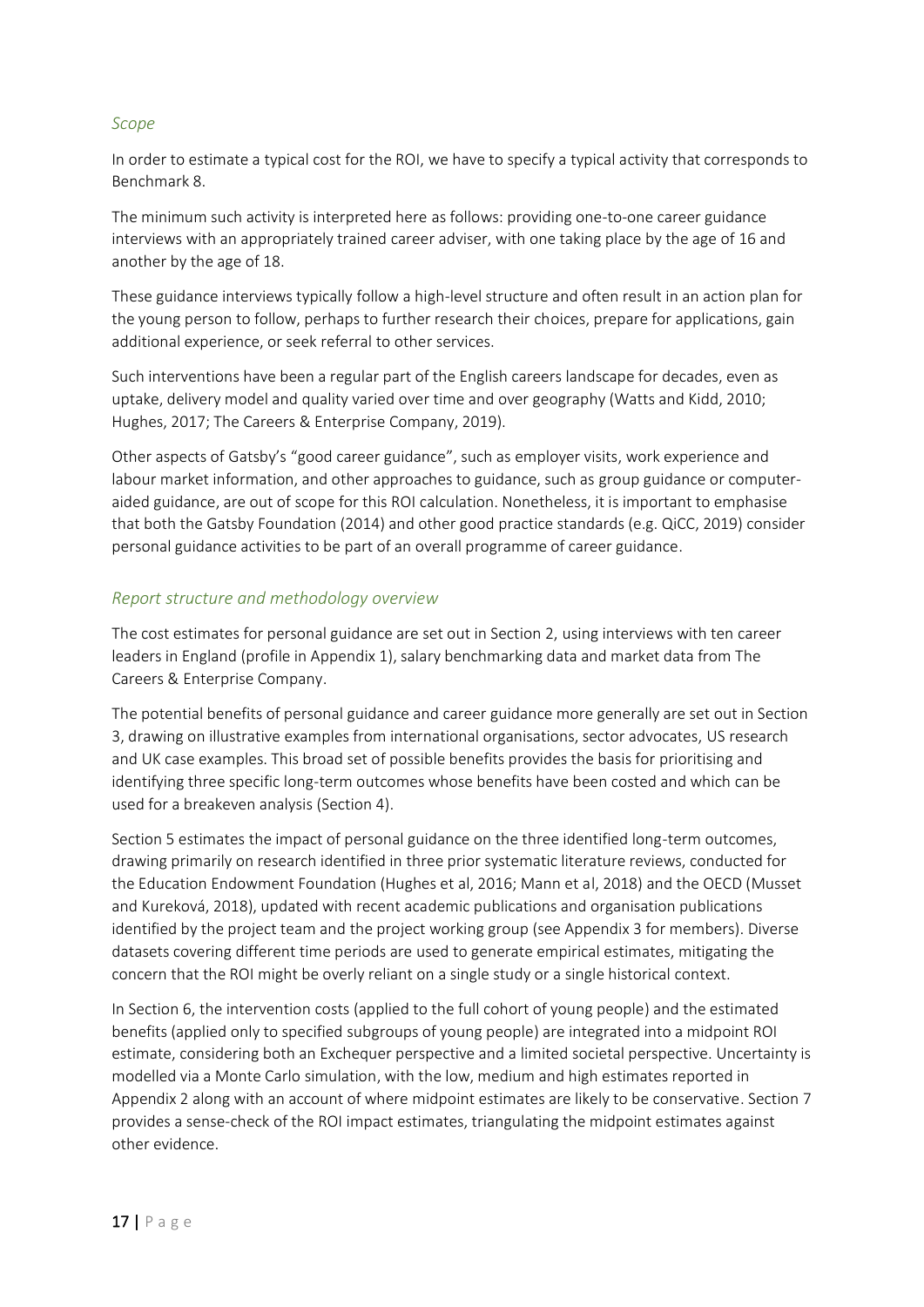Section 8 assesses the reliability of the evidence base from the perspective of policy decisions, considering signalling, deadweight, attribution and displacement as factors that potentially limit the ability to infer causality from the research literature.

Section 9 explores these limitations further, reflecting on the applicability of this research given the recessionary risks that accompany the COVID19 pandemic.

Section 10 sets out further considerations, including avenues for future research and suggestions for additional data capture by career guidance practitioners.

The Conclusion summarises the main ROI findings and considers the potential for increased provision of personal guidance given current levels of activity in England.

The ROI approach and calculations have been peer reviewed by Frontier Economics, see Appendix 4 for their report.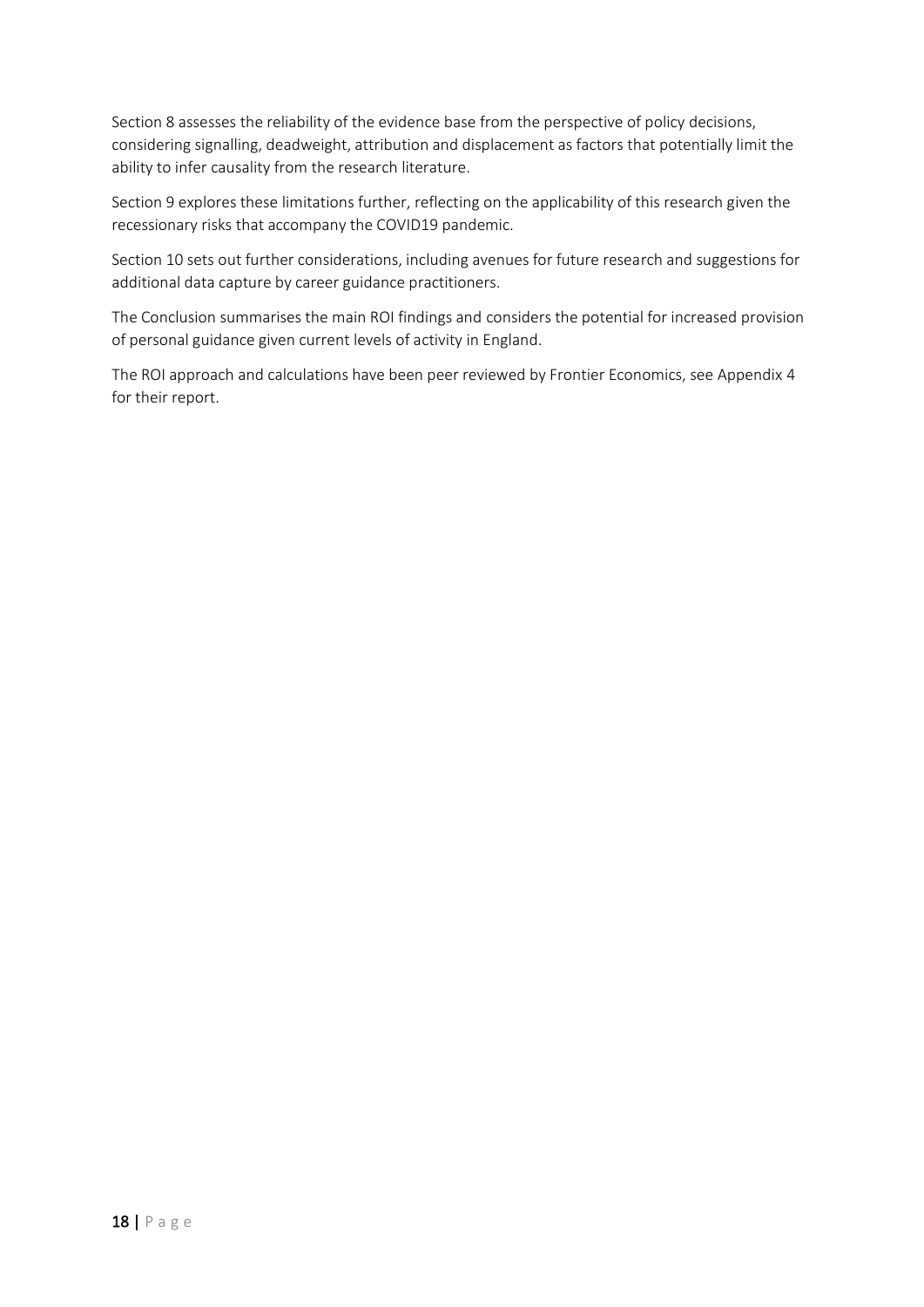## <span id="page-18-0"></span>2. Cost estimation

### <span id="page-18-1"></span>*Methodology and data sources*

The cost estimates draw on three primary sources and were subject to review by the project Working Group (see Appendix 3 for membership):

- 10 careers leaders in England from a range of different schools and colleges were interviewed to understand their different approaches to organising personal guidance interviews and the time/cost involved (see Appendix 1 for interviewee profile)
- The typical fully loaded day rates for career advisers from external providers have been identified through The Careers & Enterprise Company market data.
- The annual salaries of in-house careers advisers are based on publicly available data from a range of websites accessed in mid-2020, noting that salaries vary over time and that some stakeholders have reported that qualified and experienced careers advisers can be hard to hire and retain at current salary levels.<sup>10</sup>

### <span id="page-18-2"></span>*Midpoint estimate*

The costs of organising and conducting a one-to-one interview with a trained professional in England in 2020 is estimated at the equivalent of £40 per interview, resulting in a total investment per young person during secondary education of £80.

This estimate is based on the following assumptions:

- A fully-loaded day-rate of £200
- 6 interviews per day which last 45 minutes plus 20 minutes for preparation and follow-up plus 10 minutes for coordination time
- 6 hours per year to set up and manage the overall interview programme, allocated over 200 interviews

This is an average cost estimate, where the actual costs might vary depending on, inter alia, the level of experience and qualifications of the careers adviser, the size of the cohort being interviewed, area of the country and approach to delivery. A low estimate is modelled as £19 per interview and a high estimate at £80 per interview, with the underlying assumptions detailed in Appendix 2. The intention is for low and high scenarios to represent plausible extremes and the medium scenario to represent the default best estimation we can calculate at this stage. As such, both low cost and high cost scenarios are expected to be rare in practice and can be treated as bookends for Monte Carlo analysis.

Other activities that support personal guidance, such as one-on-one conversations and pastoral care more generally in education or the provision of office space for the interview, or indirect organisational overheads are not explicitly costed for this ROI, being typically incorporated into the usual running costs of a school or college.

<sup>10</sup> [https://www.prospects.ac.uk/job-profiles/careers-adviser,](https://www.prospects.ac.uk/job-profiles/careers-adviser) [https://www.glassdoor.co.uk/Salaries/career](https://www.glassdoor.co.uk/Salaries/career-advisor-salary-SRCH_KO0,14.htm)[advisor-salary-SRCH\\_KO0,14.htm,](https://www.glassdoor.co.uk/Salaries/career-advisor-salary-SRCH_KO0,14.htm) [https://www.payscale.com/research/UK/Job=Career\\_Advisor/Salary,](https://www.payscale.com/research/UK/Job=Career_Advisor/Salary) [https://www.indeed.co.uk/salaries/career-advisor-Salaries,](https://www.indeed.co.uk/salaries/career-advisor-Salaries) accessed July 2020.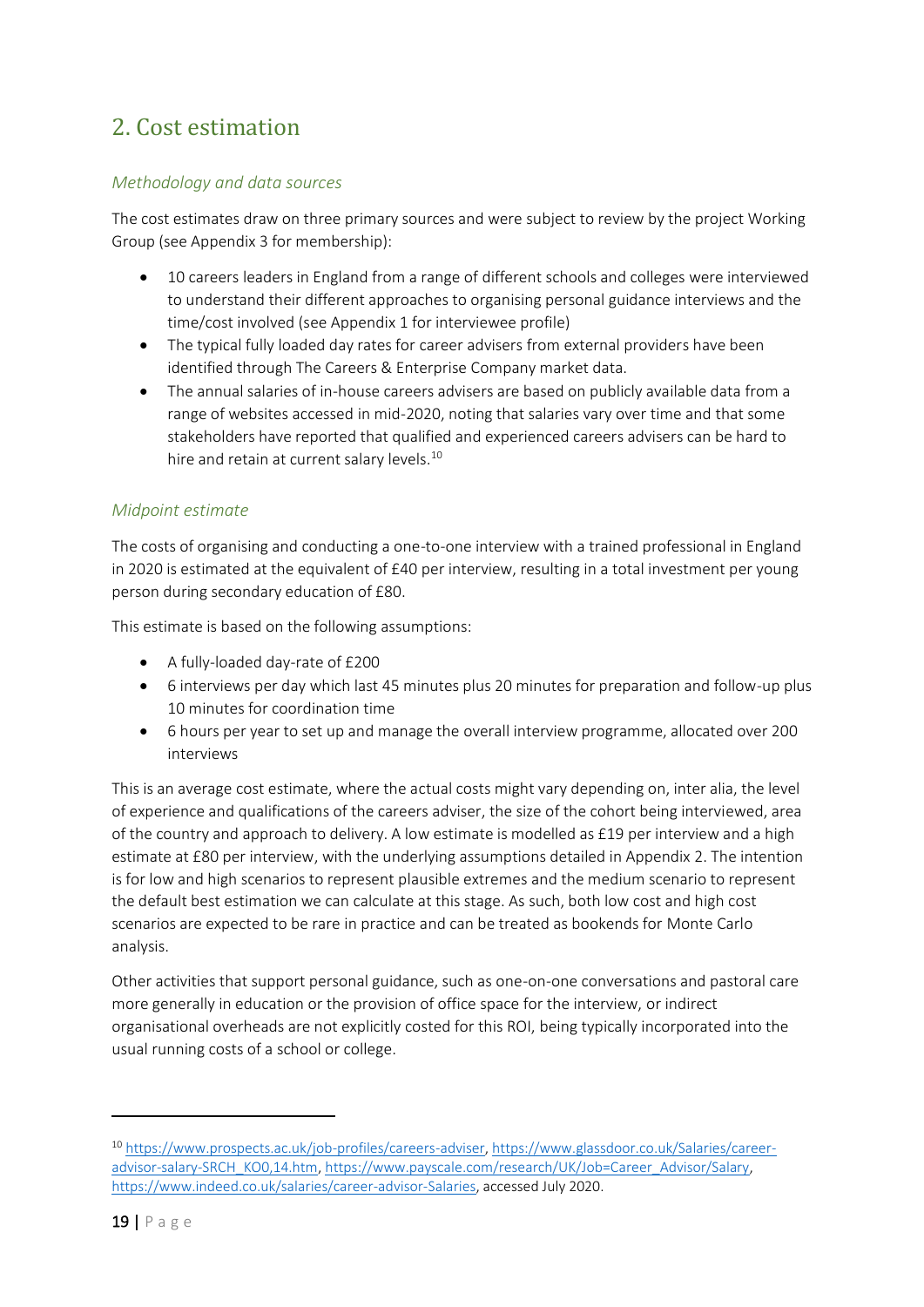### <span id="page-19-0"></span>*Variation by delivery model*

Within the Gatsby guidance there is flexibility in terms of delivery model, corresponding to the diverse ways personal guidance is delivered in English secondary education, particularly between schools and colleges, and reflecting the marketised English system of career guidance delivery.

Interviews conducted in May 2020 with ten careers leaders in England suggested five key structural differences with possible implications for costs per interview:

- 1. *In-house vs out-sourced*: A typical day-rate range in 2020 for outsourced mainstream personal guidance interview provision is £180 to £300. The CDI (2014) and Careers England (2019) provide good practice guidance on commissioning external providers. For schools and colleges that have the economies of scale and operational set-up to hire, manage, support and fully occupy full-time careers advisers in-house, a typical day-rate equivalent range is £150 to £200.<sup>11</sup>
- 2. *Degree of distribution of provision*: The outcomes of personal guidance, such as making good education and career pathway decisions, are often seen as the responsibility and result of many conversations and activities during education. Formally-scheduled one-on-one personal guidance discussions are only a part of the system for promoting such outcomes.

 In some settings, particularly large FE colleges, one-on-one personal guidance support is formally distributed across a specialised tutor or mentor workforce, who might meet oneon-one with students three to four times a year to discuss progress and progression options (among other topics), professional careers advisers who support a subset of referred or selfreferred students (e.g. 10%-30% of 16-19 year olds each year), and an extensive offer of resources and careers activities.

 In other settings, particularly Key Stage 4 provision in mainstream schools, formal responsibility for personal guidance is less distributed. Most students access a single professionally-delivered personal guidance session, similar to the Benchmark 8 description, with some students who are particularly uncertain or at risk of poor progression outcomes having multiple one-on-one sessions, which might involve support from outside agencies or local council teams<sup>12</sup>.

- 3. *Interview length*: Average personal guidance interviews vary in length from 20 minutes to 60 minutes, with 30 to 45 minutes being the most common. The length depends not only on the young person's needs but also on the other careers provision, the degree of distribution of personal guidance provision, and the degree of follow-up and preparation. Discussions with Higher Education students and careers practitioners reveals the importance of longer sessions (Reid, 2018).
- 4. *Degree of follow-up and preparation*: In addition to the interview itself, most careers leaders interviewed for this report described at least 5-15 minutes of preparation time for the interview and 20-40 minutes of follow-up time, primarily writing up an action plan, distributing the action plan to the student and tutor, and logging activities on internal systems. Longer-term follow up, such as whether the actions were followed, is normally left

 $11$  Assuming 40% typical employer on-costs and that holiday / CPD time is typically taken outside term-time.  $12$  Local council teams are particularly likely to work more intensively with looked-after children or those on an official education, health and care (EHC) plan.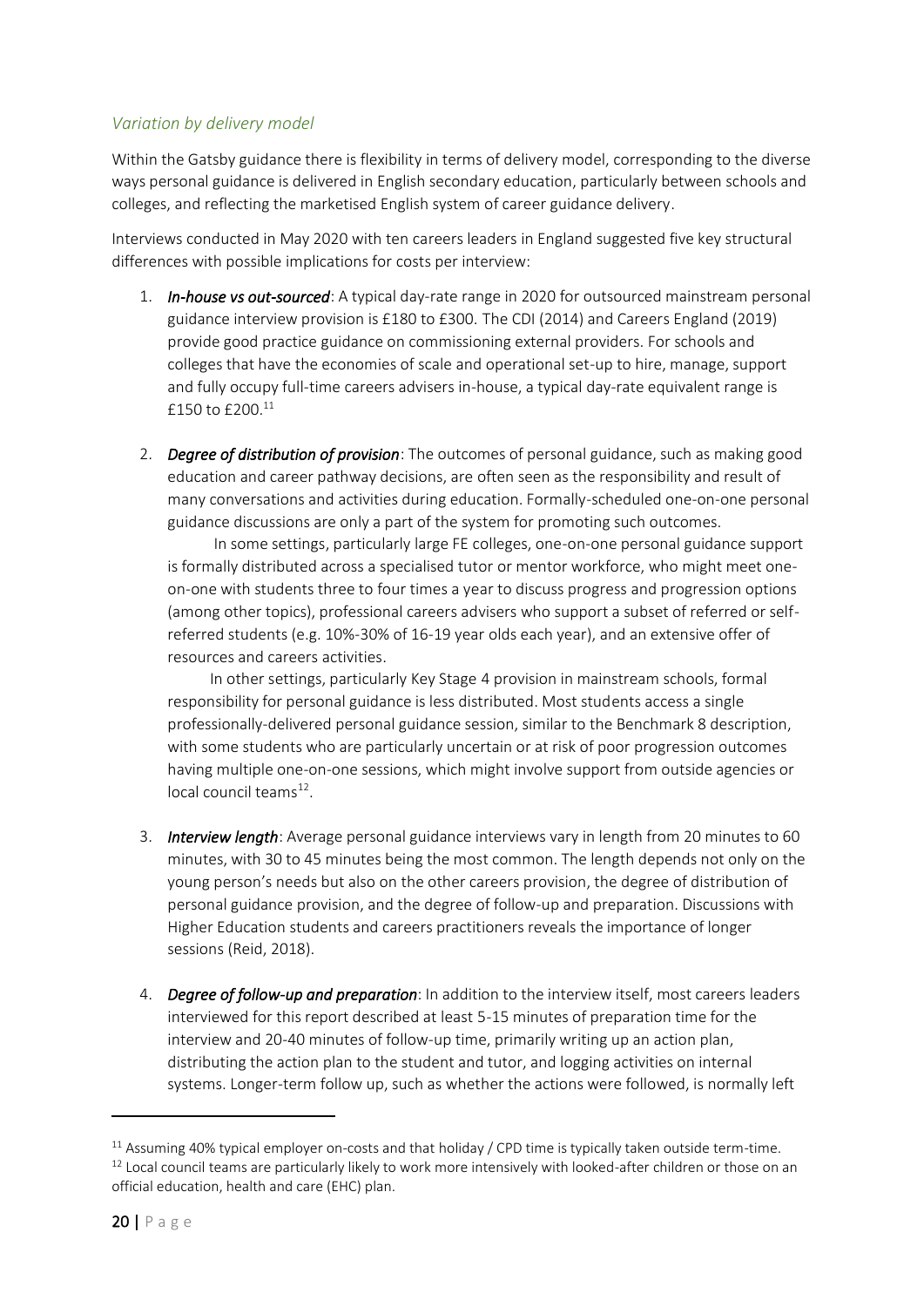to the student and tutor's discretion, except for the minority of students identified at risk who might get additional follow-up from the careers staff. In some cases, where students come with a question that does not require preparation and students create the plan during the session, this activity can be significantly reduced. Follow-up and preparation are identified as important features of good practice in The Careers & Enterprise Company's paper on 'Personal Guidance: What works?' (Everitt et al, 2018).

5. *Scheduling vs referral and no-shows:* Where organisations schedule students to attend careers provision, an exercise is required to assign students to slots. This exercise typically takes a few hours, either annually or termly. Where students either refer or self-refer, this organisational overhead is not necessary. The scheduling approach supports near-universal participation, but blended approaches can also achieve high levels of participation. The approach to no-shows, or the risk of no-shows, also varies widely. Some organisations consider attendance the responsibility of the student and take no further action beyond reminding about the appointment and recording attendance (which might affect the student's future course applications or internal references). Other careers leaders described several hours of activity each week, reminding tutors to inform students in the morning if they have a session that day, reminding classroom teachers which students will be absent at what times, and walking around the school to ensure people attend.

Interviewees emphasised that different models of personal guidance come with advantages and disadvantages that may suit different circumstances. Two key areas of difference that affect cost regard the provision of extra support for students at risk and the use of distributed personal guidance support. These approaches are discussed in more detail in the Section 10.

#### <span id="page-20-0"></span>*Sustainability of the cost estimates*

Sector stakeholders in the working group describe several years of downward wage pressure for careers advisers, which threatens the sustainability of current market prices, particularly considering expectations for practitioners to be qualified to Level 6 or above.

Data analysed and shared by members of the working group reveals that total careers adviser numbers have been broadly stable between 2015/16 and 2018/19, with evidence of short-term variation and a dip between those years (based on SIR returns for further education and the Quarterly Labour Force survey). However, it is unsure how these numbers would compare to the early 2000s when large numbers of careers advisers were on contracts with the Connexions service.

The availability of careers advisers to meet potential demand more generally is hard to identify. Some stakeholders referenced the high partial achievement of Gatsby Benchmark 8, suggesting that most schools and colleges are able to identify at least some careers adviser support. Others pointed to variations in senior leadership support, funding and time for personal guidance, such that schools and colleges are not drawing on sufficient careers adviser support to fully achieve Benchmark 8. On this basis, there may be workforce shortages if demand were to scale up at current price points in an effort to provide full coverage.

Interviews with careers leaders identified some anecdotal evidence of difficulty finding qualified careers advisers, especially those with experience in specialist areas such as guidance for SEND students, but availability of advisers was not generally described as the main barrier to uptake, at least when focused on incremental increases in volume.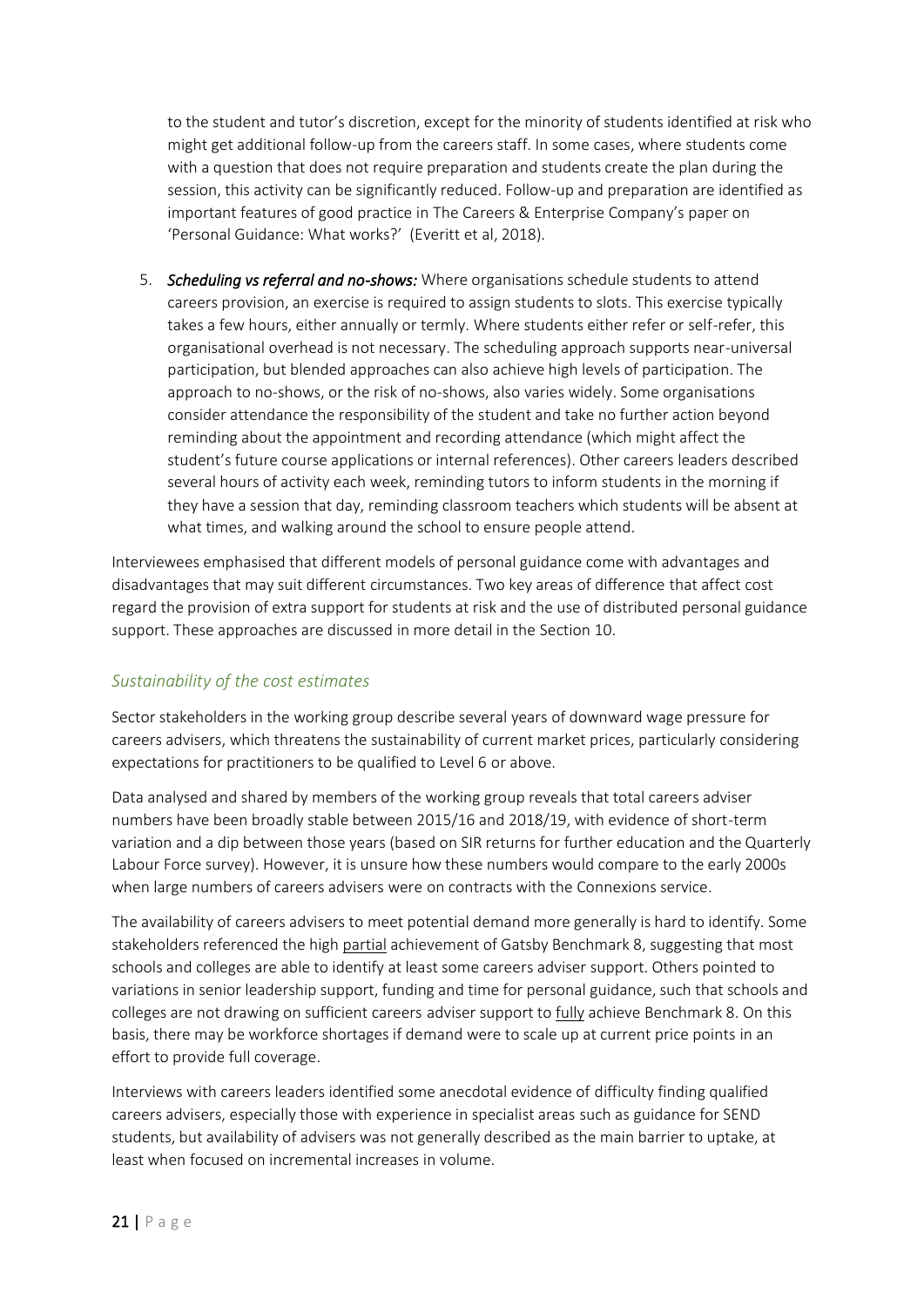# <span id="page-21-0"></span>3. Overview of potential benefits of personal guidance

The purpose of this section is to illustrate in a range of different ways some of the benefits of personal guidance that have been claimed or identified by different sources: international research, sector advocates, the research base in the US and a case example from England. This overview provides a starting point for identifying possible long-term outcomes against which a breakeven calculation can be completed (see Section 4). The empirical evidence used to drive the midpoint estimates in the ROI, which uses only a subset of the benefits identified in this section, is presented in detail in Section 5.

By way of introduction to the broad scope of possible benefits, Hooley and Dodd (2015: figure 1) relate career guidance to a range of individual outcomes which influence primary and secondary outcomes, leading in turn to macro-economic benefits, as shown in their flowchart below:



## <span id="page-21-1"></span>*International support for career guidance provision*

In recent years, sector experts from a range of countries and organisations have related career education and guidance to a wide range of possible benefits. Each uses slightly different terminology, but each recognises the role of one-to-one guidance conversations as part of that provision. Such experts include the Education Endowment Foundation in the UK (Hughes et al, 2016), the OECD in Paris (Musset and Kureková, 2018), a working group comprising the European Commission, the ILO, and UNESCO (IAG-WBL, 2019), and the SRDC in Canada (SRDC, 2020).

The international literature review commissioned by the Education Endowment Foundation identifies 73 relevant studies and classifies benefits across three areas: education, economic and social, including academic attainment, wage premiums, labour market status, self-efficacy, and decisionmaking skills (Hughes et al, 2016).

The OECD argues that career guidance is "both an individual and a social good: it helps individuals to progress in their learning and work, but it also helps the effective functioning of the labour and learning markets, and contributes to a range of social policy goals, including social mobility and equity" (Musset and Kureková, 2018: 4).

A Work-Based Learning advisory group made up of diverse transnational bodies argues that effective career guidance empowers people by responding to individual needs, forming a regular part of education and training, allowing people to get to know themselves, making use of well-trained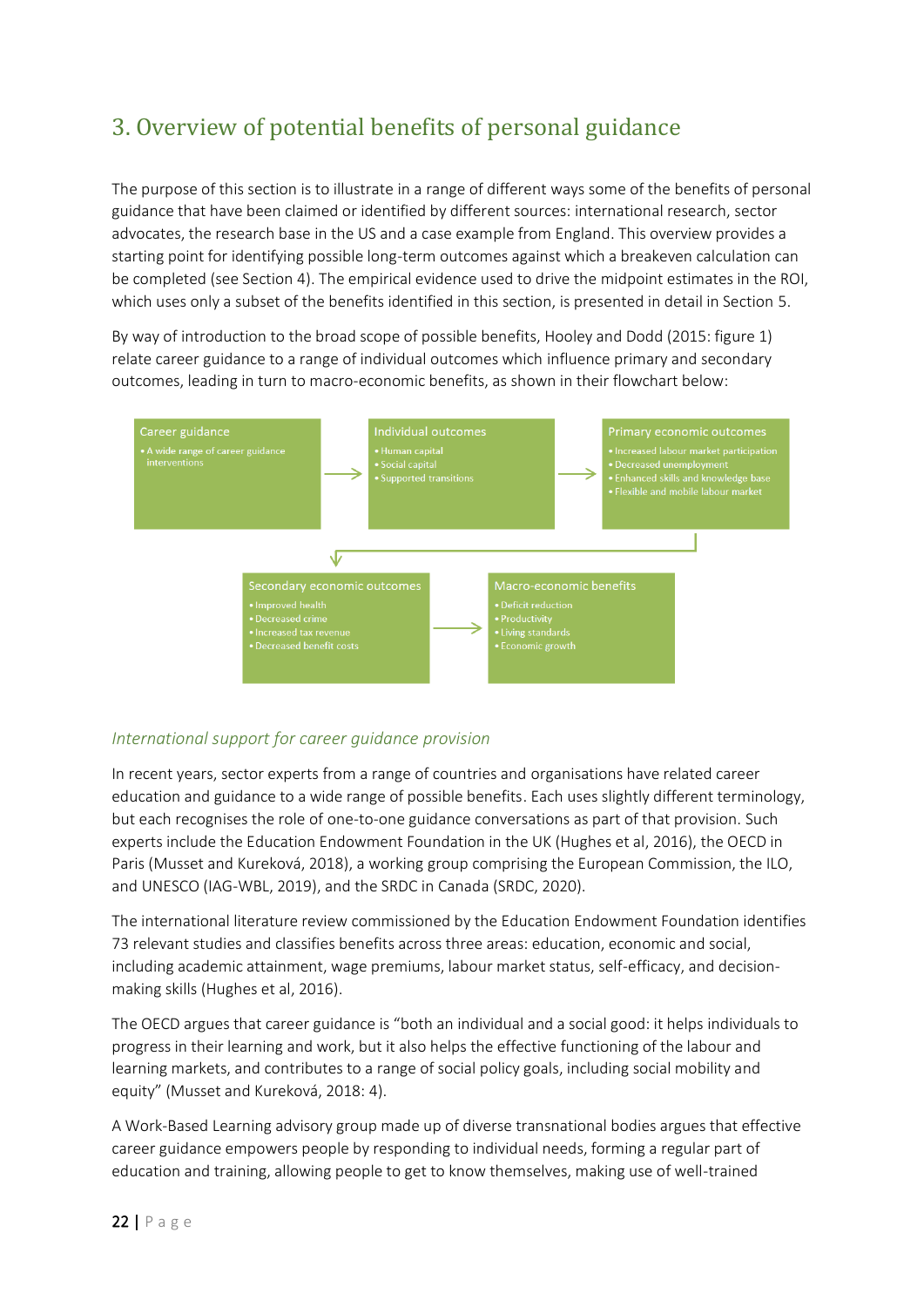professionals to increase their knowledge of the labour market and career pathways. In this way, they argue that "Effective career guidance helps individuals to reach their potential, economies to become more efficient and societies to become fairer. It provides people with personalised, impartial and timely information and support to make informed decisions about their lives. It acts as a lubricant for developing and nurturing human talent to power innovation, creativity and competitiveness. It helps to implement lifelong approaches to learning and active approaches to labour market engagement and transition. As the working world becomes increasingly complex, career guidance is becoming ever more important to individuals, employers and to society" (IAG-WBL, 2019: 3).

A literature review in Canada focuses on postsecondary transitions and notes that "If students leave high school without a basic idea of who they want to become and are under- or mis-informed about the relevant opportunities open to them, it becomes inevitable that they will not plan appropriately and find themselves making what in retrospect turn out to be poor choices. […] well-designed supports to career-decision making would ideally be delivered in ways that help youth grow into discerning consumers of education, who know when and how they should invest in their futures for optimal impact on their later lives" (SRDC, 2020:2-3). The authors argue that demand for better support for careers decision making is increasing, driven both by broader definitions of what a career should encompass and by changes in the labour market.

Empirical evidence suggests that individual career guidance activities, such as career talks with outside speakers, have greater effect when they take place in a careers rich environment, supported by professional careers advisers among other careers-related interactions (Percy and Kashefpakdel, 2018). From this perspective and considering that personal guidance often affords time for reflective, personalised discussion, personal guidance can be seen as a potential integrative activity connecting the dots between personal interests, employer activities and curriculum insights, developing a holistic careers action plan to take a pathway forward.

## <span id="page-22-0"></span>*The potentially transformative role of guidance*

Some advocates of personal guidance activities draw on themes of career development, coaching and/or counselling to describe the potentially transformative impact it can have. Dr Michelle Stewart, writing for the CDI (2019), provides one such account of guidance:

"It is not just the provision of information. Nor is it simply information tailored to the needs of the individual (advice). Career guidance counselling is the skilled process of helping a young person know themselves (self-awareness), engaging with their career hopes and aspirations, and supporting them in assessing realistic options and creating a meaningful future. This involves considering educational and training options. It encompasses [facilitating] engagement with the world of work. It includes helping young people to cope with disappointment, the management of relationships, and for some, concerns at having no idea what they want to be – because of course everyone else does.

In providing career guidance counselling, Careers Advisers draw on career theory and models of practice to support them in building a rapport with the young person, exploring their situation and career ideas, gently challenging as appropriate, filling the gaps in their knowledge, and understanding and agreeing actions (goal setting) that enable the young person to move forward. Using open questions, Careers Advisers raise matters the young person may never have considered but to which they generally have the answer. Similarly, the influence of past experience and expectations on present and future thoughts about work and life are revealed, as the Careers Adviser reflects back the young person's story using their counselling skills of summarising and paraphrasing. […]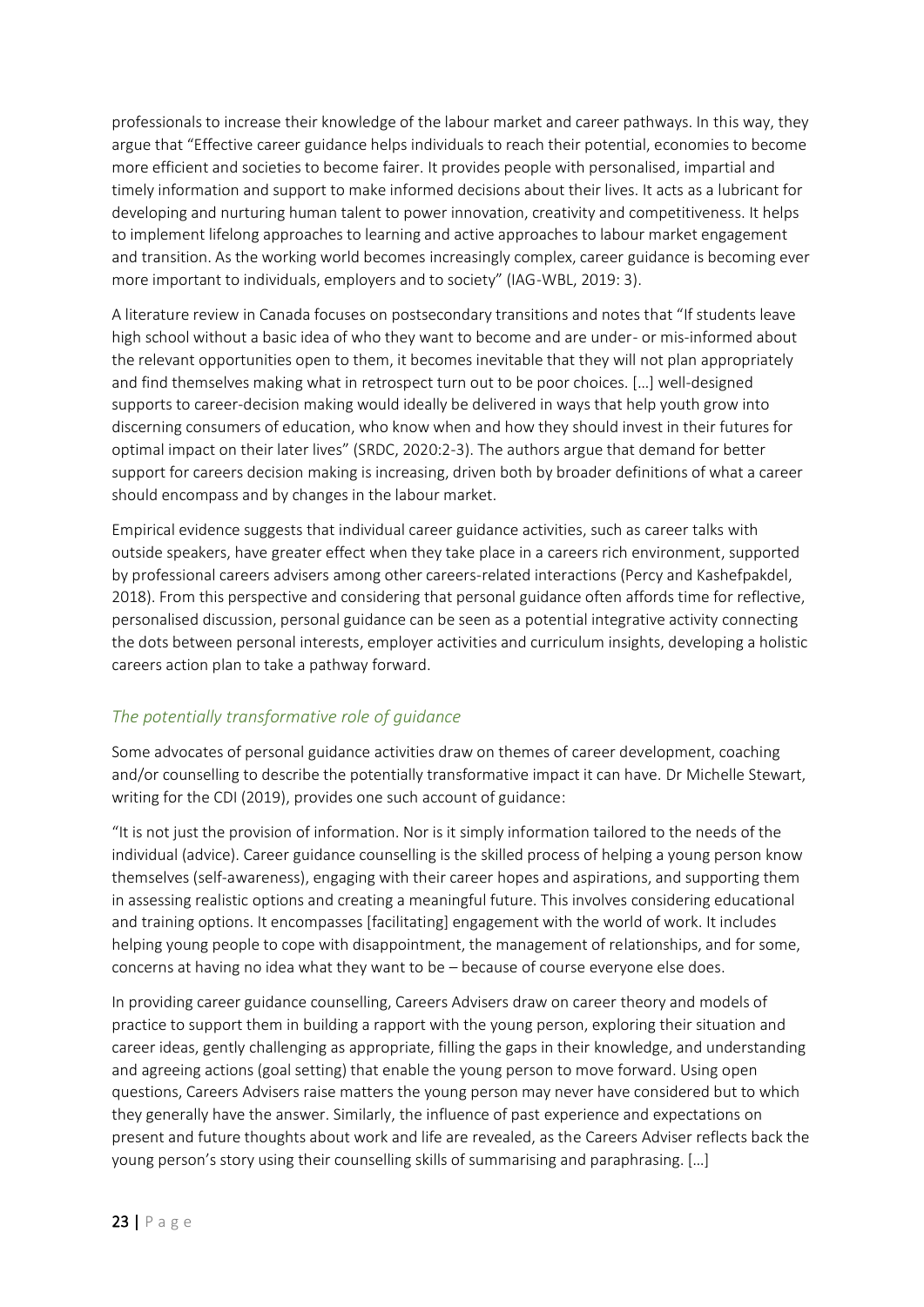In opening up the world of work to the young person, the Careers Adviser is able to explain the rhetoric around employability skills, resilience and adaptability, alongside constructing CVs/personal statements and improving performance at interviews. Using networking, consultancy and advocacy skills to develop organisations and systems, they are able to help individuals to succeed within such organisations and systems. Also, being aware of professional boundaries, where the young person's needs fall outside their expertise, they are able make referrals to organisations better placed to assist." (CDI, 2019: 2).

This supportive, reflective account of career guidance can be contrasted with some of the negative stereotypes of guidance, which describe very brief conversations or questionnaire-driven processes that "tell a young person what job they should do" – typically drawing on out-dated anecdotal examples to make a humorous or cynical comment.<sup>13</sup> The good practice of modern career guidance is more likely to take time to help young people consider their default ideas, explore the range of options open to them, and take steps to gain their own experience to make their own choice. For instance, a young person considering a particular course post-18 aiming at a particular career might be advised to contact or read about other young people, perhaps alumni from the same school or college, who pursued the pathway in question – perhaps talking to one person currently studying that course and another person a few years into their career. Or their career guidance programme might have already enabled workplace visits, speaker talks or class discussions on such options. Reflecting on a few different first-hand perspectives with the support of a neutral professional has the potential to improve pathway choices and the confidence with which they are pursued.

## <span id="page-23-0"></span>*Evidence from career counselling in the US*

The counselling lens adopted by Dr Michelle Stewart relates well to evidence from the US on school counselling programmes (ASCA, 2019). The US model places more emphasis on counselling as a comprehensive approach than the Gatsby description of personal guidance. It covers three main domains: "college and career readiness", "academic achievement" and "social emotional support", including a focus on discipline and attendance (ASCA, 2012; Jeffries-Simon & Ackleson, 2017) and views these three domains as mutually supportive (Curry and Milsom, 2017).

Research in the US has found links between counselling programmes and improved attendance and discipline, improved math and reading scores in state achievement tests, (e.g. Carey and Dimmitt, 2012; Sink et al, 2008), reduced changes in college majors, higher grade point averages, and earnings (e.g. Harris-Bowlsbey, 2014), and improved sense of safety or wellbeing, improved relationships with their teachers, greater satisfaction with their education, and greater progress in tackling interpersonal problems (Lapan et al, 2003).

In one example, Hurwitz and Howell (2014) exploit a causal regression discontinuity framework for quantifying the impact of high school counselors on students' education progression outcomes, finding that an additional high school counselor is predicted to induce a 10 percentage point increase in 4‐year college enrolment.

<sup>13</sup> E.g. Columnist Rhiannon Lucy Cosslett writing in 2013:

[https://www.theguardian.com/commentisfree/2013/dec/19/careers-advisers-fish-farmers-michael-gove.](https://www.theguardian.com/commentisfree/2013/dec/19/careers-advisers-fish-farmers-michael-gove)  Careers advisers have also been satirised in children's TV shows, such as the "Careers Day" episode of the CBBC Programme "Class Dismissed" in 2018 (see [https://www.centralcareershub.co.uk/2018/10/09/bbc-careers](https://www.centralcareershub.co.uk/2018/10/09/bbc-careers-adviser-gets-it-all-so-wonderfully-wrong/)[adviser-gets-it-all-so-wonderfully-wrong/\)](https://www.centralcareershub.co.uk/2018/10/09/bbc-careers-adviser-gets-it-all-so-wonderfully-wrong/).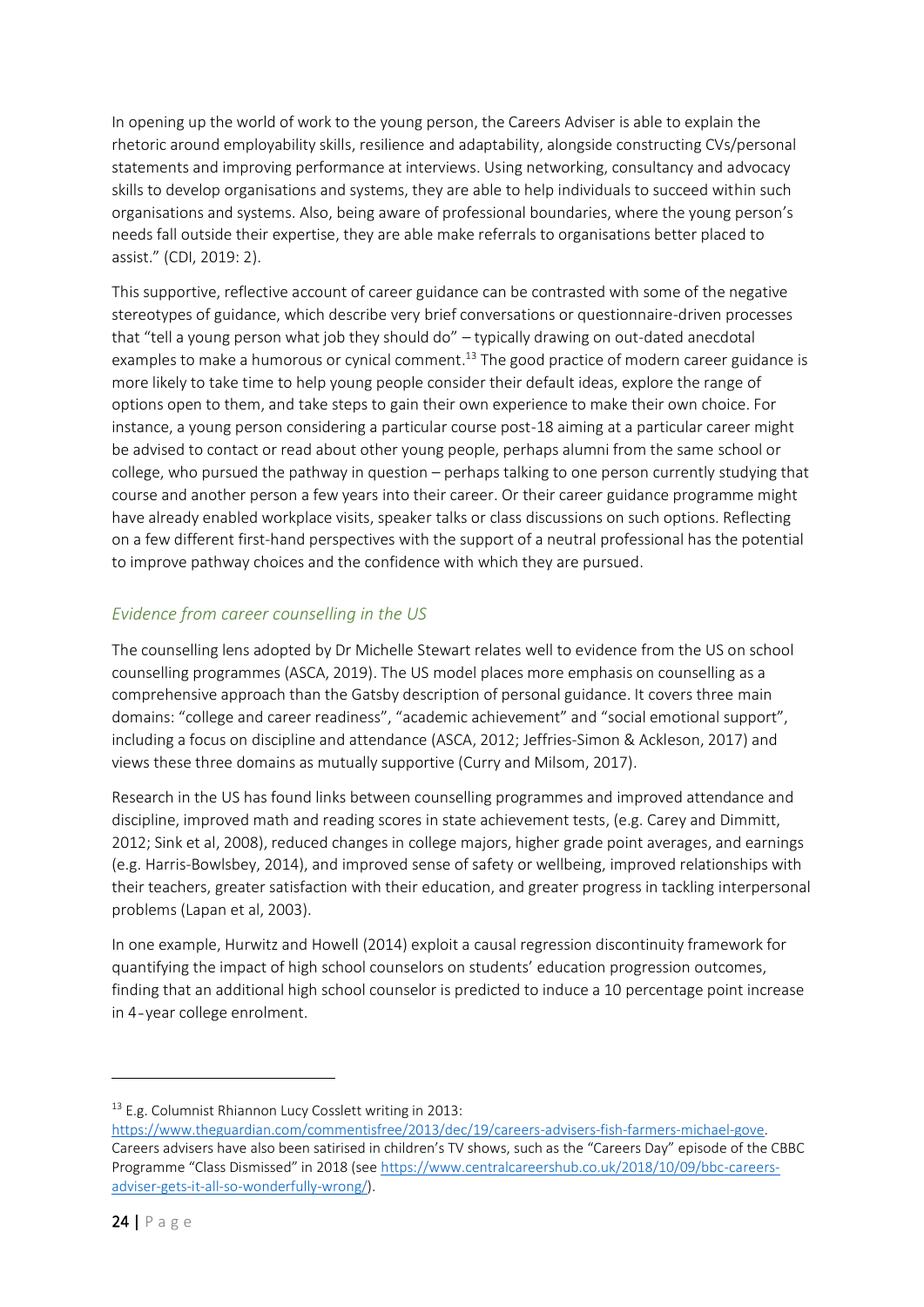Other US research has also identified benefits for a coaching approach as part of a broad-based programme. A long-term evaluation of the Pathways to Education programme in the US found improved persistence in education, 19% higher earnings and 14% increased employment as part of a comprehensive programme that included coaching, tutoring, group activities and financial incentives offered to disadvantaged students (Lavecchia et al, 2019).

## <span id="page-24-0"></span>*Case experience in England*

Case experience in England can often point to compelling personal examples of transformative personal guidance, such as The Careers & Enterprise Company case study of the support provided for a teenager called Bailey by EBP South, a non-profit provider of employer engagement and career guidance services (available at [https://www.youtube.com/watch?v=pUinT7VgGPI\)](https://www.youtube.com/watch?v=pUinT7VgGPI).

Personal guidance helped Bailey confirm his aspirations to be an apprentice and identify a specific opportunity to apply for, it supported him to develop a CV, and it made him realise the need to improve on his projected English grades to be eligible for the position, encouraging him to attend additional revision classes as a result. Bailey got into his apprenticeship and credits the support from EBP South for his achievement. The full benefits of such transformative encounters are hard to describe and even harder to monetize.

<span id="page-24-1"></span>Aggregate statistics that combine high-impact datapoints like Bailey's case study as well as less impactful interactions are used to drive this ROI model (see Section 5 for the empirical evidence).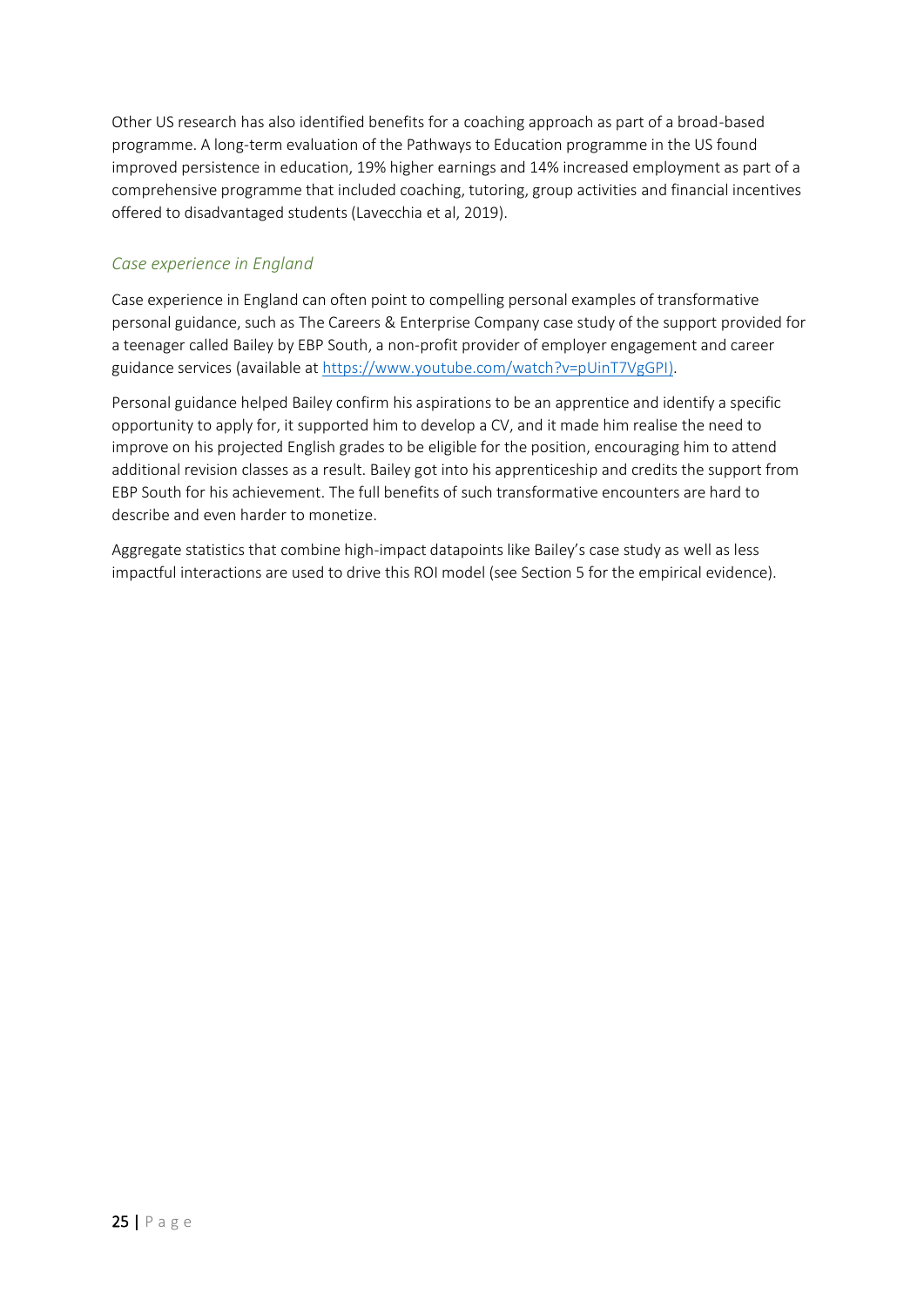# 4. Costed long-term outcomes and breakeven analysis

## <span id="page-25-0"></span>*Framework for prioritising long-term outcomes*

The international overviews, the vision set out by Dr Michelle Stewart, the evidence from the US and the case experience in England set out in Section 3 point towards an expansive set of possible longterm outcomes, all of which have potential financial benefits for the individual, for society and/or the state.

Several theoretical frameworks for measuring the impact of career guidance have been created and debated. David Mayston from the University of York developed such a framework, emphasising the importance of the quality of the career guidance interview in supporting human capital accumulation, quality of life improvements and broader social benefits that flow from improved individual choices (Mayston, 2002). Edwin Herr from The Pennsylvania State University explored Mayston's work further in an OECD sponsored conference in Toronto in 2003.<sup>14</sup> Broader issues around impact measurement are explored in an evidence framework for career guidance prepared by Hughes and Gration (2009) for the CfBT Education Trust, highlighting the difficulty in measuring the true impact of public policy given the complexities of human behaviour and the potential unintended or perverse consequences of measuring impact. Building on this work, Hooley and Dodd (2015) trace individual outcomes through to primary and secondary economic outcomes as well as macro-economic benefits. Similarly, Percy and Dodd (2020) set out the main financial metrics that can be used to capture the economic benefits of career development programmes at the individual-level, the employer-level and the statelevel, alongside the conceptual and practical limitations of such metrics.

The challenge with implementing these frameworks in an ROI is that high-quality empirical evidence is typically only present for isolated pathways or individual links in the chain, reflecting in part the historic interests of funders and researchers. A comprehensive approach would be dominated by hypothetical values, which runs counter to the goal of this analysis to identify a baseline, conservative ROI. Instead, this analysis prioritises a small set of such outcomes present in this literature, based on those where:

- (i) the outcome is quantified in an English context using high-quality reports commissioned by government;
- (ii) the outcomes can collectively be constructed in such a way to minimise overlap (aiding the aggregation of individual outcomes into a single ROI); and
- (iii) the outcomes can be related back to one-to-one personal guidance using high-quality quantitative studies.

The end result of this prioritisation is to focus on only a partial set of the possible benefits of personal guidance. Since the full marginal cost of delivery has been captured, this approach yields an underestimate.

Three example long-term outcomes have been identified and costed that meet the prioritisation criteria: youth NEET prevention, Higher Education dropout prevention and increased wages among those in full-time employment. This focus is pragmatic and implies no comparative judgement on whether the areas of impact with suitable, available evidence have greater or lesser economic consequence than other areas.

<sup>14</sup> <https://warwick.ac.uk/fac/soc/ier/ngrf/effectiveguidance/impact/assessing/outcomes/herr>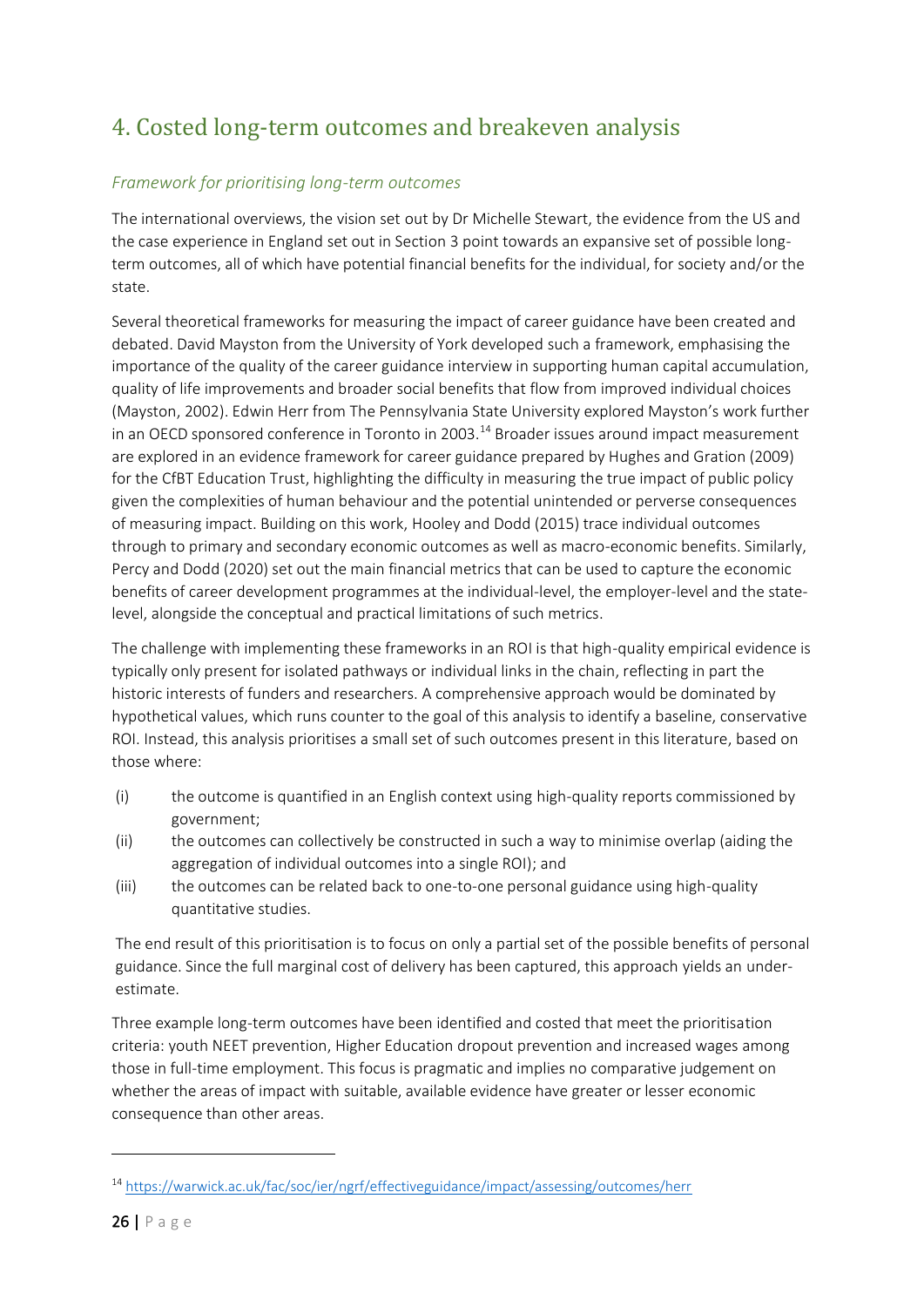As set out in Section 3, many other impacts might be considered for future work. For instance, contemporary longitudinal datasets in Australia (Tomaszewski, 2017) have shown how receipt of career guidance for those from low socio-economic backgrounds improves the chances of university participation in general. Acknowledging partial overlap with the NEET prevention strand, there may be additional value in a UK setting here as well.

## <span id="page-26-0"></span>*The value of youth NEET prevention*

The financial consequences of NEET prevention were costed at £56k per person for Government and £104k for society, with a reference date in 2009 (Coles et al, 2010, in analysis for the Audit Commission). The authors incorporated a lifecycle analysis and considered the implications of educational underachievement, unemployment, early motherhood, crime, poor health and substance abuse. Inflating to 2019 values using the Bank of England calculator<sup>15</sup> gives £75.7k and £140.6k respectively.

This estimate is treated as the highest plausible estimate, acknowledging sensitivity to policy changes since 2010 (e.g. in unemployment benefits) and the changing economy, and acknowledging that some of the costs of NEET may represent more complex issues than personal guidance can take full attribution for, although guidance may prompt referrals and be part of a support chain. For instance, if a young person's future switches from NEET to non-NEET as a result of personal guidance, it is likely that such shift at the margins reflects less marginal economic benefit than that saved if an average NEET person were to be swapped for an average non-NEET person.

The lowest plausible estimate for the value of NEET prevention is derived from what DWP was willing to pay as part of a social impact bond: the Youth Unemployment Innovation Fund, specifically the Round 2 rate card issued in 2011 (DWP, 2011). Using this rate card, a successful NEET intervention might be expected to result in improved behaviour at school, (eventual) entry into first employment, and then sustained employment, giving a total value of £6.8k - inflated to 2019 values using the Bank of England calculator to £8.1k. This is a low case because DWP would not have been attempting to reimburse all the social benefits of preventing NEET, which would be negative value for money once administration costs and programmatic uncertainty around measurement error, deadweight and attribution were considered. The social value equivalent of this can be adjusted by the same ratio as Coles et al (2010) to give a value of £15.0k.

A most likely midpoint estimate is derived from taking the simple average of the low case and the high case: £41.9k for the value to the Exchequer and £77.8k for the value to society.

## <span id="page-26-1"></span>*The value of Higher Education dropout prevention*

The partial financial benefit of reduced Higher Education drop-out has been analysed by Walker and Zhu (2013) for the UK Government. Focusing only on lifecycle wage benefits, they identify an NPV of £210k in private value (treated as a partial capture of overall social value) and £291k in Government value as a result of completing a degree, based on the simple average of male and female estimates (Table 13).

This estimate is conservative in some respects for this ROI, but optimistic in others. It is conservative in that the estimate is based on HE completion relative to a comparison group with 2+ A-levels,

<sup>15</sup> <https://www.bankofengland.co.uk/monetary-policy/inflation/inflation-calculator>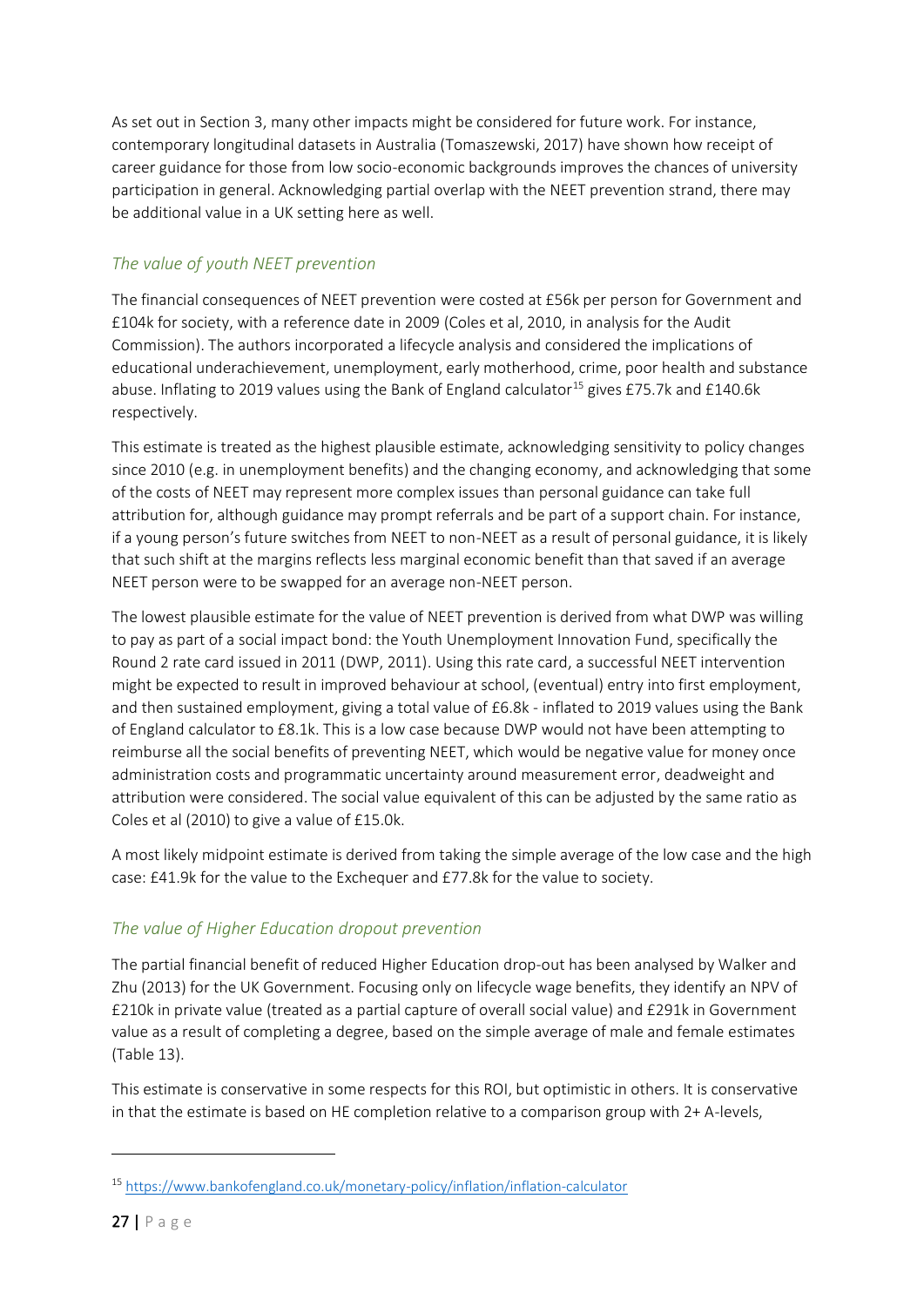whereas the authors identify that HE dropouts earn slightly less than the 2+ A-levels comparison group who do not enter HE. McCulloch (2014) has a similar finding, identifying that students who dropped out had an employment rate of around 60 per cent, significantly lower than that of respondents who had either not entered or who had completed HE (around 75 per cent). It is also conservative in having a reference year of 2012/13, whereas adjusting for inflation since then would result in a larger value.

However, it is likely to be an over-estimate for the purposes of this ROI in that some individuals who drop-out may face lower wages due to circumstances that personal guidance prior to the age of 19 would be unlikely to resolve (such as a sudden health problem or family upheavals). In other words, those that personal guidance might most often help, as a result perhaps of enabling young people to make more informed more confident choices, may see a smaller difference between their wage if dropping out and their wage if completing Higher Education. For this reason, the Walker and Zhu (2013) estimate is taken directly as the highest plausible estimate. The midpoint estimate is taken as half of the value (£105k and £145k respectively) and the low end estimate is taken as 25% of the value.

Other research also identifies wage costs of dropping out of Higher Education. US data point to ~20%/25% (Schneider and Yin, 2011), similar to Walker and Zhu (2013). In the UK, McCulloch (2014) data suggest a median wage of £16.5k for drop-outs vs £20.8k for HE completers five years after matriculation, noting that this understates the lifetime premium as non-HE attenders have 2-3 more years in the early labour market to make progression compared to their HE counterparts, but this advantage soon erodes.

### <span id="page-27-0"></span>*The value of increased wages*

A hypothesised wage premium translates into a net present value benefit in a straightforward fashion – the two main modelling choices are how long to extend the wage premium for (up to what age) and which subset of the population to apply it to.

The default assumption in this model is to include wage premia up to age 35, in line with evidence later drawn on from the British Cohort Study. It is applied to those in full-time employment only, since those in part-time employment are more likely to have non-wage factors affecting their labour market participation decisions and outcomes. These are conservative assumptions given that wages are highly serially correlated over time (your wage this year is a strong predictor of your wage next year) and those with higher full-time wages are also more likely to secure higher part-time wages.

Base wages are based on the median full-time gross UK earnings for 2019, derived from ASHE data split by gender into seven age bands. The proportion of men and women in full-time work is drawn from the England Labour Force Survey data for 2019. The discount rate is 3.5%, that is future financial flows are discounted at a rate of 3.5% per year, to reflect future uncertainty and the time value of money.

The ratio of Government benefit to individual gross earnings is estimated at 38%, drawing on Walker and Zhu (2013), focusing purely on direct taxation-related benefits to the Exchequer and no economic multiplier effects. This is a simplification for modelling purposes and does not account for distributional effects. For the breakeven analysis, an example 7.5% wage premium is used, resulting in a private NPV of £19k and a government NPV of £7k.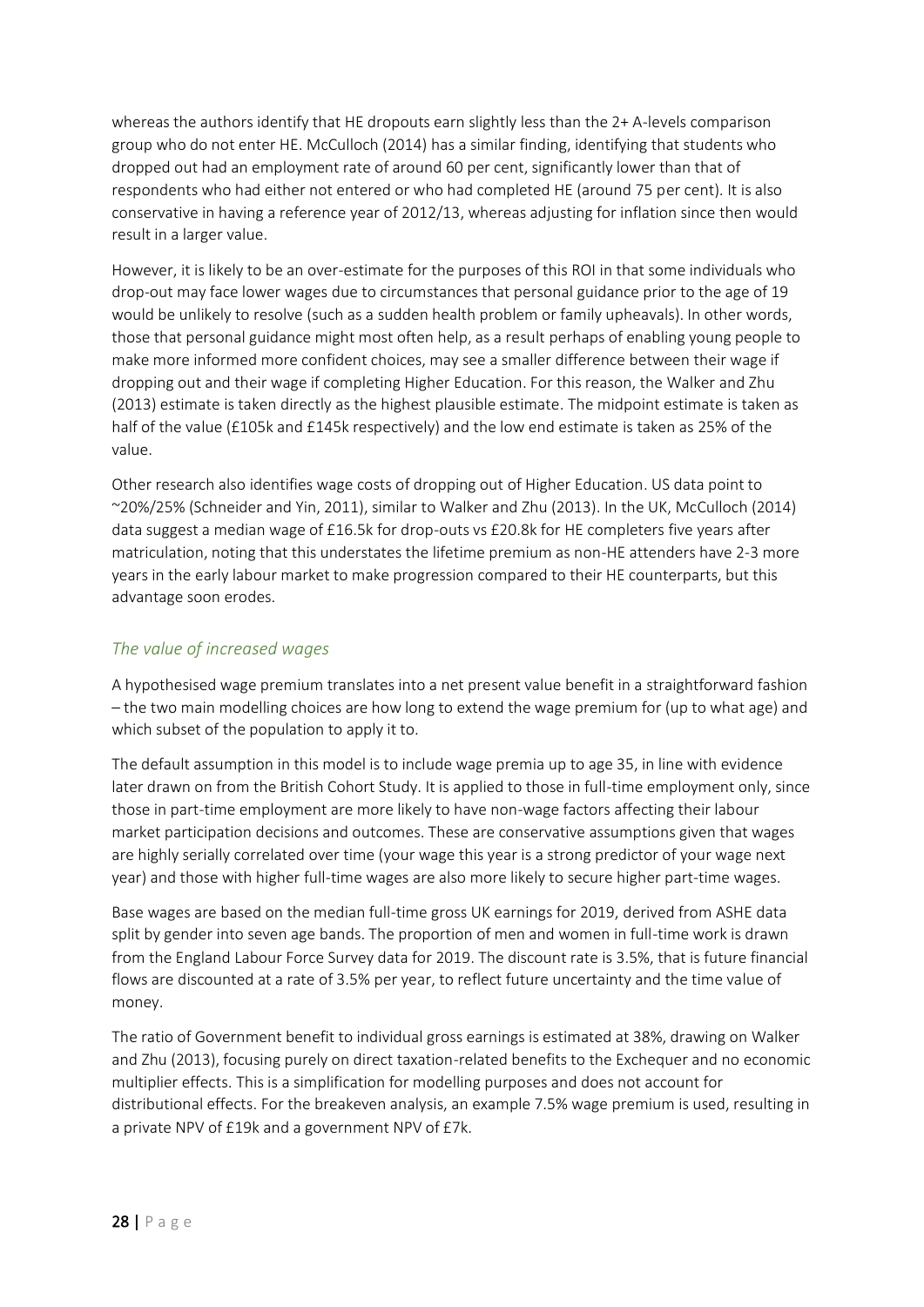### <span id="page-28-0"></span>*Breakeven analysis*

The midpoint cost estimates of £80 per student and the midpoint value estimates of the three outcomes listed above translate in a straightforward fashion into breakeven thresholds (see Table 1), that is the success rate needed per student receiving the intervention for the Exchequer to recoup the money invested (in net present value terms). A value is also provided reflecting a breakeven threshold partly representing a partial picture of social benefits, to the extent captured in the outcome estimates as described above.

In this hypothetical exercise, the breakeven point for each outcome is identified individually assuming no benefits from the other outcomes.

| Long-term outcome                                                                                                        | Midpoint estimate value to the<br>Exchequer [to Society, as a<br>partial view] | Required personal guidance<br>success rate to break even |
|--------------------------------------------------------------------------------------------------------------------------|--------------------------------------------------------------------------------|----------------------------------------------------------|
| One student prevented from                                                                                               | £42k                                                                           | 0.2%                                                     |
| becoming NEET prior to age 19                                                                                            | [£78k]                                                                         | [0.1%]                                                   |
| One student prevented from                                                                                               | £145k                                                                          | 0.1%                                                     |
| dropping out of Higher Education                                                                                         | [£105k]                                                                        | [0.1%]                                                   |
| One student receiving a wage<br>premium of 7.5% up to age 35,<br>based on probable time in full-<br>time employment only | £7k<br>[£19k]                                                                  | 1.1%<br>[0.4%]                                           |

#### Table 1: Long-term outcomes and breakeven analysis

For example, if the full cost of personal guidance were to be recouped to the Exchequer purely through reduced NEET outcomes, we would require one in around 500 recipients of personal guidance in secondary education to be prevented from becoming NEET prior to the age of 19. If the full cost were to be recouped via individuals gaining a 7.5% wage premium up to age 35, we would require around one in 250 recipients to gain such a benefit. Similarly, one in around 1,800 would need to be prevented from dropping out of Higher Education.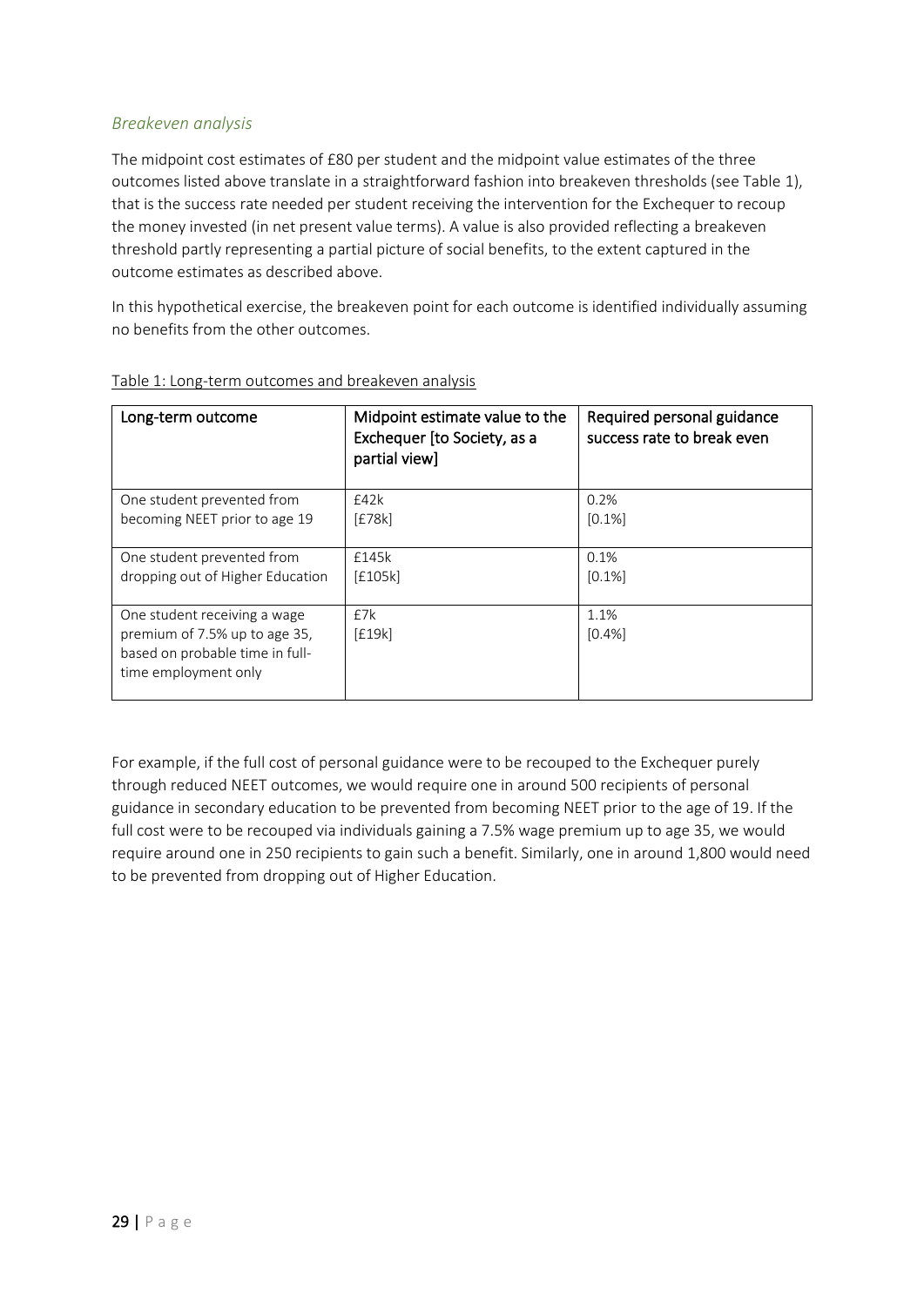## <span id="page-29-0"></span>5. Estimated impact of personal guidance

Personal guidance, as described in the scope of this ROI, is a low-cost intervention and the requirements for breakeven impact are modest. An investigation of the research literature suggests it is highly likely that these requirements are exceeded.

This section first sets out the meta-analysis evidence that guidance sessions shift key careers-related factors, such as attitudes, preparedness and decision-making self-efficacy. Longitudinal datasets are then used to relate the same general factors to NEET outcomes, future wages and HE dropout. Analysis of career pathways using CV data is then used to relate early labour market churn to future wages. Finally, it sets out the bridging assumptions required to relate personal guidance effects to the high-level questions captured in the longitudinal datasets.

It is also important to consider what proportion of young people are in scope for potential benefits. A young person with no intention of attending to Higher Education cannot be in scope for any benefits associated with a reduced chance of dropping out of Higher Education. Section 6 breaks down the overall population of secondary education students into different categories and constructs the ROI based on potential impact within different groups.

## <span id="page-29-1"></span>*i. Meta-analysis evidence that guidance sessions shift attitudes/preparedness*

Multiple meta-analyses have been conducted on career interventions which cover short-term outcomes, primarily self-reported improvements in aspects like career decidedness and career decision-making self-efficacy compared to a no-treatment control group (Whiston et al., 2017; Oliver and Spokane, 1988; Brown and Ryan Krane, 2000). Weighted average effect sizes typically emerge statistically significant at the 95% level with a value of 0.3 to 0.4 standard deviations.

#### *Duration of effect*

The majority of the studies in these meta-analyses focus on very short-term effects, such as an immediate post-intervention measure or a follow-up within a few months. However, a one-year follow up study (Perdrix et al, 2012) covering 199 opt-in participants in Switzerland found that effects of this type are likely to stabilise or indeed improve compared to an immediate post-test score and a three month follow-up. While the age range included adults, the results apply also to young people in education: 144 participants were aged 14 to 21 with a mean age of 18 and the findings are described as robust across age groups. The intervention was four to five weekly sessions of one hour each, provided by advanced students of a Level 7 Career Counselling program under the supervision of qualified counsellors. Participants aged 14-21 saw improved scores both for career indecision (measured via CDDQ) and life satisfaction (measured via SWLS) immediately post-intervention, which continued to improve (at a diminishing rate) at both the three month follow-up and the one year follow-up. While some of this improvement may represent natural gains over time, with growing life experience and maturity, the consistency of progress post-intervention rejects the hypothesis that career counselling produces a temporary boost in optimism that is soon reversed.

#### *Applying meta-analysis results to personal guidance*

Constituent studies in the meta-analyses typically covered different age ranges and approaches to guidance. Three key aspects of the Gatsby minimum approach to personal guidance can be partially unpacked in these studies: (i) the in-education setting for 13 to 19 year olds; (ii) a single session of guidance per transition point; and (iii) delivery in a one-to-one format. Considering these three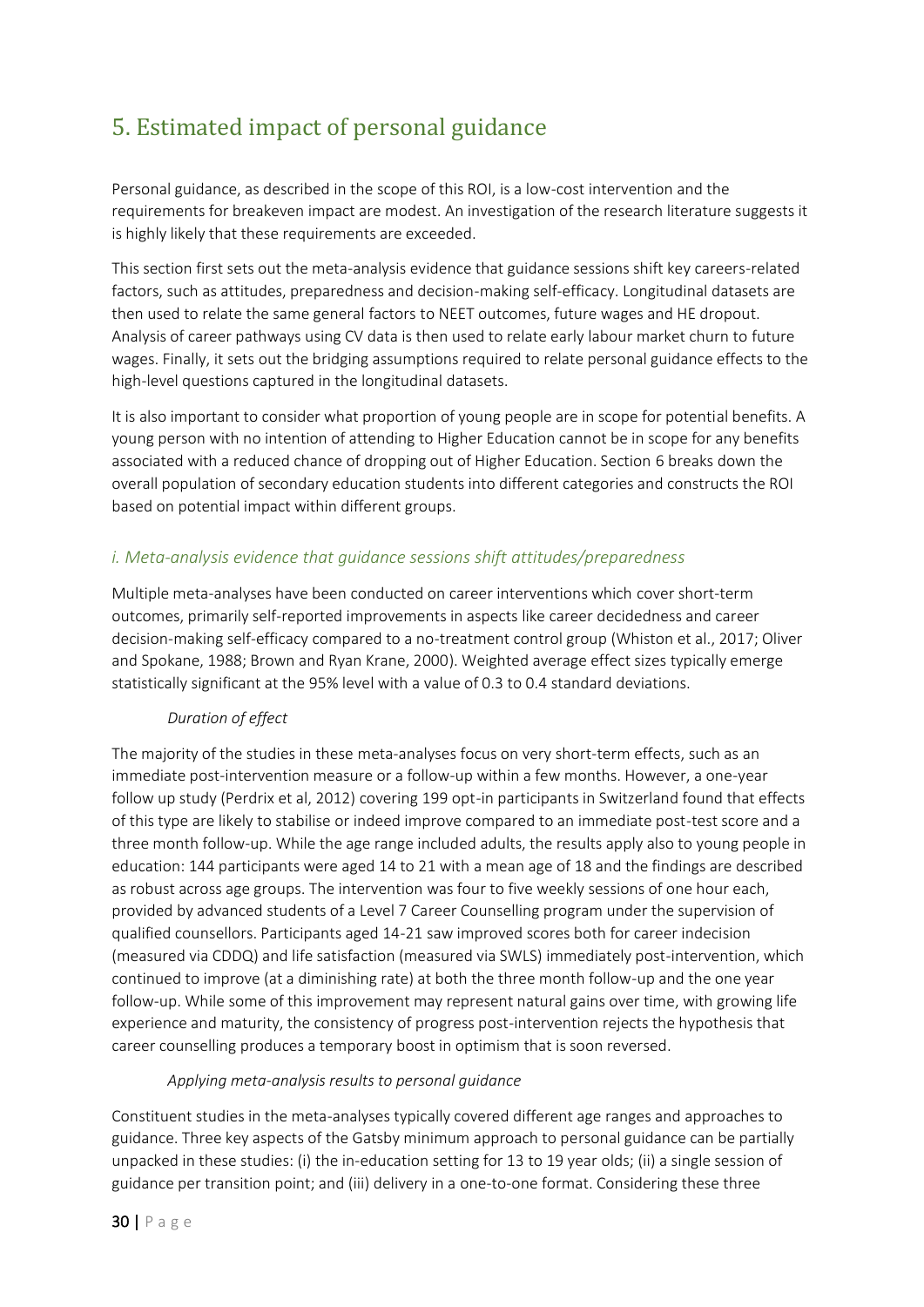aspects collectively, it is likely that the effect sizes of personal guidance are slightly below the overall average of career counselling as reported in the meta-analyses.

Regarding the in-education setting for 13-19 year olds, a 2017 meta-analysis (Whiston et al., 2017) identified 57 studies from 55 articles (total participants 7,364) published between 1996 and 2015, with 70% from the US and 18% from Europe. 80% of the studies covered the education setting: 30% in school below the age of 18/19 and 50% in Higher Education settings, mostly aged 18-22. This suggests that the average effect size of 0.35 standard deviations broadly applies to education settings, but it does not explicitly differentiate provision for under-19s. An earlier meta-analysis (Oliver and Spokane, 1988) found that effect sizes in junior high school (7 studies; aged 12-15) and high school (15 studies; aged 14-18) were 75% and 66% of the effect size for those in college (29 studies).

Regarding the number of sessions, Whiston et al (2017) and Brown & Ryan Krane (2000) both find most benefits at around five sessions. Nonetheless, Whiston et al (2017) identify that effect sizes for one or two sessions remained highly positive at about two thirds the equivalent of five sessions.

Regarding the one-to-one format, the Gatsby focus on individual guidance is likely to mitigate the lower effect sizes associated with the two other structural features of the Gatsby minimum described above. Individual counselling tends to have higher effect sizes than other forms of counselling, e.g. 0.77 based on 2 studies in Whiston et al (2017) and 1.14 based on 16 studies in Oliver and Spokane (1988).

The latest meta-analysis describes a 95% confidence interval of 0.25 to 0.44 standard deviations (Whiston et al, 2017). Given the Gatsby minimum benchmark considerations, initial estimates of 0.15, 0.25 and 0.35 standard deviations are suggested, corresponding to low, medium and high effect sizes to use for modelling.

## *Effect size sense check on English data*

This effect size estimate for Gatsby Benchmark 8 can be provisionally sense-checked by a pilot in the North East of England, in which schools and colleges have been working to improve their achievement of the Gatsby benchmarks via the Local Enterprise Partnership alongside an evaluation conducted by the University of Derby and funded by The Gatsby Foundation (Hanson and Neary, 2020).

The evaluation includes an analysis of students' career readiness score (SCRI), finding an approximate 0.9 effect size improvement across the different student cohorts from 2016 to 2018. Over this same period, among the 16 participating schools and colleges, those who self-assessed and reported achieving benchmark 8 increased from 9 to 14, alongside self-reported progress in many of the other benchmarks, i.e. ~30% of schools made confirmed progress in personal guidance provision. Assuming the overall SCRI progress can be attributed approximately equally over the 8 benchmarks, this implies an effect size of achieving benchmark 8 of approximately 0.4, at the high end of the estimates derived in this section.

This pilot, which remains in progress at the time of writing, also identifies benefits in terms of the proportion of students getting more A and B GCSE grades compared to a matched sample of schools, as well as qualitative evidence regarding improvements in employability, engagement in the classroom and knowledge of options.

Supporting evidence in England is also found in analysis of pre/post surveys from those participating in a range of career guidance activities, primarily personal guidance, workplace experiences and employer encounters (Tanner, 2020). Pre/post Future Skills surveys were completed by 2,047 young people in 2018/19 and found that participation in career guidance activities supported, among other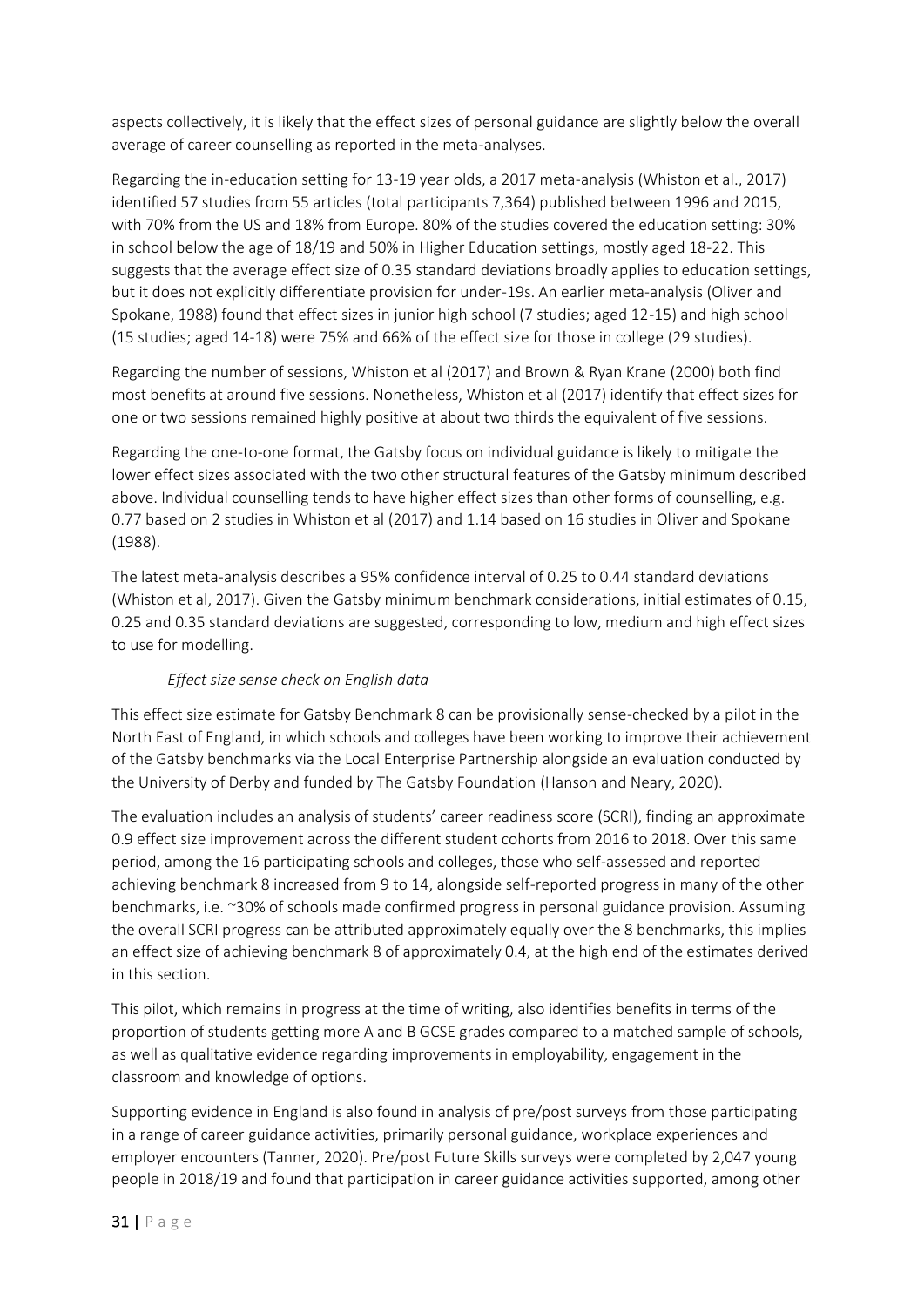changes, awareness of education options (increase from 43% to 58% agreeing with "'I have thought about whether moving straight to work after school is right for me"), career planning (increase from 45% to 59% agreeing with "I can make a plan of my goals for the next five years"), and academic motivation (increase from 60% to 70% agreeing with "I try to answer all the questions asked in class").

## <span id="page-31-0"></span>*ii. Longitudinal evidence that attitudes/preparedness relate to NEET outcomes*

A series of analyses of the British Cohort Study (BCS), a longitudinal dataset following a sample born in April 1970, investigates the future employment consequences associated with highly uncertain aspirations and misalignment between aspirations and planned education pathways at age 16, controlling for a wide range of student circumstances.

Young people with high career aspirations but low education expectations ('misaligned' by underestimation, ~40% of the cohort) were more likely to become NEET for at least six months before the age of 19: 1.7x higher for young men and 3x higher for young women (Schoon and Polek, 2011). The sample cohort, using this NEET definition, saw an overall NEET rate of 5% for men and 6% for women.

Young people with highly uncertain aspirations who were unable to identify a job of interest were also associated with 3x higher NEET rates (Yates et al, 2011). However, this was a smaller proportion of the BCS cohort (~7% at age 15). This result did not replicate fully in analysis by Gutman et al (2014) on a more recent cohort study (LSYPE, born in 1990). However, this research controlled for the perceived usefulness of career guidance, limiting its applicability to an ROI examining the impact of career guidance, and the authors argue that their finding may reflect an increased default tendency towards staying in education for those with uncertain aspirations. Uncertain aspirations are likely to be disadvantageous for those not intending to stay in education or for those at risk of NEET.

These analyses from the British Cohort Study can be used to inform modelling assumptions, adopting a conservative approach, recognising the difficulty in controlling for all relevant variables in longitudinal studies and a conservative interpretation of changes in education and the labour market since the 1980s and 1990s. For instance, we define low, medium and high impact scenarios as 3.5%pt, 4.5%pt and 6.5%pt reduction in NEET rate applied only among the subset of students who might be at risk of underestimating the educational requirement for their aspiration.

## <span id="page-31-1"></span>*iii. Longitudinal evidence that attitudes/preparedness relate to future wages*

Extending the same British Cohort Study approach to analyse wage outcomes at age 34 with controls for a range of background, work experience, attitudinal and academic factors, not having a job plan is associated with 12%-17% lower earnings and misaligned is associated with 11%-13% lower earnings compared to those with high and aligned expectations (Model 3 from Sabates, Harris and Staff, 2011).

Misaligned ambitions where the education requirement is overestimated is associated more weakly with a wage penalty of 10% for men (statistically significant at 10% level) and 6% for women (not statistically significant). These associated disadvantages only exist relative to the cohort of high aspiration, aligned students (~20% of the cohort at age 16), rather than relative to the low aspiration, aligned students (also ~20% of the cohort).

These datapoints are interpreted cautiously to drive inputs for the ROI model, with low, medium and high impact scenarios as a 2.5%, 5.0% and 7.5% uplift on earnings for those in full-time work and assuming impact only for a subset of students who receive personal guidance.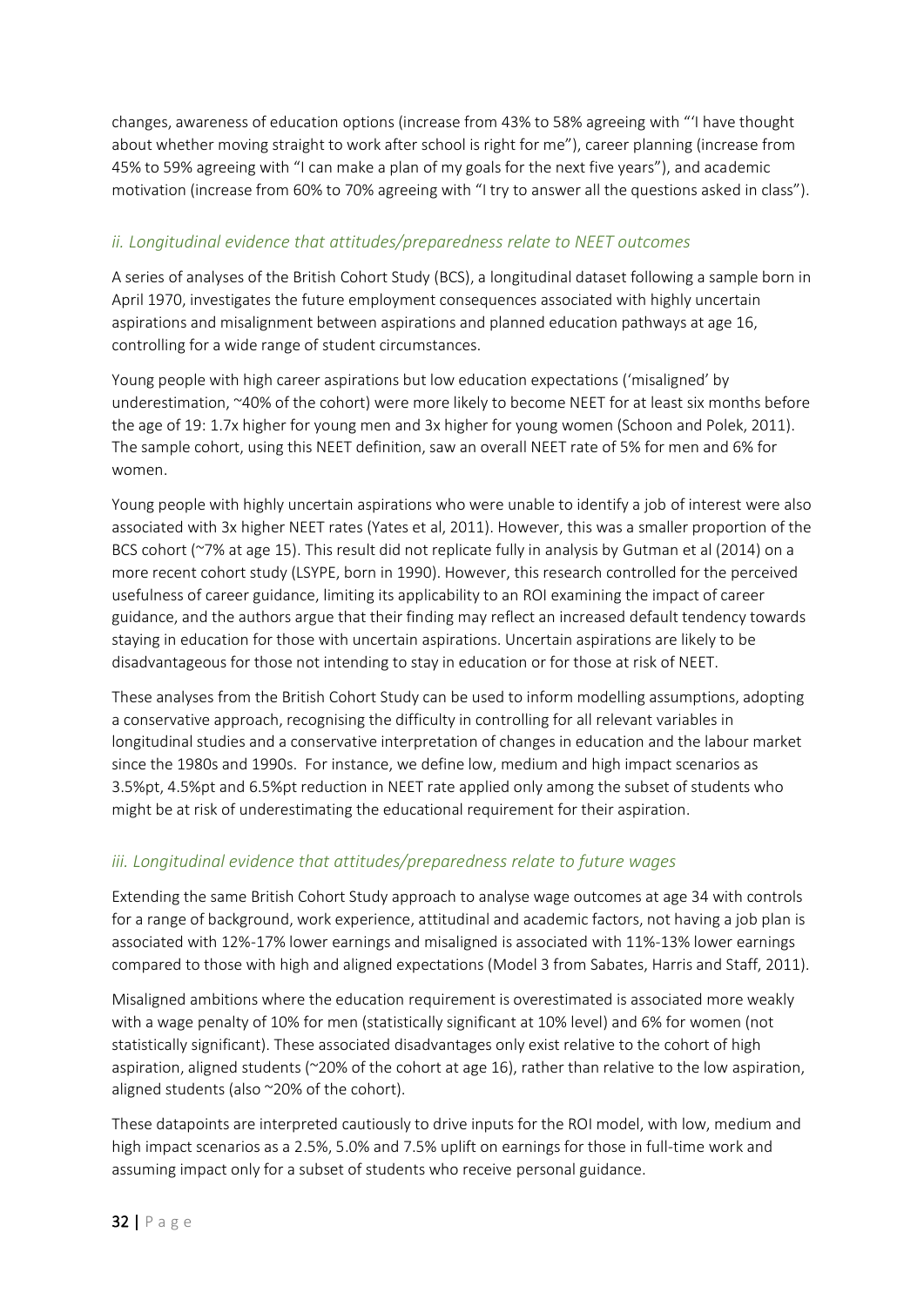The British Cohort Study research is drawn on to identify point estimates in this ROI, given its proximity to practice in England, but it is important to emphasise that these findings are buttressed by research from other jurisdictions. Studies in Australia (Gore et al, 2015; Sikora, 2018) and the US (Morgan et al, 2013) find that teenage occupational uncertainty is more commonly linked with low academic performance, lower progression in education and lower earnings. Misaligned ambitions have also been linked with lower academic attainment in other UK research, particularly for students from lower socio-economic backgrounds (Croll, 2008, using the British Household Panel Survey).

Morgan et al (2013) analyse 12,509 US high school seniors from the Education Longitudinal Study (2002 to 2006), finding that students categorized as having uncertain and/or inaccurate beliefs about the educational requirements of their expected jobs had lower rates of college entry than those with certain and accurate beliefs and lower attendance among those who did enter college. Sikora (2018) uses longitudinal data following Australian students from 2006 to 2016, learning that uncertainty persists over time as students who do not report career plans at age 16 tend to be occupationally uncertain also seven years later – and this later occupational uncertainty predicts a lack of university degree and lower expected earnings at age 26.

Where personal guidance can encourage relevant subsets of young people to raise their aspirations, while remaining grounded in the necessary work to drive an acceptable chance of success, further economic benefits are likely to flow that are not captured in this ROI. Research relates ambitions to positive future outcomes, such as Heckhausen & Chang (2009) examining Germany and the US, Guyon & Huillery (2020) examining France, and Mello (2008) who finds benefits for men in the US.

## <span id="page-32-0"></span>*iv. Longitudinal evidence that attitudes/preparedness relate to HE dropout*

Effects on integration and academic outcomes in Higher Education have been related to career counselling initiatives to support transitioning students. For instance, the decision-making selfefficacy scale (CDMSE) – the scale used in 32 studies in the most recent meta-analysis by Whiston et al (2017) – was statistically significant in predicting levels of adjustment to college in the US (Hansen and Pedersen, 2012) and both social and academic integration (Peterson, 1993).

Recent work for the English Department for Education (Shury et al, 2017) identified "having a career plan on leaving university" as one of the top three factors that were most important in guiding graduates to employment or further study, rather than unemployment (based on 7,500 students analysed across 27 institutions who completed their full-time undergraduate study in 2011/12 and were aged 18-21 at the outset of their study). Such plans can be informed by prior career intentions and the level of thought that went into the choice of university/course at age 18 in the first instance. For instance, at the point of applying to university, graduates were evenly split between those with a career plan and those without, with 18% knowing exactly which job or career they wanted to pursue.

Analysis by McCulloch (2014) of UK students is reported in sufficient detail to generate parameter inputs for the ROI model. His study drew on the "FutureTrack" dataset of all university entrants from the 2005/06 application cycle and suggests two main ways that personal guidance could reduce the chance of drop-out: firstly indirectly through various channels that ultimately result in young people being able to report higher satisfaction with their prior career guidance, and secondly directly through being an additional source of information and advice about their choices.<sup>16</sup>

<sup>&</sup>lt;sup>16</sup> Futuretrack is a longitudinal four-stage study of all people who applied in 2005/06 via UCAS to enter full time higher education in the UK during the autumn of 2006. Data were collected by the University of Warwick IER at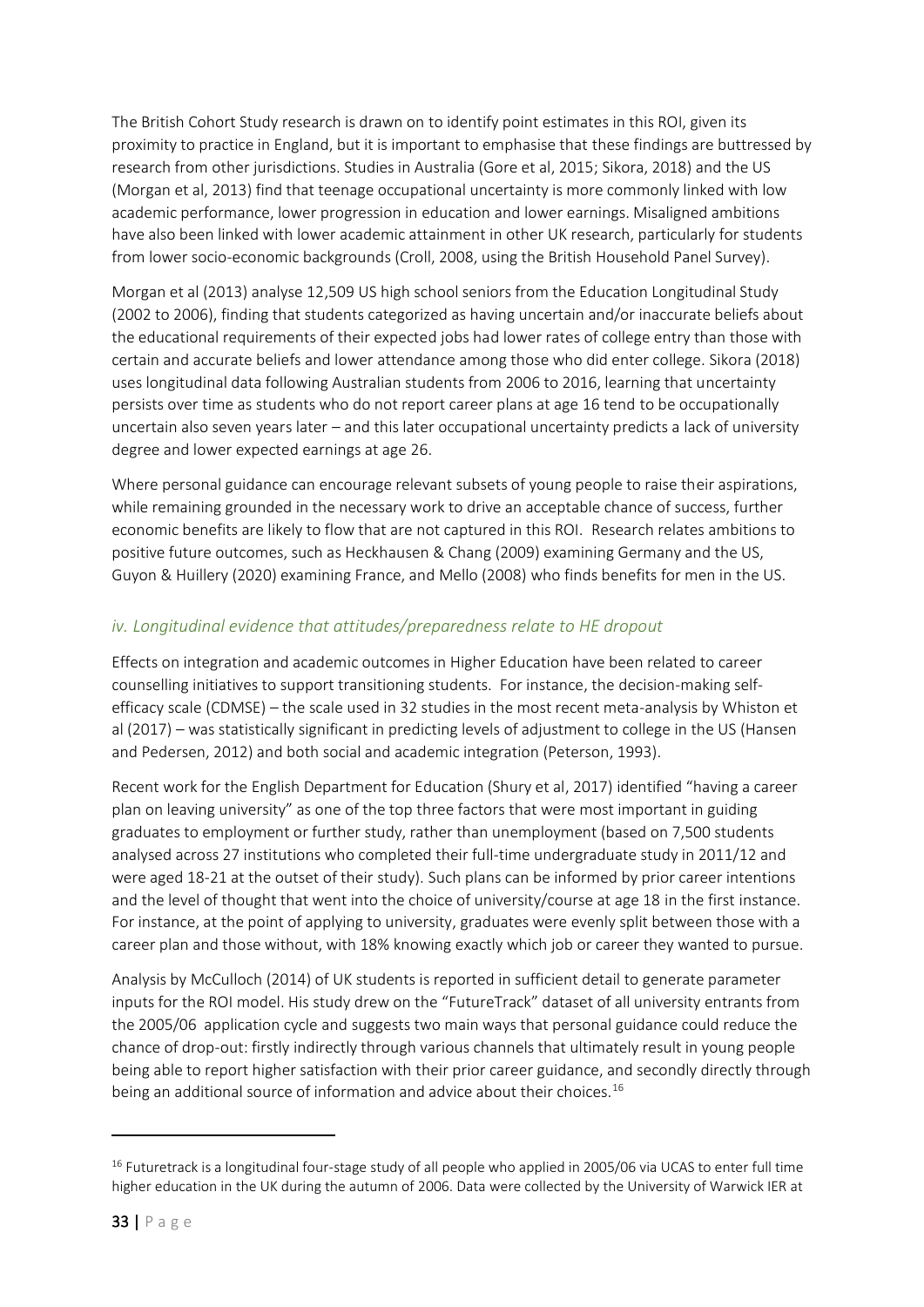Overall respondents were fairly evenly split between low, medium and high career guidance satisfaction (ibid, Table 1). Descriptive analysis (ibid, fig. 21) explains that respondents who dropped out of HE were more likely to have low levels of satisfaction with career guidance (38.3 per cent vs. 27.8 per cent) while those respondents who continued in HE were more likely to have high levels of satisfaction with career guidance (36.7 per cent vs. 29.0 per cent).

A logistic regression analysis incorporating a wide range of controls<sup>17</sup> quantifies the likely benefit of both these aspects for use in this ROI. Young people with high satisfaction with prior career guidance had 40% lower odds of drop-out than those with low satisfaction (ibid, Table 2 regression model results; p<0.001, inverted OR to reflect low to high). Overall, 30% of young people reported low satisfaction (ibid, Table 1; being 40% among the drop-out sample and 29% among the completed-HE sample) and forms the subsample where we identify a possible benefit from personal guidance. This should be conservative, as no possible benefit is assumed for those who only reported moderate satisfaction overall, whose odds of dropping out are also lower than those with high satisfaction.

The second channel for impact is through careers advice as another source of advice. Overall McCulloch considers 11 sources of advice, including data sources like the university prospectus, activities like institution visits, and conversations like with family, friends or the school career adviser. Only 6% reported the careers adviser as a source of advice, indicating significant potential for increased usage and reflecting the feedback from the careers leader interviews (see Appendix 1) that formal careers guidance conversations were more common at age 14-16 than 16-18, particularly in large General FE Colleges which account for the majority of education aged 16-18.

Those who reported speaking to a career adviser were less likely to drop-out and more likely to complete HE (excluding deferrals and non-entrants): 3.9% compared to 4.3% as the overall average at Stage 2 (ibid; Appendix Table 17). When translated into the logistic regression model, having 6-11 sources of advice resulted in significantly lower drop-out than having 0-3 sources of advice (20% lower odds, p-value < 0.05). As a heuristic for this ROI, we assume that each extra source of advice adds, on average, some similar amount of value and careers guidance is comparable to this average, which emerges at around 3% (taking a midpoint of 1.5 and 8.5 sources of advice in the two categories). This can be applied to 74% of young people, being the proportion with 0-5 sources of advice (ibid, Table 1). Again this should be conservative, as it assumes no extra value of the 7th source of advice if someone has already had six. It is also conservative as careers advisers typically support their interviewees to produce action plans to further research their options, such as institution visits or reviewing prospectus data, which would in turn generate additional sources of advice that reduce their odds of drop-out in the McCulloch model.

## <span id="page-33-0"></span>*v. Evidence linking early labour market churn to future wages*

The future consequences of avoiding early labour market churn, i.e. leaving the first job in less than 12 months, are based on reported analysis of salary data and prior work history, drawing on data and 50,000 CVs collated by job search company Adzuna (Clarke, 2018). The data shows a £4.5k later career wage penalty for leaving the first job within 12 months, as compared to a base rate of not

four stages, the first as prospective students made applications to higher education in 2006 (~100k eligible UK respondents), the second approximately eighteen months later, a third in 2009 / 2010 as most were approaching their final examinations and the fourth in 2012 between 18 and 30 months post-graduation  $17$  Including prior education, gender, ethnicity, socio-demographic background, HEI type and subject type.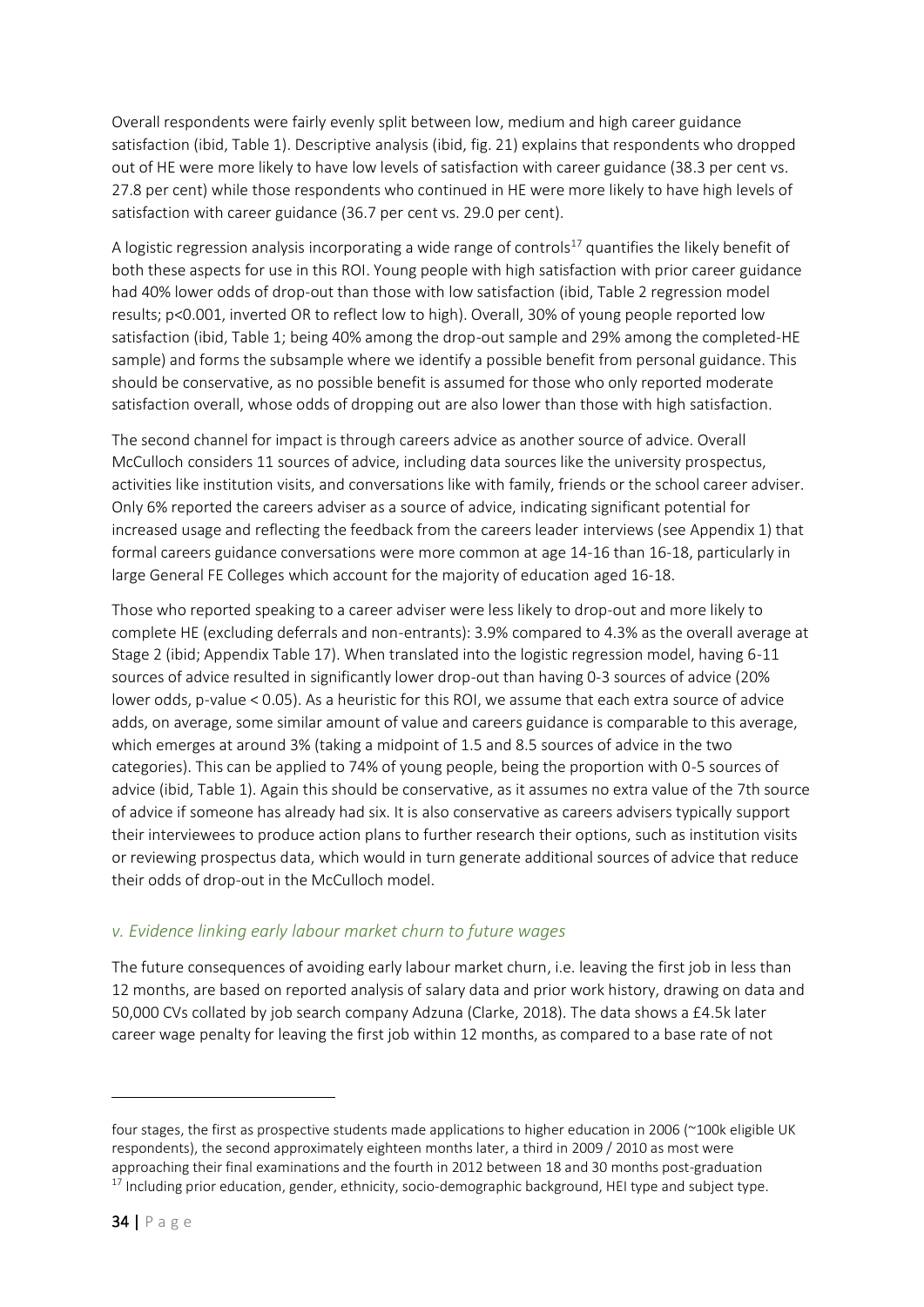dropping out of £37.5k. The wage penalty of early churning is rounded down to 10% to reflect a midpoint scenario estimate.

Levels of early workplace churn are high in the UK, resulting in a midpoint estimate of 40% in this ROI. For instance, the CV analysis in Clarke (2018) suggests about half will churn within their first year of work. For apprenticeships, about one third will fail to complete (Newton et al, 2019).

The likelihood of reduced churn is assumed to match the probability of reduced Higher Education drop-out from the McCulloch study (2014). This is likely to be a conservative assumption, given that there is less structured and independent careers advice available in the workplace compared to Higher Education settings and prior career advice is likely to be correspondingly more important.

Combining these estimates results in a midpoint estimate of 1.3%pts fewer young people in the applicable sample churning early as a result of personal guidance, the equivalent of 0.3%pts of the whole sample of young people receiving personal guidance. As early workplace churn has not attracted research funding like NEETs or HE, this is the least certain of the strands of impact analysed.

## <span id="page-34-0"></span>*vi. Bridging assumptions to relate meta-analysis evidence to longitudinal evidence*

Bridging assumptions are required to relate progress on detailed career questionnaires to the highlevel, often binary career-related questions captured in the longitudinal datasets.

### *British Cohort Study*

The key question is what level of norm-related progress on a broad-based questionnaire instrument like career decision-making self-efficacy (CDMSE) might be sufficient to trigger the equivalent of a young person switching from having "misaligned" educational/occupational pathways or from having "no idea about future job options" to "having an idea about future job options."

Research in Australia (Galliot, 2015) reinforces the potential for career guidance to help tackle career uncertainty, finding significant associations between career decisiveness and meeting with a career counsellor in school (2.1 times more likely to be certain than uncertain), participating in career education classes (2.5 times) and taking part in voluntary work experience placements (2.4 times). Similarly, in the US, Mortimer et al (2017) follow a sample of young people in Minnesota, finding that being influenced by a teacher or school professional in one's career decision-making increases the odds of becoming successful at age 26-27 by 44%, defining success in terms of factors like economic independence, progress towards career goals, and job satisfaction.

Confidence in a UK setting can also be gained from OECD evidence from the 2018 PISA study that identifies a correlation between students who report guidance interviews at school at the age of 15 and reduced levels of career uncertainty.<sup>18</sup> Descriptive cross-sectional analyses show that 25.6% of those without a guidance interview with an in-school guidance counsellor were uncertain about their career options compared to 19.5% for those with such an interview. Smaller differences were observed for out-of-school counsellors (23.0% vs 17.7%). Smaller differences were also observed for misalignment – for in-school counsellors: 19.3% misaligned compared to 19.1%; for out-of-school counsellors: 20.8% misaligned compared to 19.0% without an interview.

<sup>&</sup>lt;sup>18</sup> Details shared in correspondence with Dr Anthony Mann, senior policy analyst at the OECD. Data relate to England and Wales - for more detail, see Mann et al (2020).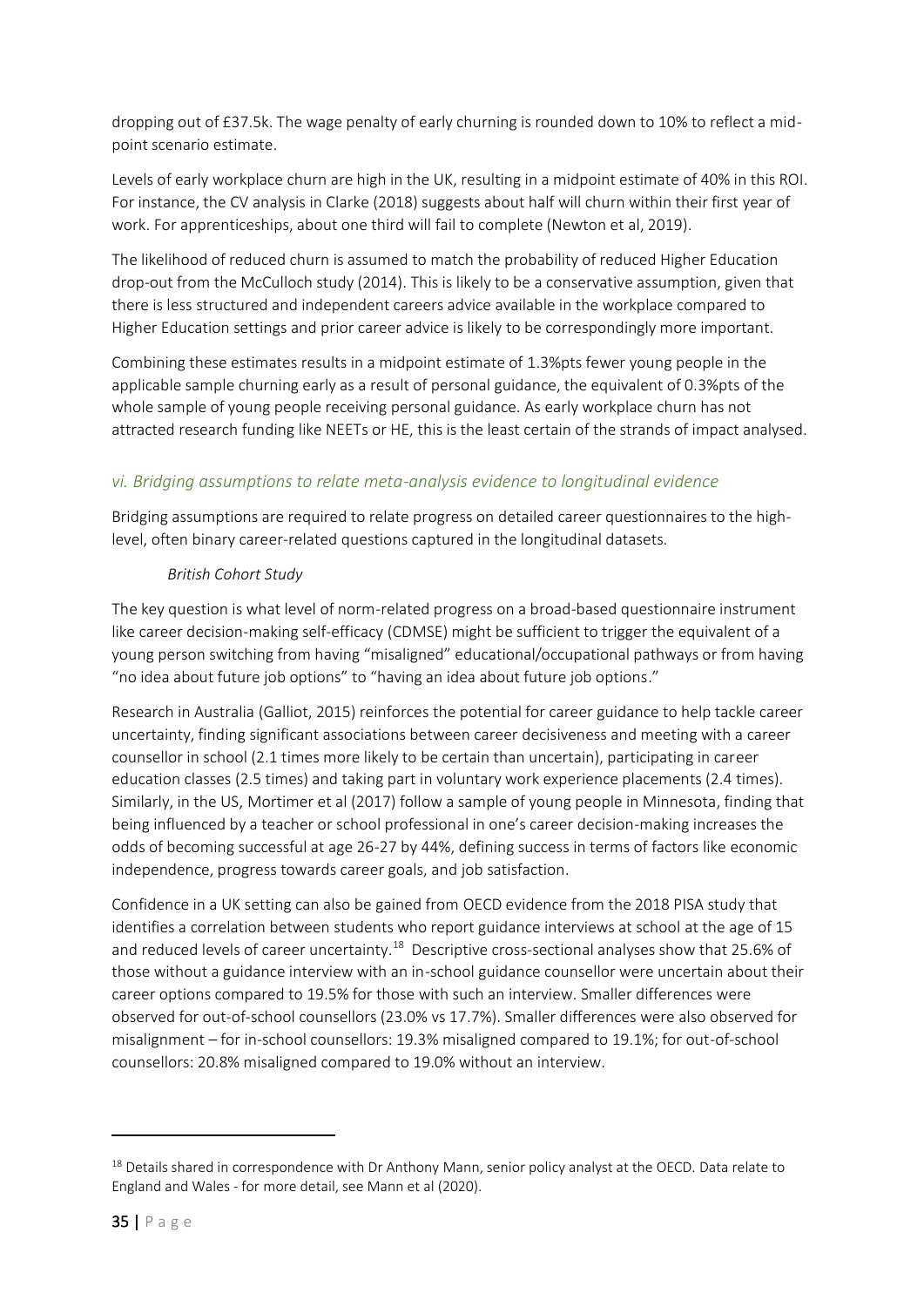The default bridging assumption for the purposes of modelling is to require an average of 1, 1.5 or 2 standard deviations (for low, medium and high scenarios respectively).

A two standard deviation improvement might correspond, for instance, to someone who was previously reporting decision-making self-efficacy or career decidedness at the 16<sup>th</sup> percentile improving to the 84<sup>th</sup> percentile or improving from the 2<sup>nd</sup> percentile to the median. By contrast a one standard deviation improvement would correspond to someone moving from the 16<sup>th</sup> percentile to the median or from the median up to the 84<sup>th</sup> percentile.<sup>19</sup> This is a larger shift than implied by the group sizes in the original British Cohort Survey data.

For wage outcomes, the mathematical consequences of these assumptions combined with the subgroup size in Section 6 is an average wage uplift across all students accessing personal guidance would be 0.2% (applied only to those in full-time work up to age 35). In practice, personal guidance is unlikely to have a tiny impact on all students, so the average can instead be thought of as capturing a meaningful increase for a certain proportion of participants. For instance, the same ROI would result if there were a 2% wage increase for 10% of students or a 20% increase for 1% of students, where the latter might be thought of as students who change their career path or their continuing education plans as a result of insights from and actions prompted by their personal guidance interview.

### *FutureTrack*

The McCulloch (2014) study of FutureTrack data suggests two main ways that personal guidance could reduce the chance of drop-out: firstly indirectly through various channels that ultimately result in young people being able to report higher satisfaction with their prior career guidance, and secondly directly through being an additional source of information and advice about their choices. The second channel relates directly to personal guidance conversations as envisaged by Gatsby and no bridging assumptions are required (3% x 74% directly indicates an overall reduction in dropout odds of 2.2%).

In the first channel, students may interpret "career guidance" differently in terms of the span of activities it covers and it is reasonable to assume that one-to-one guidance interviews might only trigger an improvement in satisfaction for a subset of students who are in particular need of personal guidance from their school or college, perhaps those with particular questions or assumptions about their course choice or those with access to little advice outside of school or college.

The midpoint estimate in the ROI assumes a quarter of those young people in scope fall into this category, drawing on survey data (DfE, 2017b) about the proportion of young people describing – with the benefit of hindsight – their careers adviser conversations as "very helpful" (26%). This should be conservative because the proportion of young people finding careers adviser support helpful is likely to be higher among those in higher need or with little other support, i.e. those who might otherwise report low satisfaction and form the applicable subsample. Combining these assumptions results in an overall reduction in drop-out odds of 3% via this channel (40% x 30% x 25%).

The two channels combine together multiplicatively to give an average overall reduction in dropout odds across the cohort of around 5.2%. Since the odds of dropout are initially low at 0.07 (i.e. 6.5%pts prevalence, ibid, non-mature students only), this reduction in odds only results in a small change in overall drop-out numbers: 0.3%pts reduction for the midpoint estimate. For the low/high estimates a range of 3%pts is put around the midpoint of 5.2% improvement in dropout odds.

 $19$  This heuristic allows for a normal distribution of score results, as typically obtains by the law of large numbers for index scores constructed by additively combining a large number of separately measured items.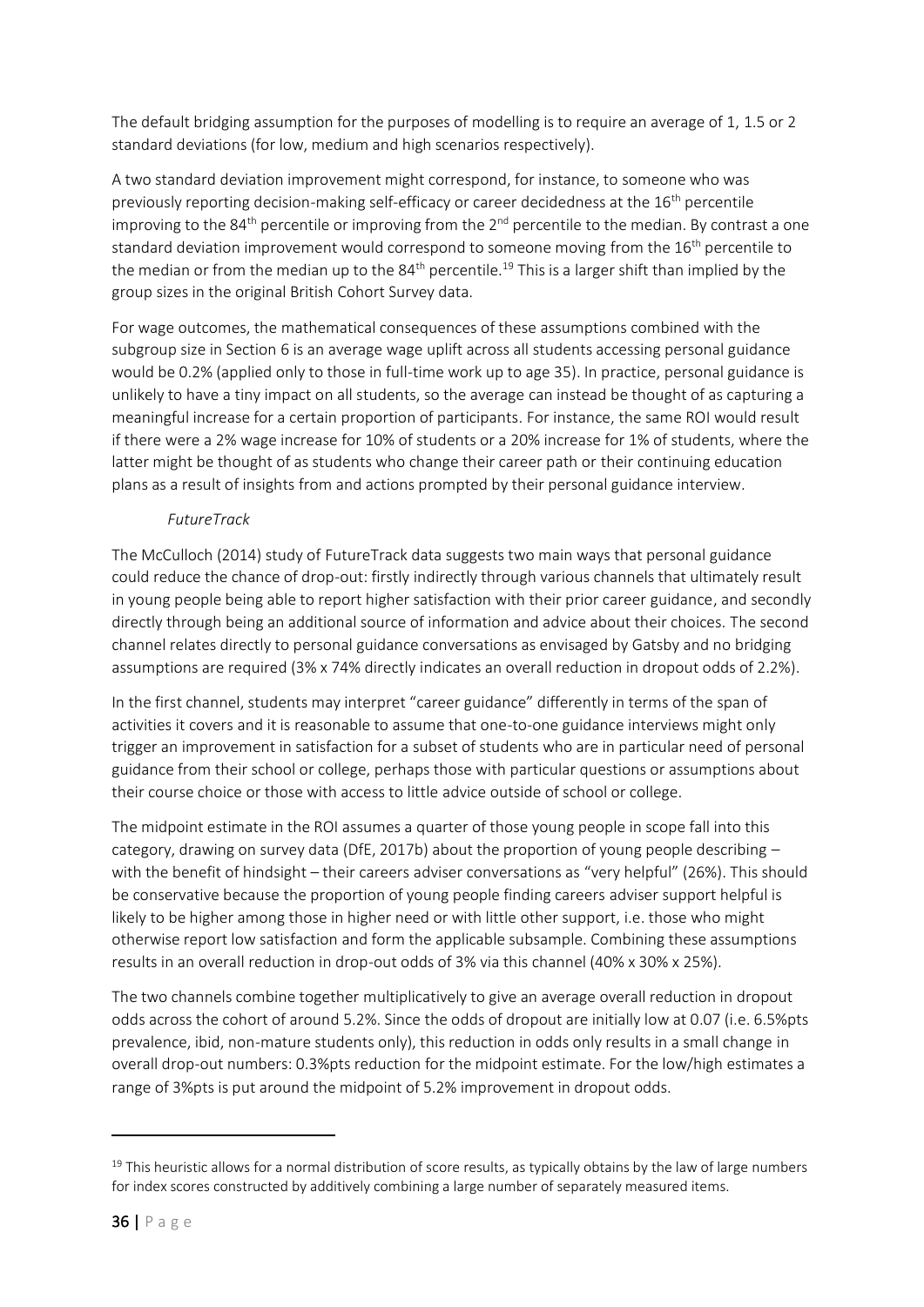## <span id="page-36-0"></span>6. ROI estimation

This section first explains the approach to identifying and quantifying subgroups of young people that might have different levels of benefit as a result of personal guidance. It then summarises and presents a schematic to describe which groups of young people and theory of change pathways are in scope for the ROI. This section closes by presenting the results of the midpoint ROI estimation and the results of the Monte Carlo simulation reflecting the uncertainty in underlying ROI parameter assumptions.

## <span id="page-36-1"></span>*Subgroups of young people with respect to need for personal guidance*

While everyone can benefit from an independent sense-check and supportive challenge of their career plans, young people are not equal in terms of how much they might need career guidance in general (their ideas may already be suitable), how much they need school or college to provide guidance as opposed to other sources of support, and their likely consequence of receiving guidance i.e. how different could their futures be as a result. This approach relates to Nathan's concept of varying "capacity to aspire" across different groups (Nathan, 2005).

This variation across young people is interpreted conservatively in three ways in this ROI, by reducing the estimated financial value associated with particular outcomes (see Section 4), by reducing the estimated average effect size of personal guidance (see Section 5), and by reducing the proportion of young people to whom to apply the effect size (this section). This section implements subgroups by differentiating three archetypal groups of young people: those for whom personal guidance would be a medium priority, those for whom it would be a higher priority, and those for whom it would be a lower priority.

- *The higher priority group* includes, for instance, (i) those who are at high risk of NEET, (ii) those who have no idea what job they want to do, and (iii) those whose current education ambitions are insufficient to meet their career ambitions, noting significant overlap between these subgroups. In terms of ROI impact strands, such young people are in scope for reduced NEET outcomes and increased wages as a result of improved alignment on education and career pathways, which may in turn relate to a wide range of mediating factors in a theory of a change (see Section 3 and Figure 1 in Section 6 for some example factors).
- The medium priority group is likely to be the majority of young people those who have an idea about their future plans but are not certain – perhaps they are not fully informed about their choices or have not fully considered the alternatives. Personal guidance has the potential to help these young people sense-check their ideas. Some may change their mind to a more suitable route or set of preparatory actions as a result, others may simply progress with greater confidence in and awareness of their chosen route, being less likely to drop-out of that route and more dedicated in their application to it. In terms of ROI impact strands, for the subset of this group that goes onto Higher Education, personal guidance can contribute to a reduced chance of dropping out. For the subset that goes directly into work or an apprenticeship, personal guidance can similarly contribute to a reduced chance of early churn. The subset that pursues other paths represents upside to this ROI, as there is insufficient research evidence to quantify an impact pathway for them.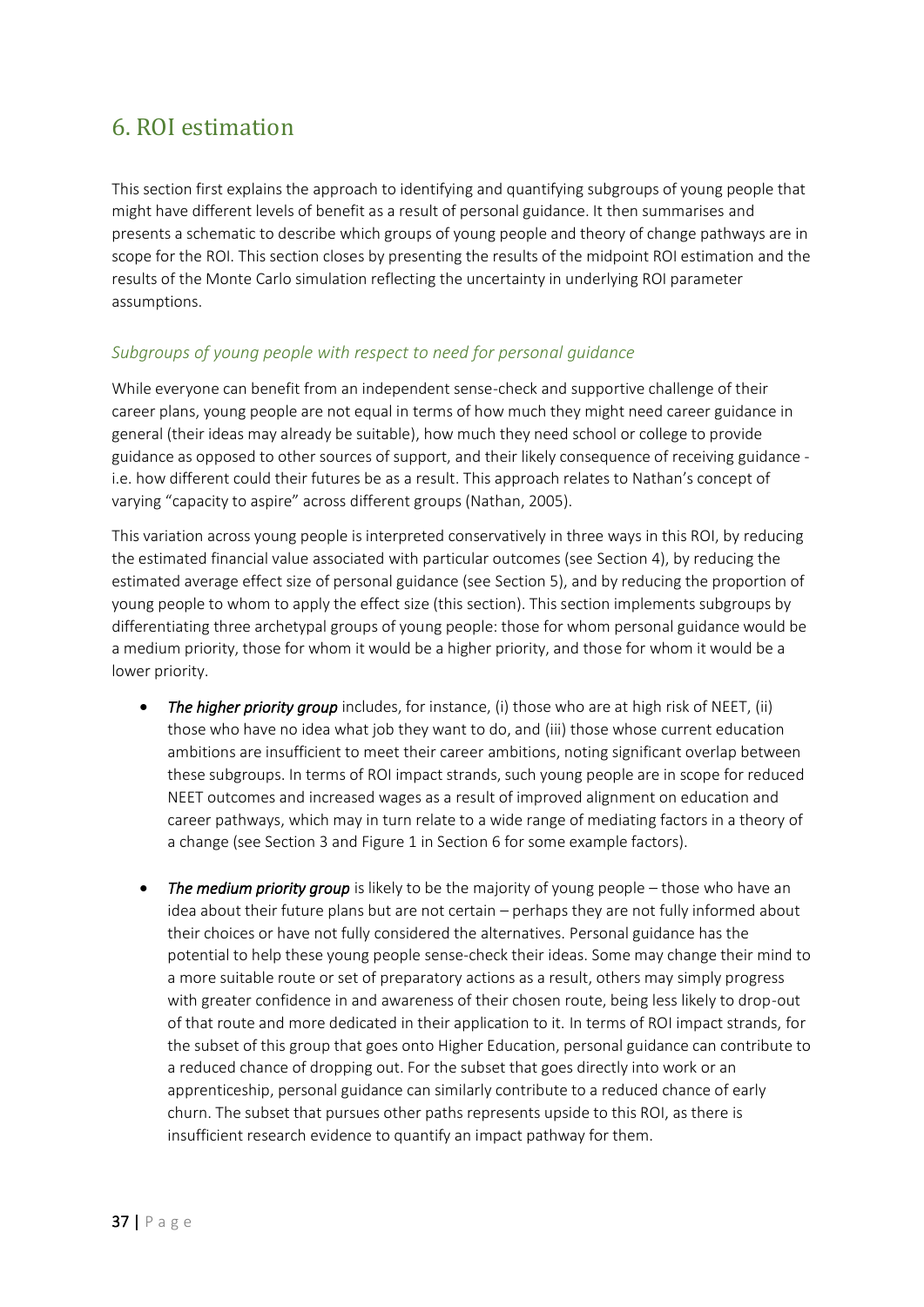The lower priority group represents the remaining young people. There is likely still to be some average benefit from personal guidance in this group, but perhaps less so than others. This group may include some young people with extensive access to advice and guidance outside of their education setting and who have already chosen a clear pathway that fits them well.

It is important to recognise these groups and the proportions in them are not fixed over time. Research by CFE for the DfE (DfE, 2017b:10) identifies that although most young people are willing to access information online, there is strong preference for face-to-face help and support with decisionmaking. Qualitative research with young people by the Behavioural Insights Team for The Careers & Enterprise Company (2016) found that while many young people are poorly informed about their planned career paths, they may feel relatively confident about their choices and how well-informed they are. Collectively this suggests that more needs to be done to raise awareness amongst young people about the value of careers information, advice and guidance, particularly those with SEN or from lower socio-economic groups where outcomes are often less positive and there may be less support outside of school or college.

## <span id="page-37-0"></span>*Proportion of young people in each subgroup*

The proportion of young people modelled to be in each category draws on the OECD's 2018 PISA questionnaires of 15 year olds in England and Wales, a survey of 2,017 16-19 learners,  $1<sup>st</sup>$  year undergraduates and apprentices in 2017 conducted for the Department for Education (DfE, 2017b), and the proportions of young people in the underlying British Cohort Study and Futuretrack research cited in Section 5.

- *The higher priority group* is estimated at 15%-35% of young people (midpoint estimate at 25%). This is at the conservative end of estimates from the British Cohort Study, where ~40% of young people were misaligned at age 16 and  $\gamma$ % were uncertain about their aspirations, and the OECD PISA 2018 survey which identified 24% who were misaligned and 25% who were uncertain (up from 5% in 2000). The range is supported by survey data (DfE, 2017b) on young people with questions that personal guidance is well placed to support.<sup>20</sup> For instance, 30% of young people did not find it easy to find out about "what jobs learners who study this course do after they have finished" (ibid Figure 9; base=1,341). 22% found it difficult or very difficult to decide on their course and a further 17% did not find it easy (ibid, Table 7; base=2,017). 23% agreed with "I did not know which source of information I could trust to give me accurate information" and 15% agreed with "I did not use the help and resources available but now wish I had" (ibid Figure 13).
- *The medium priority group* is based on the 69% of students who did not "strongly agree" that they knew what they wanted to do when they finished their current course, indicating some potential for support from guidance (DfE, 2017b). This figure would include the proportion of young people in the higher priority group. Once excluded, this leaves approximately 45% young people in the midpoint estimate. Within this group, the ROI differentiates those on a Higher Education track and those on a work track (incl. apprenticeships):

<sup>&</sup>lt;sup>20</sup> A total of 2017 responses was achieved during spring/summer 2017: 1,667 age 16-19 learners in education and 1st year undergraduates via the online panel and 350 apprentices interviewed via CATI. Respondents were typically interviewed 1-2 years after the decision point, so provides a good hindsight perspective on the value of career guidance.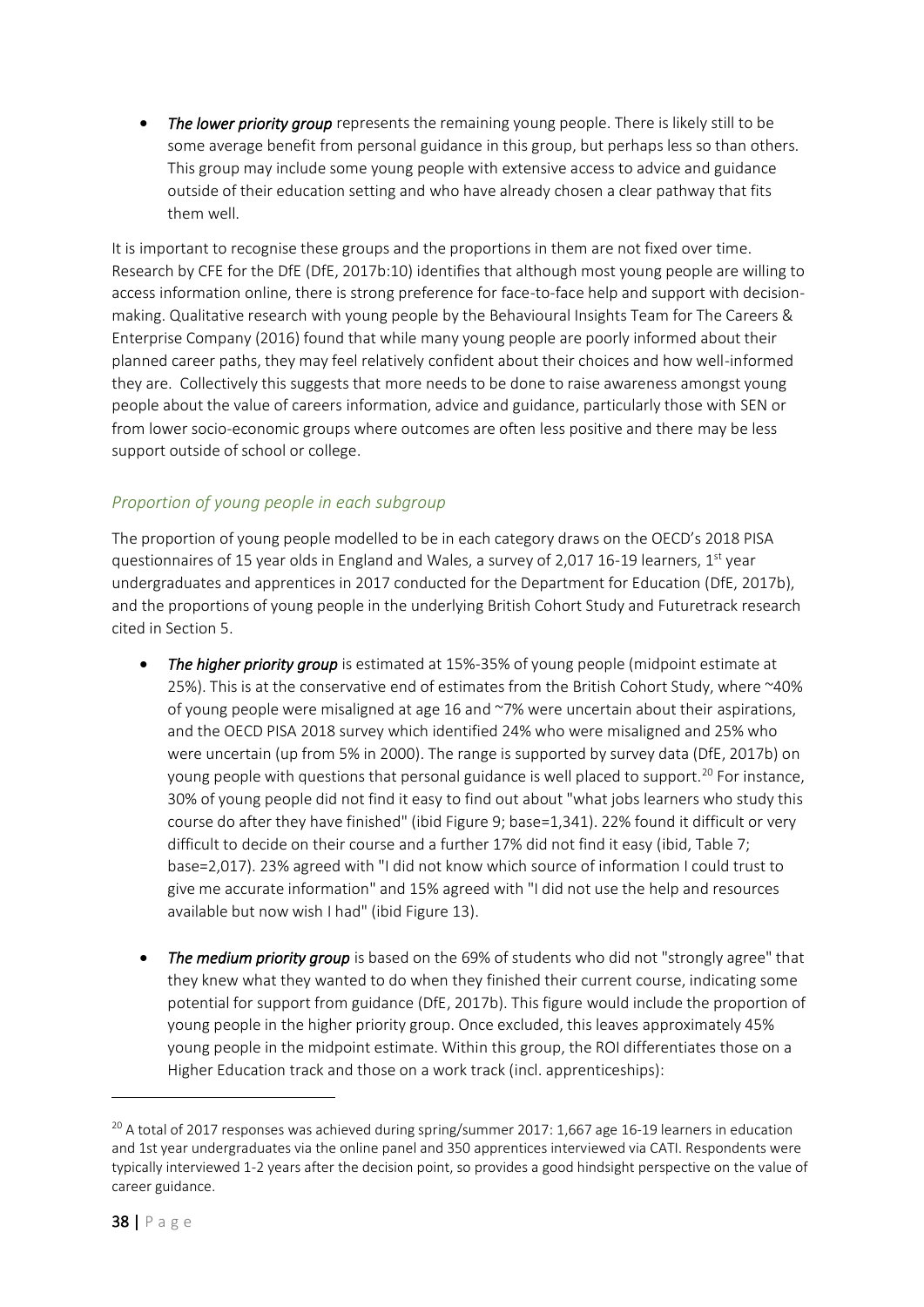- o 40% of the medium priority group are modelled to be on a Higher Education track, based on the proportion of 18 and 19 year olds entering university (according to 2017/18 HEIPR data<sup>21</sup>).
- o 46% of the medium priority group are modelled to be on a work/apprenticeship track, based on October 2019 data from the DfE (Destinations of key stage 4 and 16- 18 students, England, 2017/18; rebased to exclude the ~20% who are NEET/unknown and are better captured in the "higher priority" group).
- o Note the approach is conservative in not including any ROI for students following non-HE education routes post-18 (~12% of total KS5 graduating cohort).
- *The lower priority group* represents the remainder of young people, being 30% in the midpoint estimate.

From a policy implementation and potential deadweight perspective, we would like to know which young person is in which group. There are unlikely to be simple indicators of this – for instance, young people of different academic performance levels or different socio-economic backgrounds might be more likely to be in one group than the others, but all types are likely to be present to some degree in each group. In practice, one of the best ways to be certain of a young person's likely priority with respect to personal guidance is likely to be an initial open and reflective conversation with a careers professional, as thoughtful discussion may be required to trigger an awareness of need. In other words, some level of independent and professionally-delivered personal guidance is likely to be the best way to identify what level of personal guidance would be beneficial for a particular young person.

## <span id="page-38-0"></span>*Impact pathways in and out of scope*

The prioritised choice of long-term outcomes (section 4) and focus on particular subsets of young people ensures that this is only a partial ROI, in that several credible impact pathways are not fully costed and incorporated into the midpoint estimate.

For different young people facing different levels of need at the time of personal guidance, short-term benefits may include *inter alia* changes to their education or career pathway, greater confidence and motivation in their chosen route, improved motivation and attendance in class contributing to improved grades, practical help with search, application and interview, improved self-awareness or sense of identity, and support with pastoral issues or referrals to outside agencies. Such benefits can result in reduced NEET outcomes, greater success on their education and career pathways, enhanced wages, reduced burden to the state and improved wellbeing, all contributing to a multiplier effect on the economy and wider society. Figure 1 uses colour shading to indicate which impact pathways in a theory of change are better covered in this partial ROI estimate.

<sup>&</sup>lt;sup>21</sup> See Table 2: HEIPR for females and males by ages 17 to 30, available at <https://www.gov.uk/government/statistics/participation-rates-in-higher-education-2006-to-2018>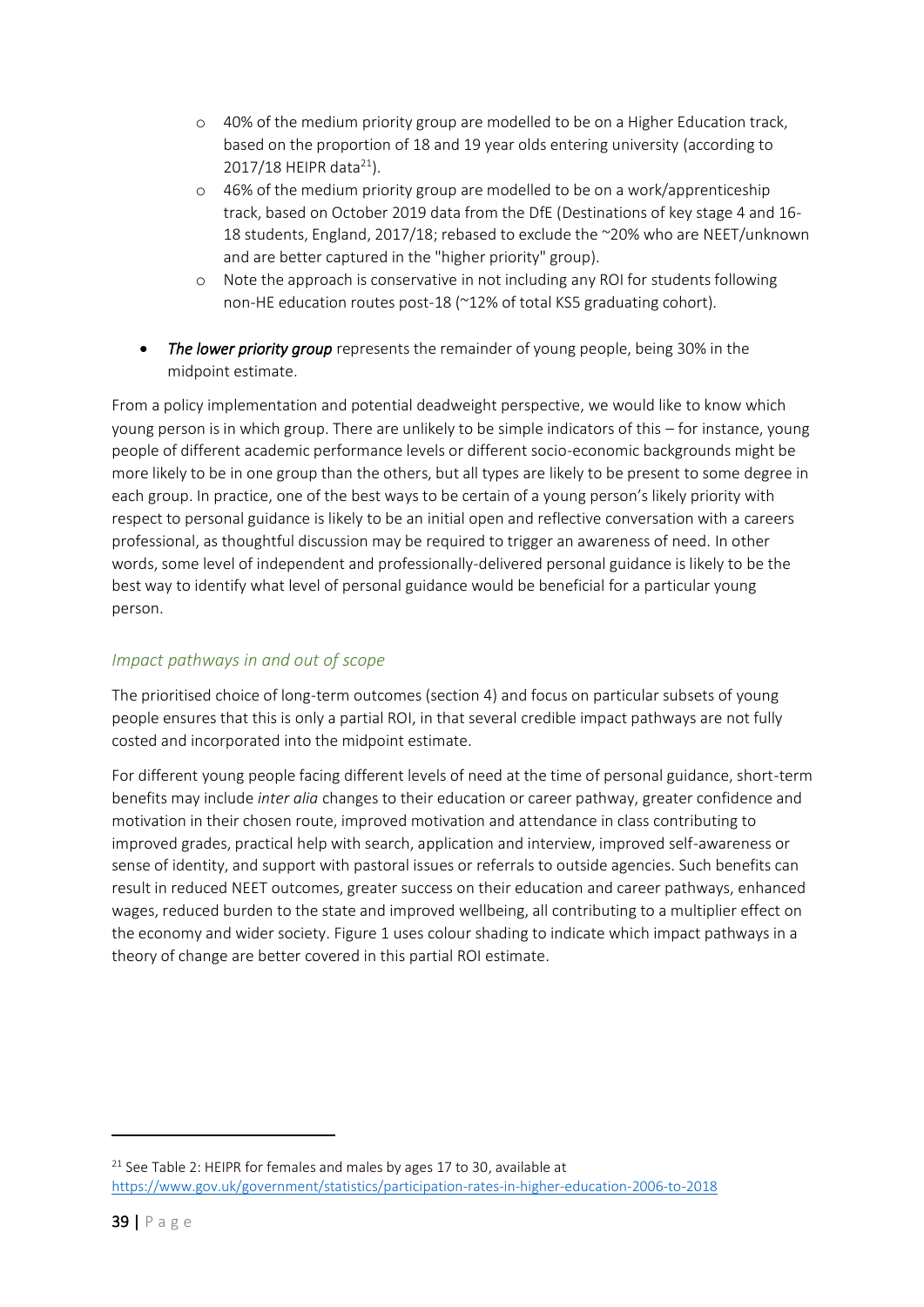#### Figure 1: Illustrative theory of change pathways vs ROI scope (darker shading = fuller coverage)



\* Simplified schematic to describe aroups and potential impact flows primarily in scope for this partial ROI (blue shaded) and provide illustrative examples of those largely or entirely out of scope (arey shaded) – reality *interconnected, iterative and contextual than the high-level categories and potential flows described here*

*\*\* Any one of the steps in this section might also result in a young person changing their intended education/career pathway, but this is not the only way in which impact is achieved.*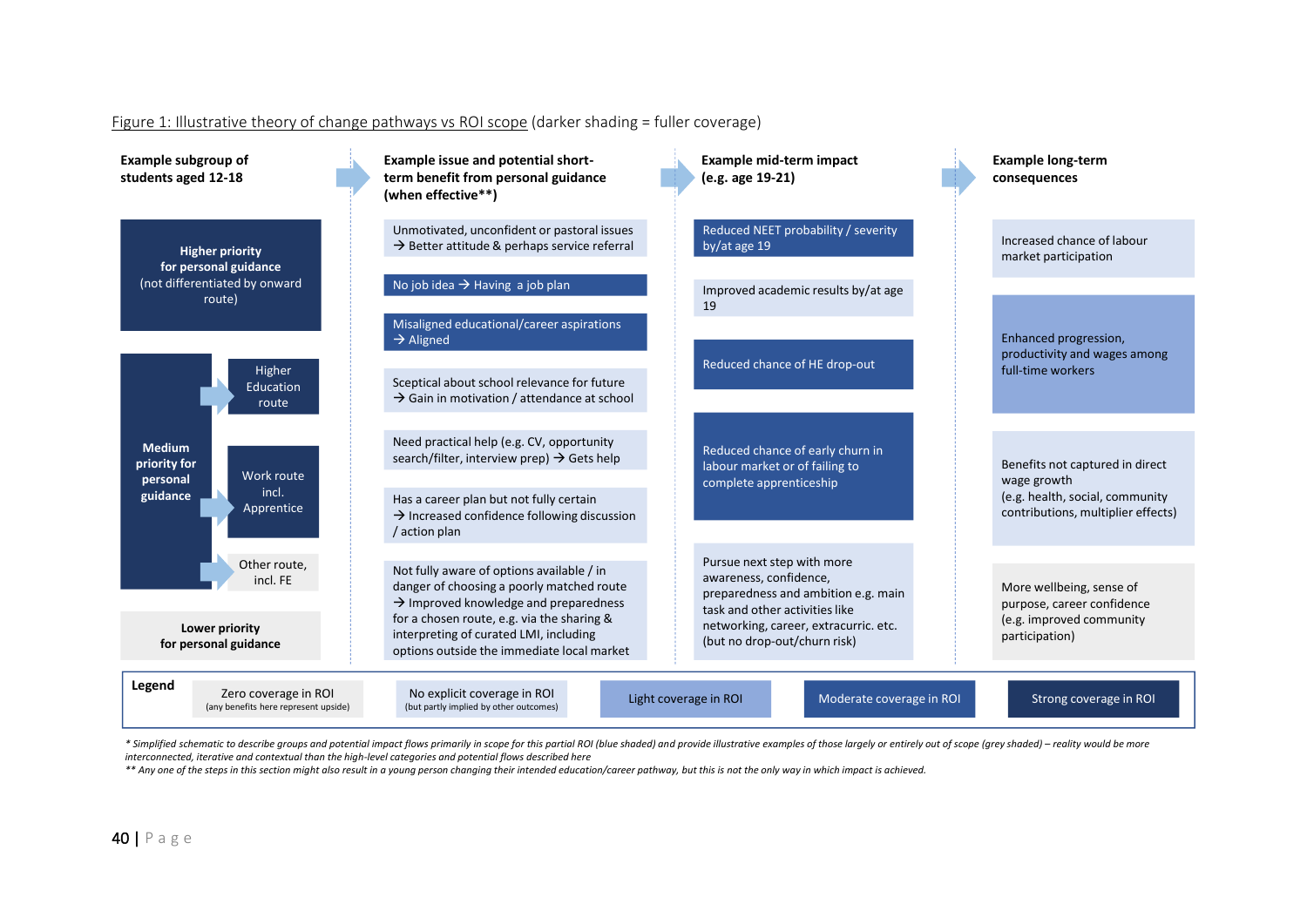## <span id="page-40-0"></span>*ROI across different possible impact strands*

This return on investment exercise draws on good practice in the public sector to describe the multiple of return (i.e. from the Exchequer's perspective: increased taxation or reduced public sector spend) over investment (i.e. initial spend on the intervention).<sup>22</sup> Net present values are used so that benefits in the future can be appropriately compared to investments in the present. A value of 1 suggests the activity breaks even. Anything higher than 1 is a net positive investment, anything below 1 is a net loss.

Overall this analysis results in four strands of impact for the ROI, with partial overlap between two of them which is adjusted for separately (see Table 2).

| Impact strand                                                   | Applicable<br>subgroup <sup>1</sup>                                                           | Short-term impact<br>within subgroup                                                        | Partial<br>Exchequer<br>ROI <sup>2</sup> | <b>Partial social</b><br>ROI <sup>2</sup> |
|-----------------------------------------------------------------|-----------------------------------------------------------------------------------------------|---------------------------------------------------------------------------------------------|------------------------------------------|-------------------------------------------|
| Higher priority:<br><b>NEET</b> reduction                       | 25%<br>(i.e. the full higher<br>priority group)                                               | Around one in 125<br>prevented from NEET                                                    | 1.0x                                     | 1.8x                                      |
| Higher priority:<br>Increased wages                             | 25%<br>(i.e. the full higher<br>priority group)                                               | Average wage uplift of<br>0.8%                                                              | 2.5x                                     | 6.6x                                      |
| Medium priority:<br>Reduced higher<br>education drop-out        | $^{\sim}18\%$<br>(i.e. $40\%$ who go to HE<br>out of the 45% in<br>medium priority overall)   | Around one in 325<br>prevented from<br>dropping out                                         | 1.0x                                     | 0.7x                                      |
| Medium priority:<br>Higher wages for<br>those in work post-18   | $^{\sim}$ 21%<br>(i.e. $46\%$ who go to<br>work out of the 45% in<br>medium priority overall) | Around one in 80 not<br>churning in first year of<br>work and securing a<br>10% wage uplift | 0.3x                                     | 0.8x                                      |
| Reduction for overlap in<br>higher priority group <sup>23</sup> |                                                                                               |                                                                                             | $-0.3x$                                  | $-0.9x$                                   |
| Total                                                           | $^{\sim}64\%$<br>(of full cohort for whom<br>some probability of<br>benefit is calculated)    |                                                                                             | 4.4x                                     | 9.1x                                      |

Table 2: Short-term impact and ROI by impact strand

<sup>1</sup> Proportion of full cohort receiving personal guidance that is in scope for this short-term impact

<sup>2</sup> Assuming each strand assumed the full cost of personal guidance. Estimates are partial as not all possible ROI benefits are included, i.e. they are anticipated to be underestimates of the true ROI.

<sup>22</sup> HM Treasury (2013). *The Green Book: Central government guidance on appraisal and evaluation.* available from [https://www.gov.uk/government/publications/the-green-book-appraisal-and-evaluation-in-central](https://www.gov.uk/government/publications/the-green-book-appraisal-and-evaluation-in-central-governent)[governent](https://www.gov.uk/government/publications/the-green-book-appraisal-and-evaluation-in-central-governent)

<sup>&</sup>lt;sup>23</sup> The possibility of double-counting between lifetime NEET prevention benefits and enhanced wages is adjusted for the higher priority group. In the midpoint estimate scenario, we exclude a proportion of the wagerelated ROI that corresponds to the proportion of young people who are NEET at age 18 in England in Q4 2019 (13%).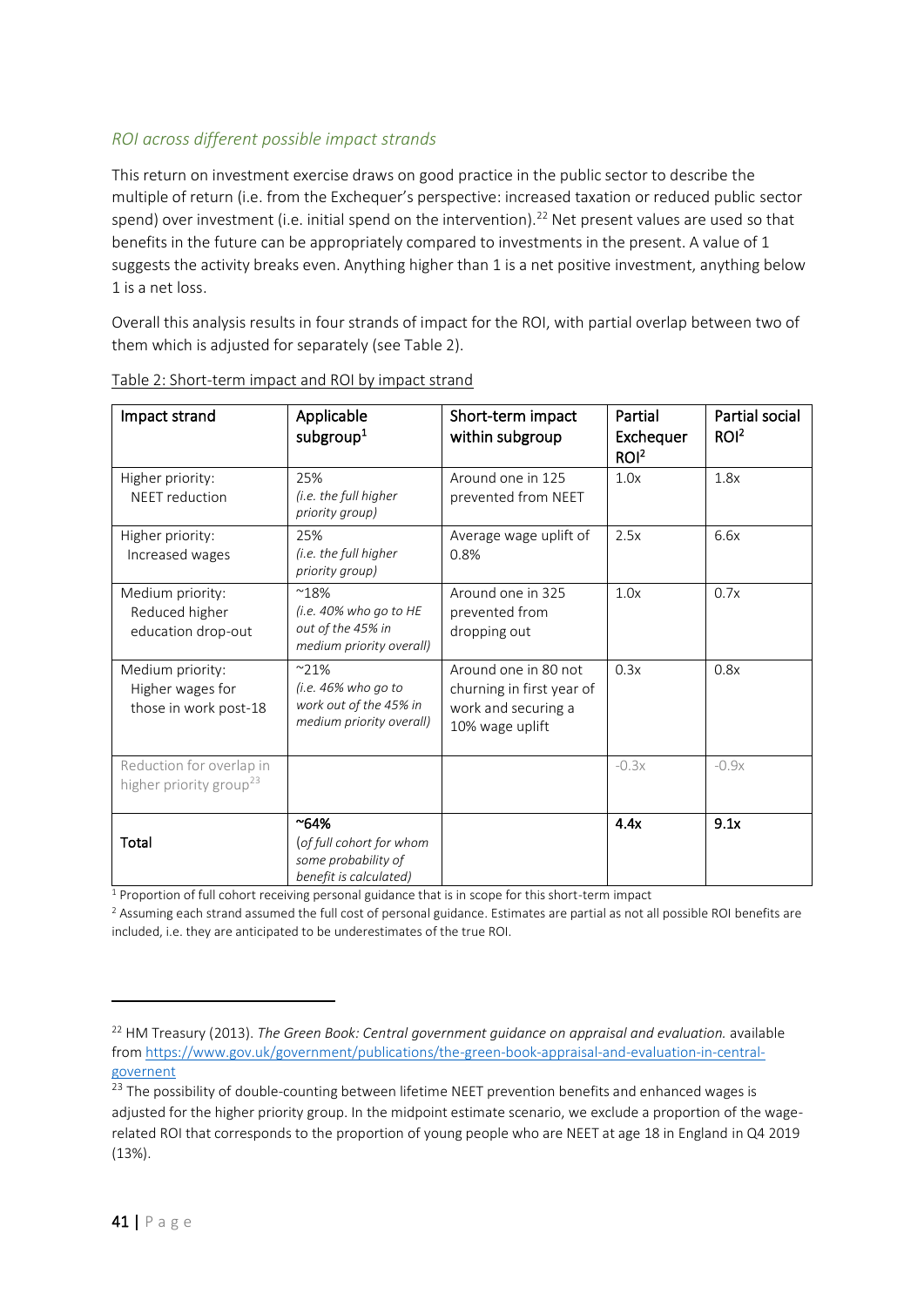The overall midpoint partial ROI is 4.4x for the Exchequer and 9.1x for society/individuals.

The Exchequer ROI largely focuses just on the immediate taxation benefits of higher wages, measured directly in terms of wage gains or indirectly in terms of increased earnings following the completion of Higher Education.

The social ROI is highly limited in focusing largely on private income gains. Only the NEET reduction impact strand considers a broader set of benefits, such as reduced healthcare costs, reduced benefits, or reduced interactions with the criminal justice system.

Both ROI estimates are partial in the sense that they exclude any economy multiplier effects or (apart from the NEET strand) any benefits outside of wage gains for a subset of young people.

#### <span id="page-41-0"></span>*Monte Carlo simulation*

Key parameters in the ROI have a low, medium and high value identified (see Appendix 2 for details). Each Monte Carlo simulation identifies a value at random between those values, sampled according to a triangular probability distribution, and calculates the ROI accordingly. 100,000 such simulations are run to generate a range of possible results, plotted in Figures 2 and 3 as probability distributions.



#### Figure 2: Monte Carlo probability distribution for partial Exchequer ROI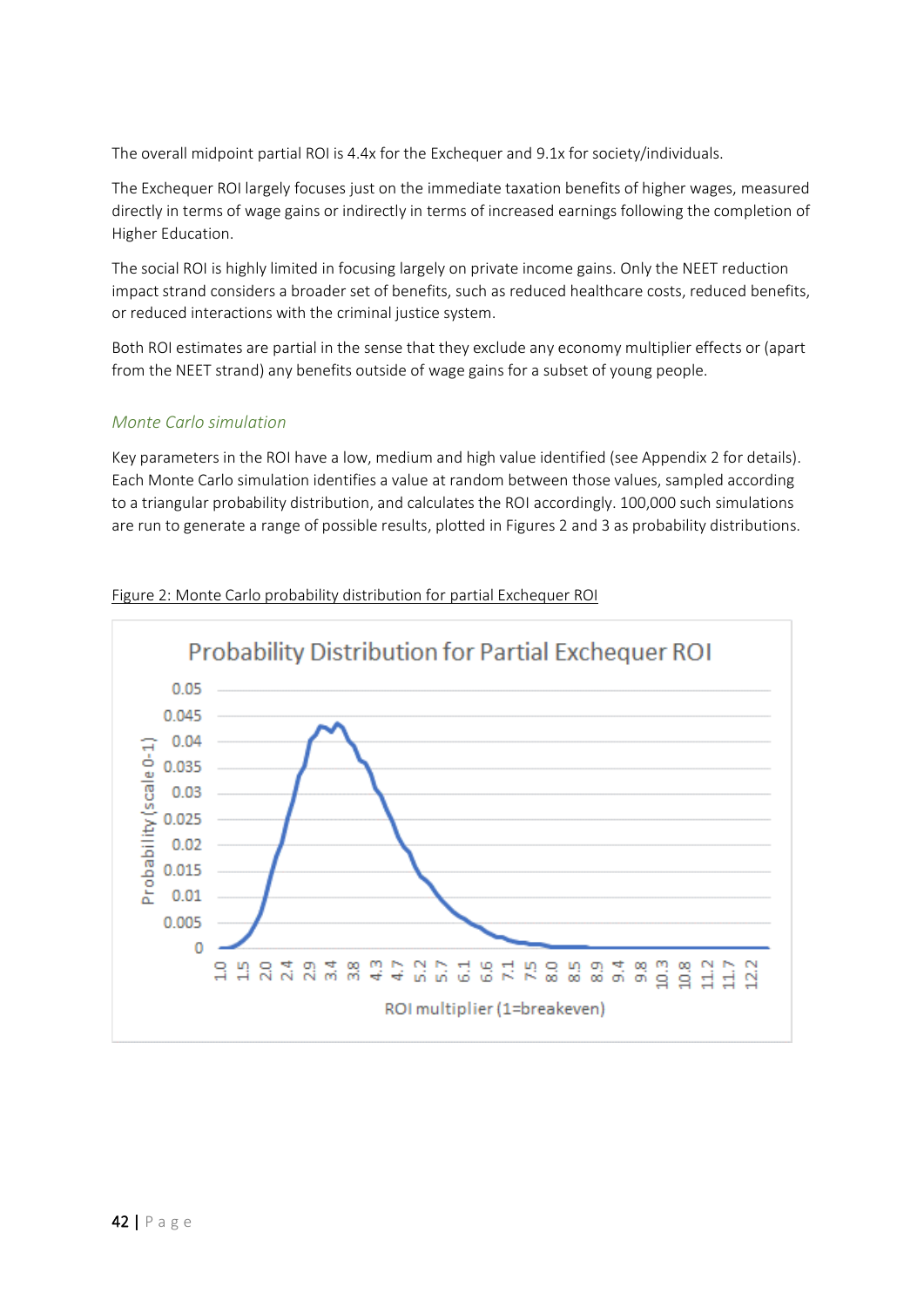

Figure 3: Monte Carlo probability distribution for partial social ROI

Table 3: Distribution statistics of the Monte Carlo ROI simulation

| MC distribution statistic         | Partial Exchequer ROI | Partial Social ROI |
|-----------------------------------|-----------------------|--------------------|
| 10 <sup>th</sup> percentile value | 2.5x                  | 4.9x               |
| 25 <sup>th</sup> percentile value | 3.0x                  | 6.0x               |
| Median value                      | 3.7x                  | 7.5x               |
| 75 <sup>th</sup> percentile value | 4.5x                  | 9.3x               |
| 90 <sup>th</sup> percentile value | 5.4x                  | 11.2x              |
|                                   |                       |                    |
| Average                           | 3.9x                  | 7.8x               |

The Monte Carlo results, set out in Table 3, can be summarised as: Given the uncertainty captured in the ROI model, there is an 80% probability that the true value of this partial ROI ranges from 3x-5x for the Exchequer and from 5x-11x for society. The uncertainty estimates cover a wide range of plausible outcomes. The assumptions are summarized in Appendix 2.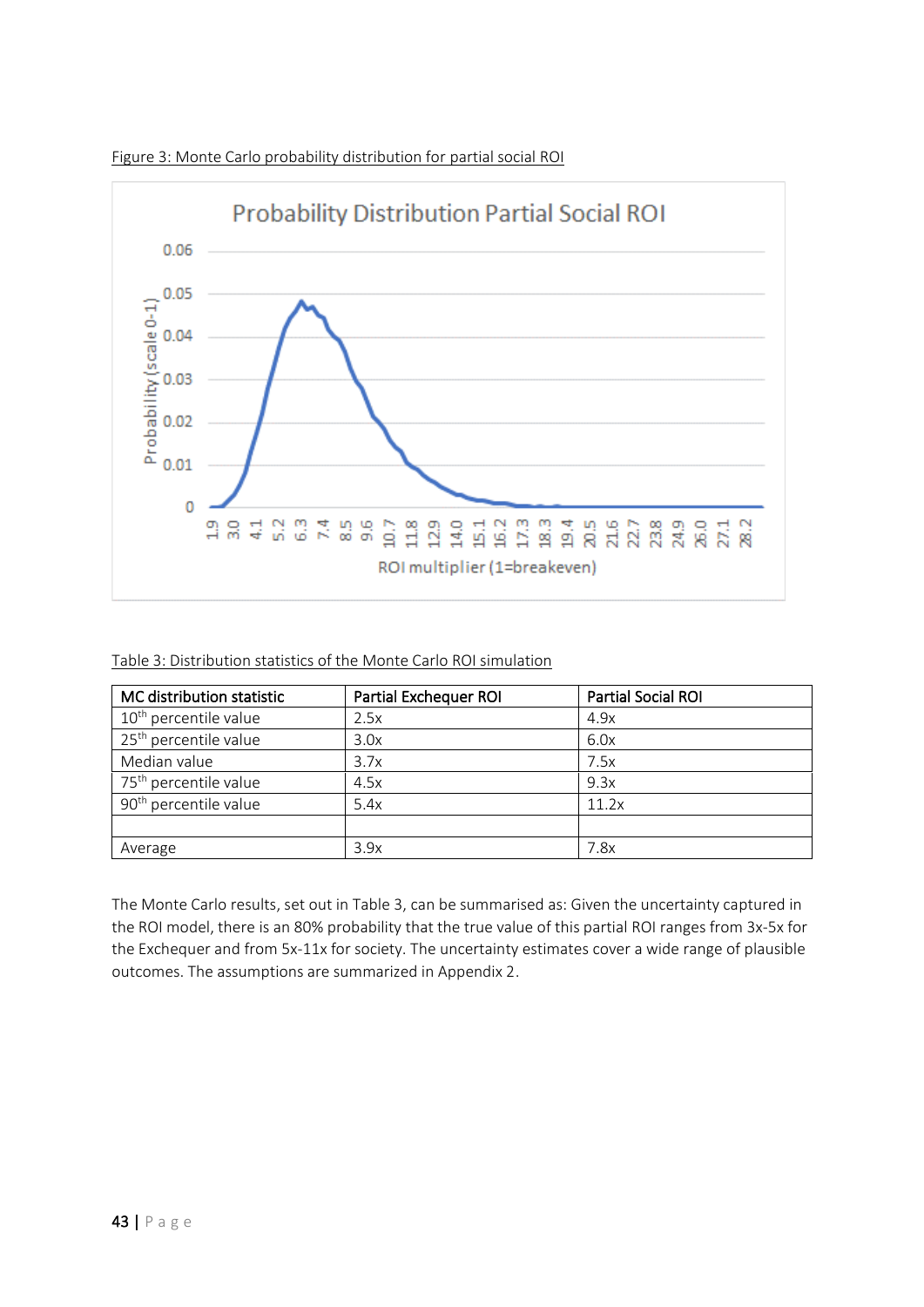## <span id="page-43-0"></span>7. Impact sense-check

The calculation chain above draws on the more precise quantitative estimates of different steps in the ROI logic chain. The result can be triangulated against less precise measures, such as attempts to directly measure the long-term impact of personal guidance using underpowered datasets and considering the measured long-term impact of integrated programmes in which personal guidance plays a role, but where the significance of that role is hard to specify.

#### *Sense-check using direct measures on longitudinal datasets*

With small direct hypothesised effect sizes, it is very hard to identify effects directly in experimental or quasi-experimental data, due to the very large sample sizes that would be needed, the likely subsequent sensitivity of the analysis to analytical choices and background factors, and the hypothesis that the effect is variable over the population (rather than having a broadly consistent point estimate that applies to most participants). Nonetheless, it is helpful to review large-scale Governmentsupported longitudinal studies to sense-check that these estimates lie within the confidence interval range of the results. Both the LSYPE longitudinal dataset (tracking a sample born in 1990) and the British Cohort Study (tracking a sample born in 1970) have enabled researchers to complete such analyses.

Nicoletti and Berthoud (2010) analyse the LSYPE dataset for the DfE, exploring inter alia the link between NEET status and having had careers advice or IAG from the personal guidance Connexions service. The link is weakly positive but fails to be statistically significant at the 10% level – equivalent to a 0.5% to 1.6% reduced chance of being NEET at age 17-18 and a -0.9% or +0.1% effect at 16-17, aggregating to total reductions in months spent in NEET of 0.08 or 0.17 months (Tables 5.1 & 5.2, using regression and PSM techniques respectively, focusing on discussions about future studies<sup>24</sup>). This effect size is significantly higher than the midpoint estimate of 0.2% in this ROI (as analysed across the full sample of recipients of personal guidance), which falls conservatively within the confidence intervals of the LSYPE data. Other work on the LSYPE (Mann et al, 2017) also finds potential for school conversations about career options to reduce NEET outcomes: teenagers who had spoken to a teacher at least once either inside or outside of lessons aged 13-14 were 13% to 24% less likely than comparable peers to be NEET on the day the survey wave was undertaken at age 19- 20.

Analysis on the British Cohort Study similarly concluded that the average effects of careers conversations, classes and meetings with internal school staff were typically very weakly positive (not statistically significant). When young people at age 16 said they had, since the start of the academic year, had any personal contact with a "careers teacher", this was associated with a +0.14% wage premium with a standard error of +/- 0.4% (Percy and Kashefpakdel, 2018; additional analysis on dataset). This is within the range of the midpoint estimate of +0.2% in this ROI, and compares favourably to it if a similar sized benefit were gained in further interactions between the ages of 16 and 18.

<sup>&</sup>lt;sup>24</sup> Reported discussions with Connexions about apprenticeships/training often had a net negative link to NEET, but the imperfect controls for selection effects for such a specific topic of discussion suggest caution. It is hard to appropriately identify and then to proxy for all the factors that might influence both future outcomes and being a student on a track towards training/apprenticeship (a highly minority route at the time), who also wants to talk to an adviser about it.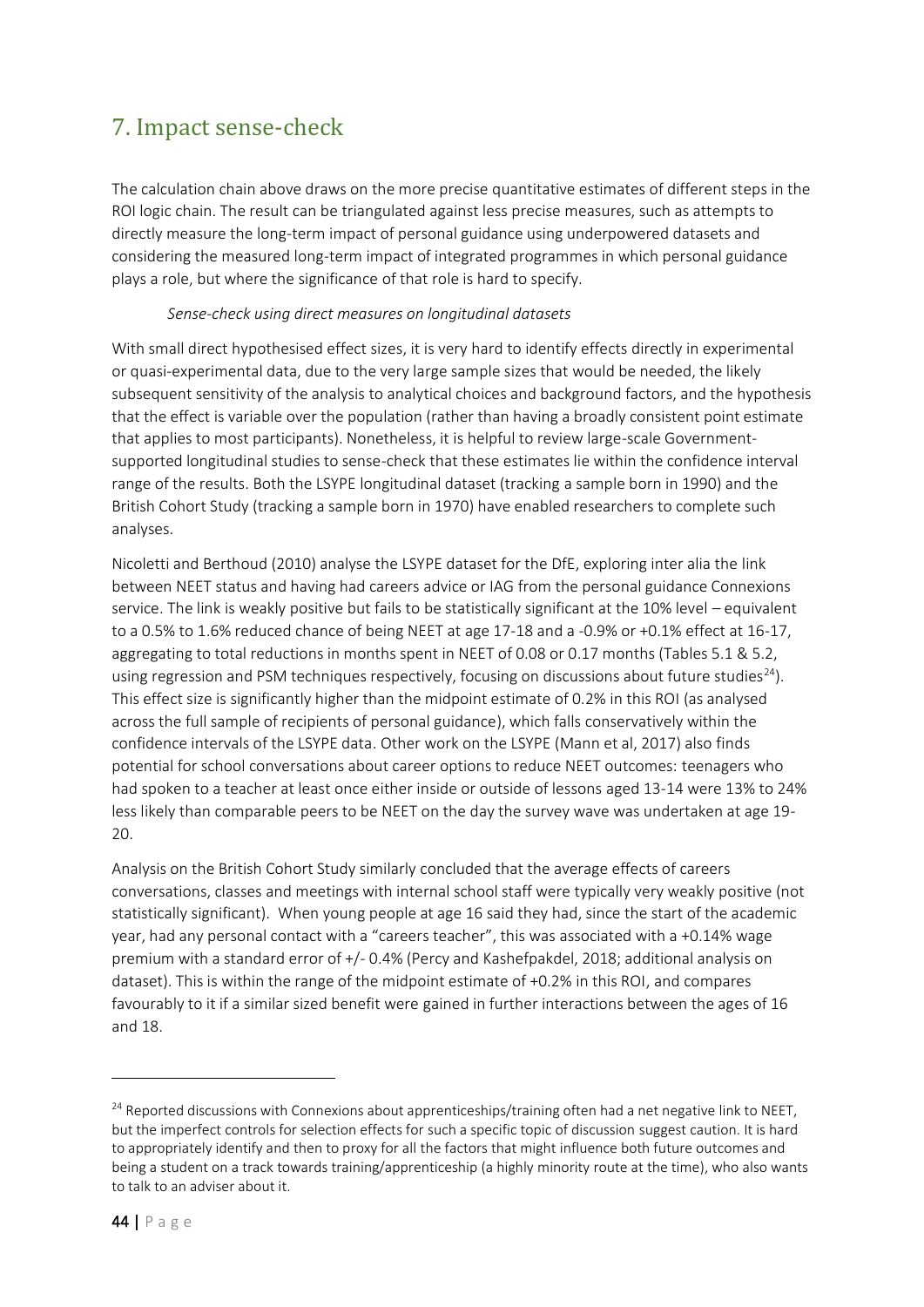#### *Sense-check considering integrated career guidance programmes*

An alternative approach to analysing personal guidance is to recognise that, as envisaged by Gatsby, it is part of an integrated programme of careers education and guidance. As such, attempts to isolate the benefit of personal guidance alone may miss its key contribution. Where independent and impartial personal guidance is seen as part of a holistic programme, it might be considered the glue that brings together diverse careers activities.

Good quality guidance interviews might enable young people to personalise and contextualise diverse career-related learning experiences, potentially integrating those experiences with broader pathway information and LMI in order to consider the immediate pathway decisions facing them in the present, what further actions they might take to research or prepare for those pathways, and what links with teachers or other education professionals might be usefully made. Nonetheless, there is scope to analyse the impact of integrated programmes and consider what proportion might heuristically be assigned to personal guidance.<sup>25</sup>

The Quality in Careers Standard (QiCS) award and its predecessors are externally-assessed markers of whether an education provider has a comprehensive careers programme in place, including one-toone guidance interviews for students (QICC, 2019; Careers England, 2011), and provide an opportunity to sense-check these ROI estimates.

The difference between secondary education providers in England that held QiCS and those that did not was analysed by Hooley, Matheson and Watts (2014) for the Sutton Trust. Descriptive comparisons within school type suggest that education providers that held QiCS typically had a lower post-education NEET rate than those that did not, ranging from 0.3%pt (general FE colleges) to 2.3%pts (academies). Controlling for a range of background variables, including neighbourhood deprivation (POLAR quintile), school type, pupil-teacher ratio, demographic intake (SEN/FSM/EAL ratios) and total number of students, the analysis identifies a 0.5%pt lower NEET rate, statistically significant at the 10% level (N=2,142, R2=0.38).

It is not possible to quantitatively relate personal guidance to QiCS, as the quality mark represents an integrated programme of which personal guidance is only one element. As a heuristic, we might consider personal guidance to be  $1/8<sup>th</sup>$  of the importance of the Gatsby benchmarks as a whole and draw on the recent evidence that schools and colleges holding QiCS self-reported achieving an average of 2.9 benchmarks out of 8 (The Careers & Enterprise Company, 2018a). Using these two adjustments, the 0.5%pt lower NEET rate is equivalent to a 0.17% lower NEET rate, which lines up closely to the 0.2% lower NEET rate implied by the midpoint estimate in this ROI.

<sup>&</sup>lt;sup>25</sup> Proportion of total cost of delivery is one reasonable approach from an ROI perspective, but publicly-available reports on programmes costs are insufficiently detailed to support a consistent cost-based approach in this analysis.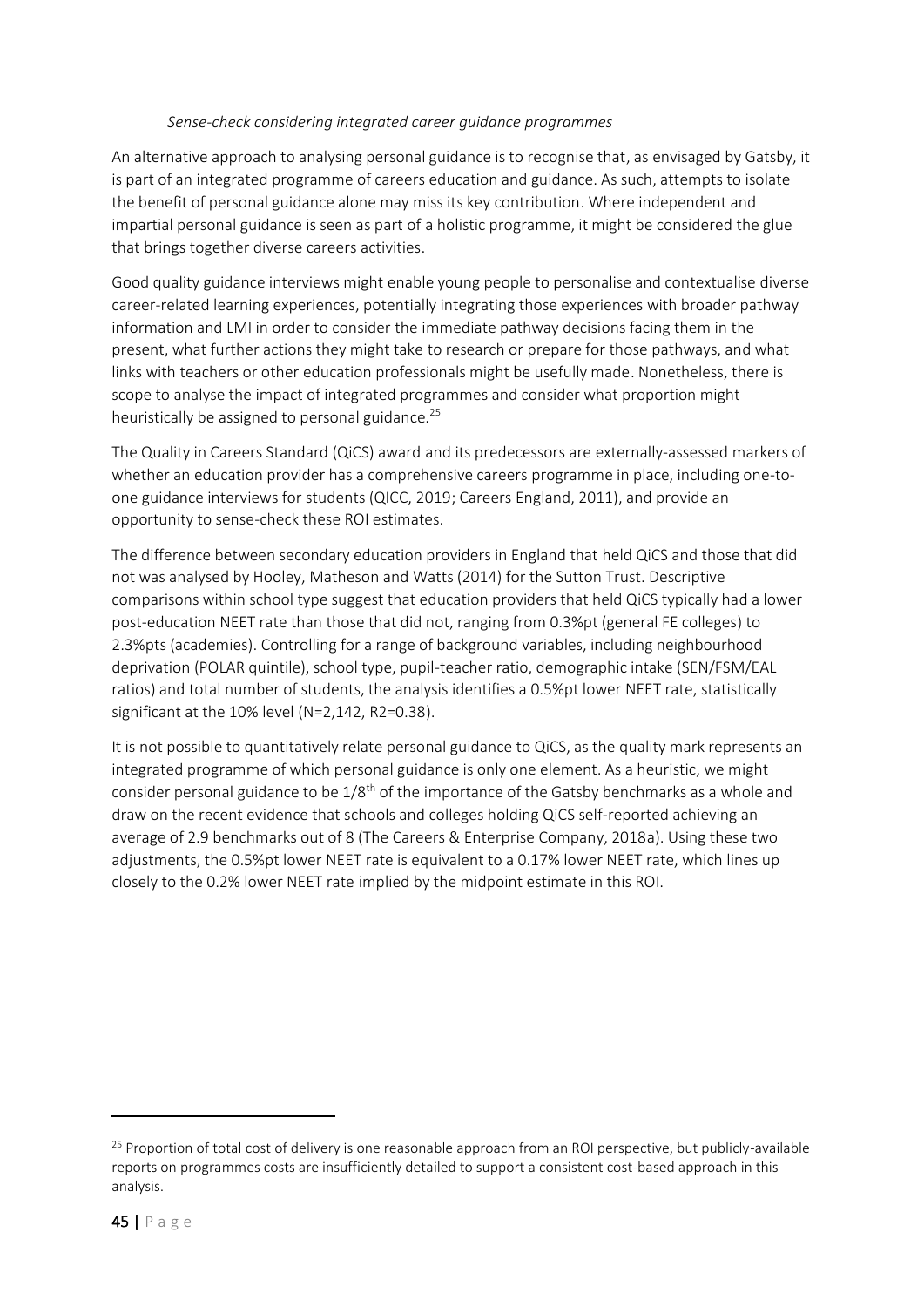## <span id="page-45-0"></span>8. Assessment of reliability of evidence for policy decisions

This section explores the quality of the evidence base used to underpin the ROI estimates, noting that the precision of specific numerical estimates is discussed elsewhere (e.g. in the low/high/midpoint estimates from Section 5 and Appendix 2) and is modelled via the Monte Carlo simulation.

The purpose of this exercise has been to derive a reasonable estimate of the likely return on investment to society in general and to the Exchequer in particular of supporting investment in personal guidance, whether funded directly by government or via delegated school and college budgets. For such estimates to be reasonable, the ROI has drawn on published academic studies that use a robust analytical design, such as meta-analyses of comparison group studies or multivariate regressions using high-quality longitudinal data.

### <span id="page-45-1"></span>*Signalling*

The presence of a theory of change, as summarised in Section 3 and Figure 1, buttresses confidence in empirical estimates and can inform a discussion of possible signalling or positional bias. Such bias results when one person's success (as captured in the empirical research) occurs, albeit perhaps only partially, at the cost of another person's success (which is not necessarily captured in the research). Where a particular series of activities or aspects of the economy are zero-sum, interventions to support particular groups may still be beneficial from a distributional perspective but not from an aggregate ROI perspective.

Most aspects of personal guidance are not zero-sum. As set out in Section 3, personal guidance may help a young person become better informed of options, better aware of their own preferences and better able to develop and follow an action plan that supports their future progression. As a result of being on a better fit pathway and more confident in it, a person may waste less time pursuing an inappropriate career path prior to reversing, and be more motivated and productive in their chosen path. In most plausible scenarios, such benefits would be positive sum for the economy. My being in a well-suited career does not prevent you from finding a well-suited career.

Nonetheless, a few aspects of personal guidance are likely to have some positional aspects, particularly elements of help with CV presentation or interview preparation. While such exercises can have constructive components, helping young people be motivated and confident or to understand their skills relative to the demands of a particular pathway and hence pursuing it appropriately, these activities also have a positional component. For instance, a young person with a polished CV or personal statement may secure a higher paid position that might have otherwise been taken (given scarcity) by an equivalently able person with a less polished CV. Even such activities are not entirely zero sum, as they reduce the "search and matching" costs by education providers or providers.

Overall, signalling is unlikely to be a material proportion of the ROI estimates, especially relative to the likely scale of known impact strands that have not been costed (see Figure 1) or the known conservative aspects of the estimation (see Appendix 2).

#### <span id="page-45-2"></span>*Deadweight*

Deadweight exists where young people participate in personal guidance needlessly – they (appear to) gain no benefits from it or at least no benefits that they would not have been able to secure costlessly elsewhere. Deadweight is present in some form for most social sector policies.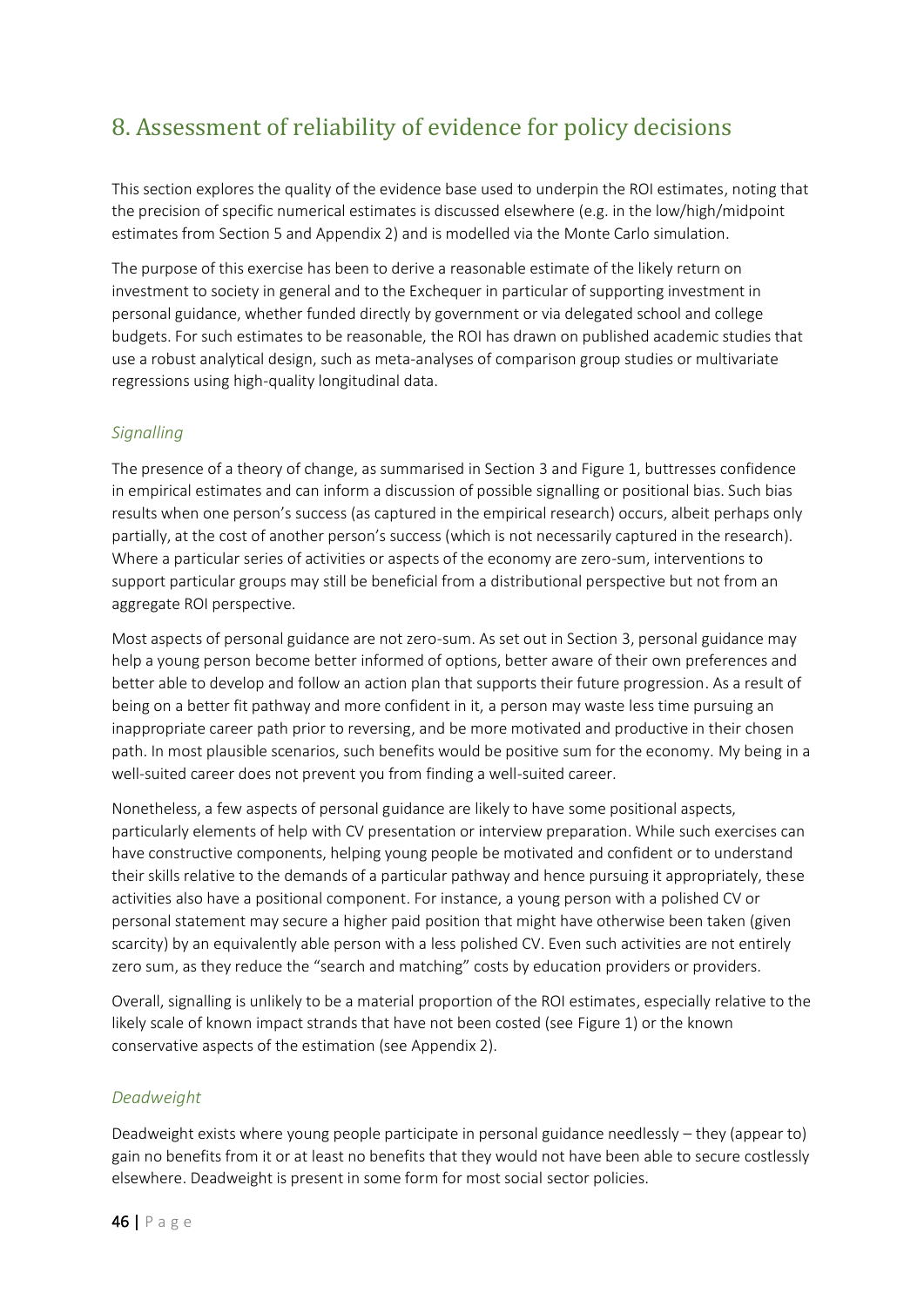By construction, this ROI includes a small component of deadweight, in that ~25% of young people are estimated to be in the higher priority group for guidance and ~45% in the medium priority group, leaving ~30% in the lower priority group. There is also a form of deadweight in that the intervention is not assumed to be wholly effective for all young people, even if they start in a medium or higher priority group for guidance.

This construction is an analytical simplification in order to relate likely subgroups of young people (based on survey data) to empirically-estimable routes to impact reflects the limited evidence base on impact more than it reflects confidence in actual impact. It is possible there are benefits for those ~30% of young people that are not captured in this partial ROI – a conversation with an objective, well-informed third party to sense-check a pathway choice might have value, even if it does not induce a material change in pathway.

Even treating that ~30% as true deadweight, it does not follow necessarily that the ROI could be improved by excluding them. It may be the case that in order for any subset of students to benefit as a result of guidance, you need to first identify which students might benefit. In other words, you need some minimum level of guidance interaction to identify what issues (if any) might exist for an individual and explore what the options might be. Viewed through this lens, universal provision is a key part of unlocking material benefits for a subset of students, potentially through the use of further targeted or specialised support for that group.

It is beyond the scope of this work to consider whether an alternative approach to triage might be cheaper, but it should highlight that the intervention is already low cost (£80 / person or £40 per interview) and that some level of one-to-one, independent interaction with a skilled practitioner may be necessary to elicit an honest reflection on personal circumstances or pathway decision-making, to prevent over-confident dismissals of the potential help.

Universal provision may also be an important component in ensuring policy success, by preventing stigmatisation of beneficiaries or a "deficit-lens", in which those receiving guidance are seen to have some "deficit" relative to other students that needs "fixing" by an outside professional (see, for instance, Schnorr and Ware, 2001). As such it is more appropriate to consider the modest portion of deadweight assumed in this partial ROI (which may not reflect the full scope of benefits) as a feature rather than a bug.

#### <span id="page-46-0"></span>*Attribution and displacement*

Each of the four strands of impact is assessed individually in the following with respect to likely confidence in causality and weak points for future research.

| Impact strand    | Confidence in causality for a modern policy implementation<br>(attribution/displacement)                                                                                                                                                                                                                                                                                |
|------------------|-------------------------------------------------------------------------------------------------------------------------------------------------------------------------------------------------------------------------------------------------------------------------------------------------------------------------------------------------------------------------|
| Higher priority: | Medium confidence                                                                                                                                                                                                                                                                                                                                                       |
| NEET reduction   | - Meta-analyses of comparison group studies give strong causal confidence for an<br>impact from career guidance on self-reported answers on widely-used and<br>validated career questionnaire instruments. By construction, the use of control<br>groups in such studies affords high confidence in attribution and reflects any<br>displacement that naturally occurs. |
|                  | - Peer-reviewed analysis of a large-scale Government-funded longitudinal study<br>also gives robust confidence in the NEET/wage impact of improved career<br>planning. Attribution/ displacement are less certain in longitudinal studies than                                                                                                                          |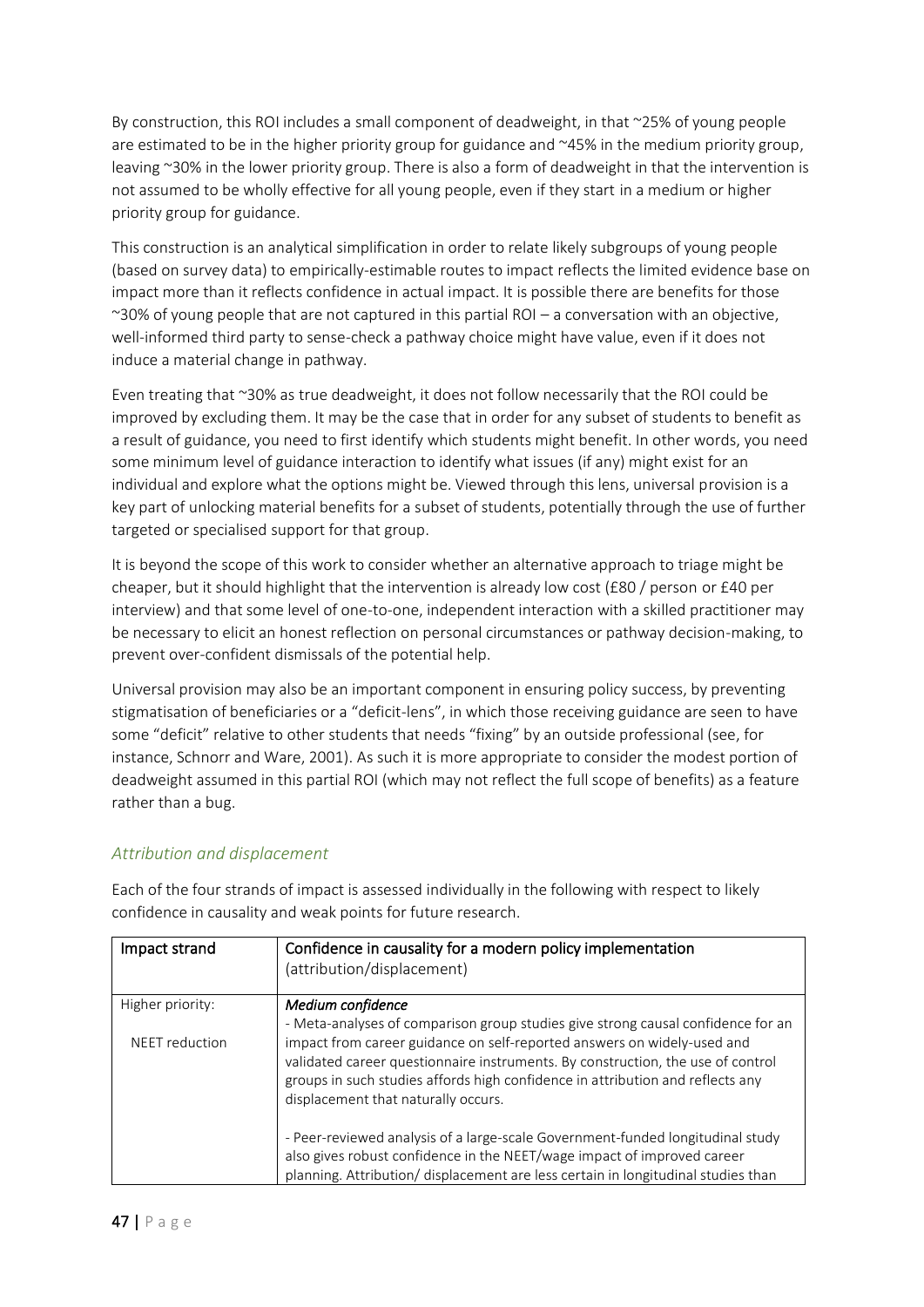|                                              | comparison group studies but confidence remains high given the large sample<br>size, extensive control variables and the generalised topic nature of the<br>longitudinal study (retention/answers in topic-specific longitudinal studies can be<br>correlated to the respondents' perspective or experience of the topic).<br>- However, a bridging assumption is required to connect questionnaire progress<br>to improved career planning - the leap is small because the questions used in the<br>questionnaires are functionally similar to those that capture improved career<br>planning as used in the longitudinal data, but there is no mathematical precision<br>for the link. This has been mitigated empirically in the ROI through the use of<br>conservative parameters, but nonetheless represents an opportunity for future<br>research.<br>- A more serious limitation in this impact strand is the significant structural<br>change in the policy environment for age 19 NEET outcomes since the late 1980s,<br>especially the raising of the compulsory participation age for education or training<br>to 18, the significant expansion in Higher Education, and reduction in part-time<br>teenage employment. This limits the ability to extrapolate from the BCS to<br>present-day policy. This limitation is mitigated by sense-checking the subsequent<br>NEET reduction estimate against a more recent study, the Longitudinal Study of<br>Young People in England (LSYPE - LSYPE1) in which young people were aged 20 in<br>2019/20. |
|----------------------------------------------|---------------------------------------------------------------------------------------------------------------------------------------------------------------------------------------------------------------------------------------------------------------------------------------------------------------------------------------------------------------------------------------------------------------------------------------------------------------------------------------------------------------------------------------------------------------------------------------------------------------------------------------------------------------------------------------------------------------------------------------------------------------------------------------------------------------------------------------------------------------------------------------------------------------------------------------------------------------------------------------------------------------------------------------------------------------------------------------------------------------------------------------------------------------------------------------------------------------------------------------------------------------------------------------------------------------------------------------------------------------------------------------------------------------------------------------------------------------------------------------------------------------------------------------------------------------|
| Higher priority:                             | Strong confidence                                                                                                                                                                                                                                                                                                                                                                                                                                                                                                                                                                                                                                                                                                                                                                                                                                                                                                                                                                                                                                                                                                                                                                                                                                                                                                                                                                                                                                                                                                                                             |
| Increased wages                              | - Same as the assessment on NEET reduction, but without the caveat concerning<br>structural changes in raising the participation age of education and training. A<br>desire to quantify long-term wage impacts necessarily means any empirical<br>evidence will be historical in nature. This strand could be improved by further<br>work on the bridging assumption from questionnaire progress to outcomes.                                                                                                                                                                                                                                                                                                                                                                                                                                                                                                                                                                                                                                                                                                                                                                                                                                                                                                                                                                                                                                                                                                                                                 |
| Medium priority:                             | Strong confidence                                                                                                                                                                                                                                                                                                                                                                                                                                                                                                                                                                                                                                                                                                                                                                                                                                                                                                                                                                                                                                                                                                                                                                                                                                                                                                                                                                                                                                                                                                                                             |
| Reduced HE drop-out<br>For those on HE route | - The FutureTrack data analysed by McCulloch (2014) directly connects<br>perspectives on career guidance to HE drop-out, using a large and relatively<br>recent cohort (all people who applied to full-time HE in the UK in 2005/06) and<br>employing a wide range of control variables.                                                                                                                                                                                                                                                                                                                                                                                                                                                                                                                                                                                                                                                                                                                                                                                                                                                                                                                                                                                                                                                                                                                                                                                                                                                                      |
|                                              | - The limitation with this study is the need to use young people's perspectives on<br>recollected career guidance rather than more objective contemporaneous data<br>collected on their actual career guidance activities during secondary education;<br>and subsequent uncertainty regarding how well guidance interviews might result<br>in an improvement in student satisfaction. Data from CFE (DfE, 2017b) suggests<br>guidance interviews are generally well received and the effect size is reduced in<br>order to reflect possible application to a subgroup.                                                                                                                                                                                                                                                                                                                                                                                                                                                                                                                                                                                                                                                                                                                                                                                                                                                                                                                                                                                        |
| Medium priority:                             | Weak confidence                                                                                                                                                                                                                                                                                                                                                                                                                                                                                                                                                                                                                                                                                                                                                                                                                                                                                                                                                                                                                                                                                                                                                                                                                                                                                                                                                                                                                                                                                                                                               |
| Increased wages for<br>those in work post-18 | - The evidence is weakest for this strand, as there are no direct comparison group<br>trials or longitudinal studies available to inform it. Insights on the impact of<br>personal guidance on reduced first job churn are drawn from the Higher<br>Education study (McCulloch, 2014) and insights on the scale of impact on wages<br>are drawn from a study of 50k CVs and salaries that, while large in scale, did not<br>have a formal sampling frame or a detailed control variables (Clarke, 2018). The<br>weaknesses of this strand are reflected in cautious estimates; the ROI is lowest on<br>this strand.                                                                                                                                                                                                                                                                                                                                                                                                                                                                                                                                                                                                                                                                                                                                                                                                                                                                                                                                           |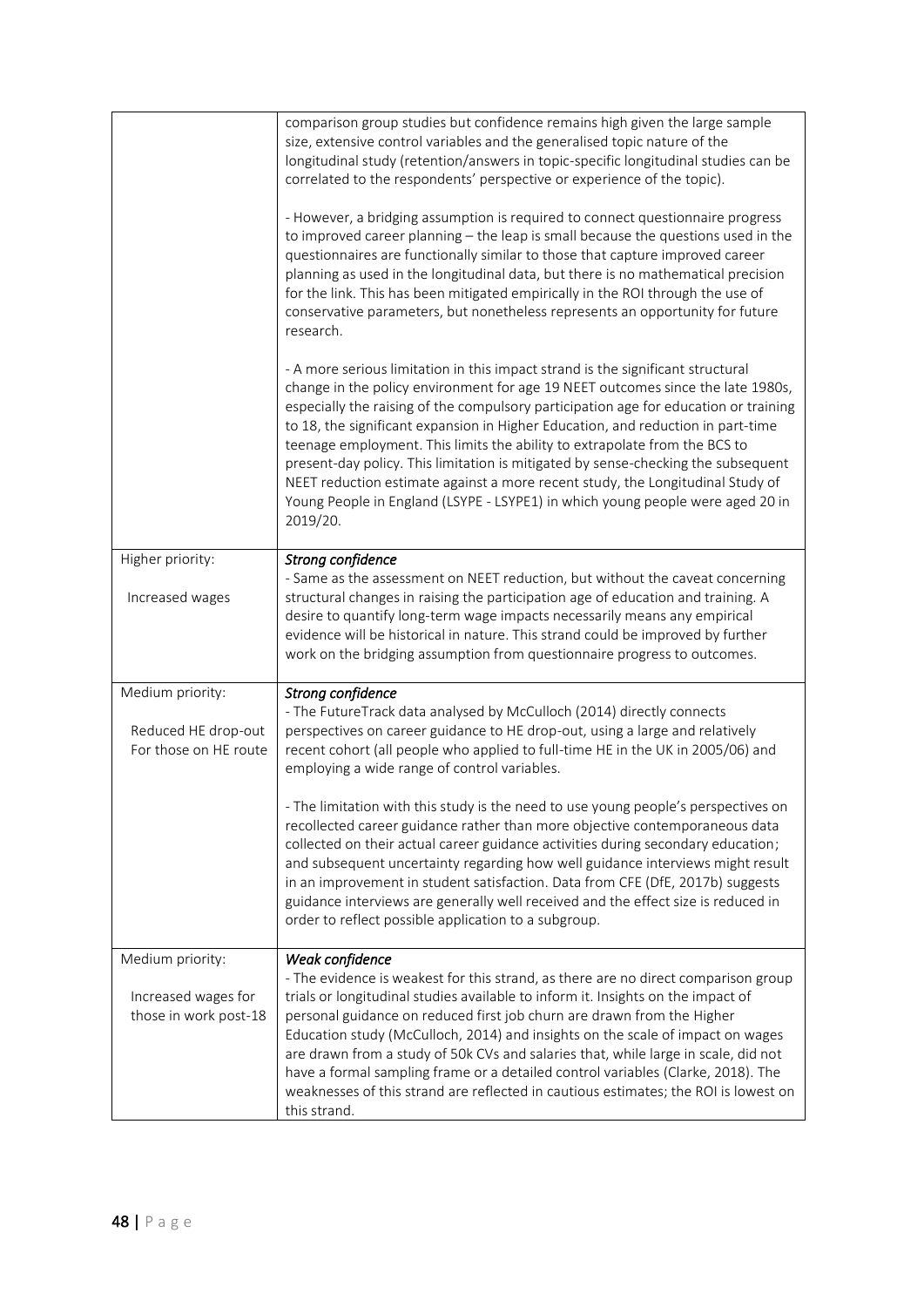For the binary outcomes, NEET prevention and HE drop-out, there is a further consideration regarding the comparison of average outcomes between the positive and the adverse outcome groups and the possibility that a policy intervention might only enable progress at the margins. In other words, the kind of person whom personal guidance helps to prevent from becoming NEET might have been only "just" likely to become NEET in the first instance and remains only "just" EET following personal guidance. This marginal improvement may not be sufficient to unlock the full benefit as measured between the two averages.

This consideration is mitigated in two ways – first by using lower midpoint estimates for long-term outcomes (see Section 4) and second by observing a distribution of impacts lying beneath the binary outcome. The intervention may support many young people to make marginal progress, but that only a minority will be near enough to the threshold to trigger a shift from one binary outcome group to the other. However, this does not mean the progress made by those more distant from the threshold is not valuable. The binary outcome itself disguises a spectrum, e.g. how many months NEET for those who are NEET, how engaged and proactive individuals are for those who are EET, such that positive progress at different points still has value. The marginal progress for all individuals at different points along that spectrum will aggregate to comparable values (depending on the distributional assumptions involved) as one hypothetical individual shifting from the average of one binary outcome to the average of the other.

Confidence in causality is increased by the use of sense-checks on the overall point estimates of the impact of careers guidance (see Section 7).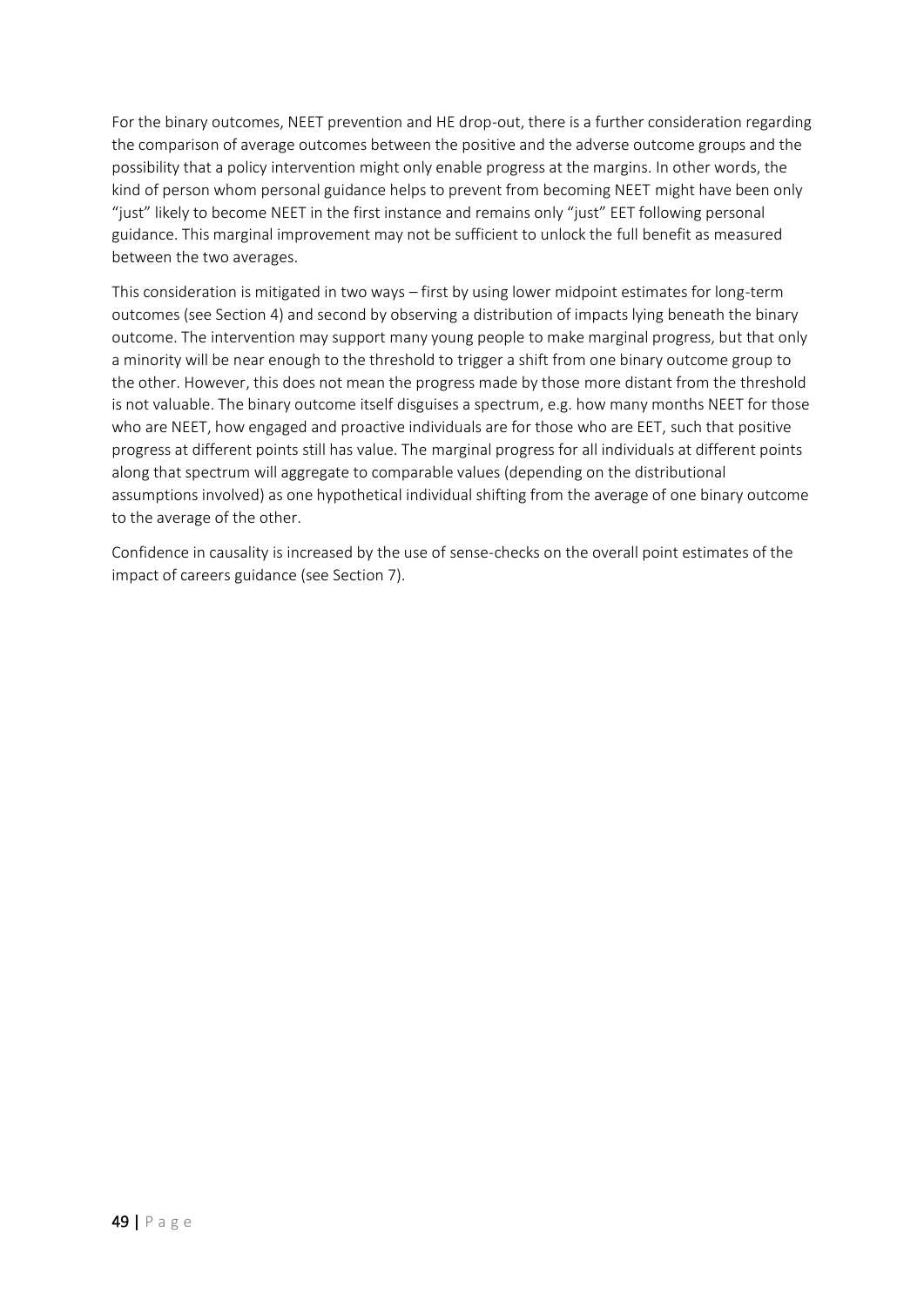## <span id="page-49-0"></span>9. Limitations of historical data

Section 8 set out detailed considerations around deadweight, signalling, attribution and displacement, to support an assessment of the likely causal reliability of the evidence base used in this ROI. This section extends the discussion of limitations to reflect more broadly on the reliability of estimates derived from historic data for today's context.

The economic impact of any policy measure or education intervention will, in general, depend on the current stage of the economic cycle and the broader socio-cultural context. For instance, the wage returns to education in the US have been shown to vary over time given the changing policy and socio-economic environment (Goldin and Katz, 2007). The underlying principles by which career guidance might enhance lifetime outcomes, as set out in Figure 1 (section 6), are likely to be broadly stable across adjacent policy settings in present-day England, but the quantitative implications of these principles will vary with changing context.

Recognising this variation by context, the evidence for this ROI draws on data from different historical periods in the UK: The BCS cohort born in 1970, the LSYPE cohort born in 1990, and the FutureTrack cohort entering Higher Education in 2005/6. While no historical period can ever be an exact measure for England as it enters the 2020s and recovers from COVID19, the use of multiple reference periods affords confidence that comparably positive impacts might exist going forward. More generally, longterm historical datasets are necessary if we wish to relate interventions aged 16 to wage outcomes in our 30s and beyond, meaning the caveat of contemporary applicability is unavoidable.

Sector experts consulted via this project's Working Group (see Appendix 3) argue that the future impact of career guidance is likely to be higher than identified in historic data. Other experts concur. For instance, Lord Baker has raised concern about a "tsunami of youth unemployment" as the economic effects of the COVID19 pandemic and associated response take hold (Baker, 2020). The increased need for lifelong guidance, including young people and students as a vulnerable group, as a result of COVID19 has been highlighted by Cedefop (2020).

The increased difficulty in finding work, the upheaval to previously intended career pathways and intensely-felt uncertainty point towards the value of more extensive personal guidance and career counselling.

Even prior to the labour market disruption that is anticipated to follow COVID19, the OECD (2010:16) argued that the increasingly rapid changes in modern economies and the complex choices involved in various school-to-work transition pathways point towards an increased need (and hence increased potential impact) of career guidance: "More complex careers, with more options in both work and learning, are opening up new opportunities for many people. But they are also making decisions harder as young people face a sequence of complex choices over a lifetime of learning and work. Helping young people [with this] is the task of career guidance."

Ultimately, the ROI parameter inputs are modelled assumptions informed by a research literature, but not defined by it. As socioeconomic conditions and the broader educational and career programmes change and as additional research is incorporated into a current assessment, it is reasonable for stakeholders to consider the implications of different assumptions.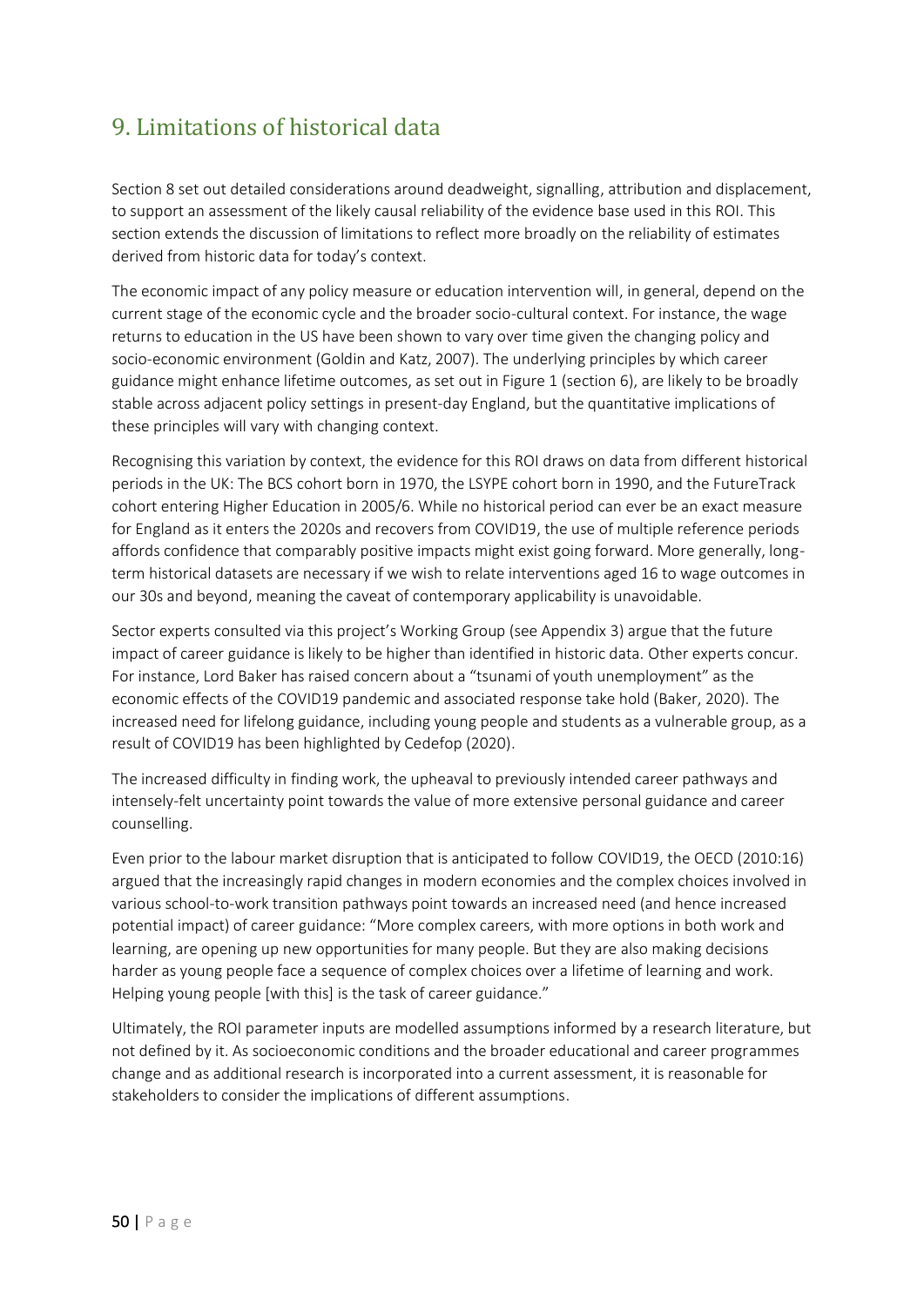## <span id="page-50-0"></span>10. Future considerations

This analysis highlights four specific areas of uncertainty in estimating the returns on investment into personal guidance in English schools and colleges, in addition to more general opportunities to refine and validate the existing research base as drawn on in the paper and the general need for additional comparison group studies of standard personal guidance practice in England<sup>26</sup>:

- (i) the potential need for additional support for young people at risk of NEET;
- (ii) the potential impact of increased quality of delivery;
- (iii) the difference in impact, if any, between the personal guidance model as commonly delivered in General Further Education Colleges compared to the Gatsby model;
- (iv) the potential benefit of increased focus on over-served career pathways to support strategic sectors, national skills gaps and improved labour market matching.

Research into these four areas might both increase the accuracy of impact estimates for personal guidance and also identify ways to enhance that impact.

More generally, data-based insights could be enhanced if the sector were to develop a taxonomy<sup>27</sup> of common student issues which personal guidance can support, logging each one-to-one session against this taxonomy - following up with students to identify whether the issue has been resolved and the extent to which the students credit the personal guidance in supporting that resolution. Such practice would not only provide quantitative insight and a framework for research that enhances ROI estimation, it also has the potential to improve practice by adjusting approach in response to analysis of common issues and what works.

## <span id="page-50-1"></span>*i. Additional support for young people at risk of NEET*

Several careers leader interviews highlighted the principle that a subset of young people would benefit from additional support than Gatsby's description of a single interview per key stage decision.

Such young people might typically be those facing particularly challenging circumstances, those with no idea what to do or where to start, or those starting to challenge a career preference imposed on them by family, social stereotype or long-running personal inertia. Such young people are likely to be at a higher risk of NEET, although not necessarily all of them. Such support complements rather than

<sup>&</sup>lt;sup>26</sup> The evidence base is stronger for US practice than English practice, particularly for current or common practice as opposed to assessments of innovative practice. There remain weak areas around relating progress in career-related questionnaires to changes in outcome for those in full-time education (more literature exists for adults, e.g. Abele and Spurk 2008). International and UK evidence also exists showing the impact of guidance on adults, especially unemployed adults (e.g. Gloster et al, 2013; Blundell et al, 2004; Graverson and van Ours, 2008, Page et al, 2007).

 $27$  A taxonomy could be a as simple as a tick-list based on a set of issues and support, including increasing alignment of education/occupational pathways, developing a firmer choice of immediate step / career direction, pastoral care (incl. referrals), the benefits a subset might gain in terms of reassurance or a double-check on their decisions, specific questions around information or a data point, or technical questions (such as around CVs, application approaches or interview styles). Some of these needs might be met by referrals or action plans following the interview, rather than done within a guidance interview, but it is still useful to log the needs and to understand the guidance interview as part of a system in meeting those needs.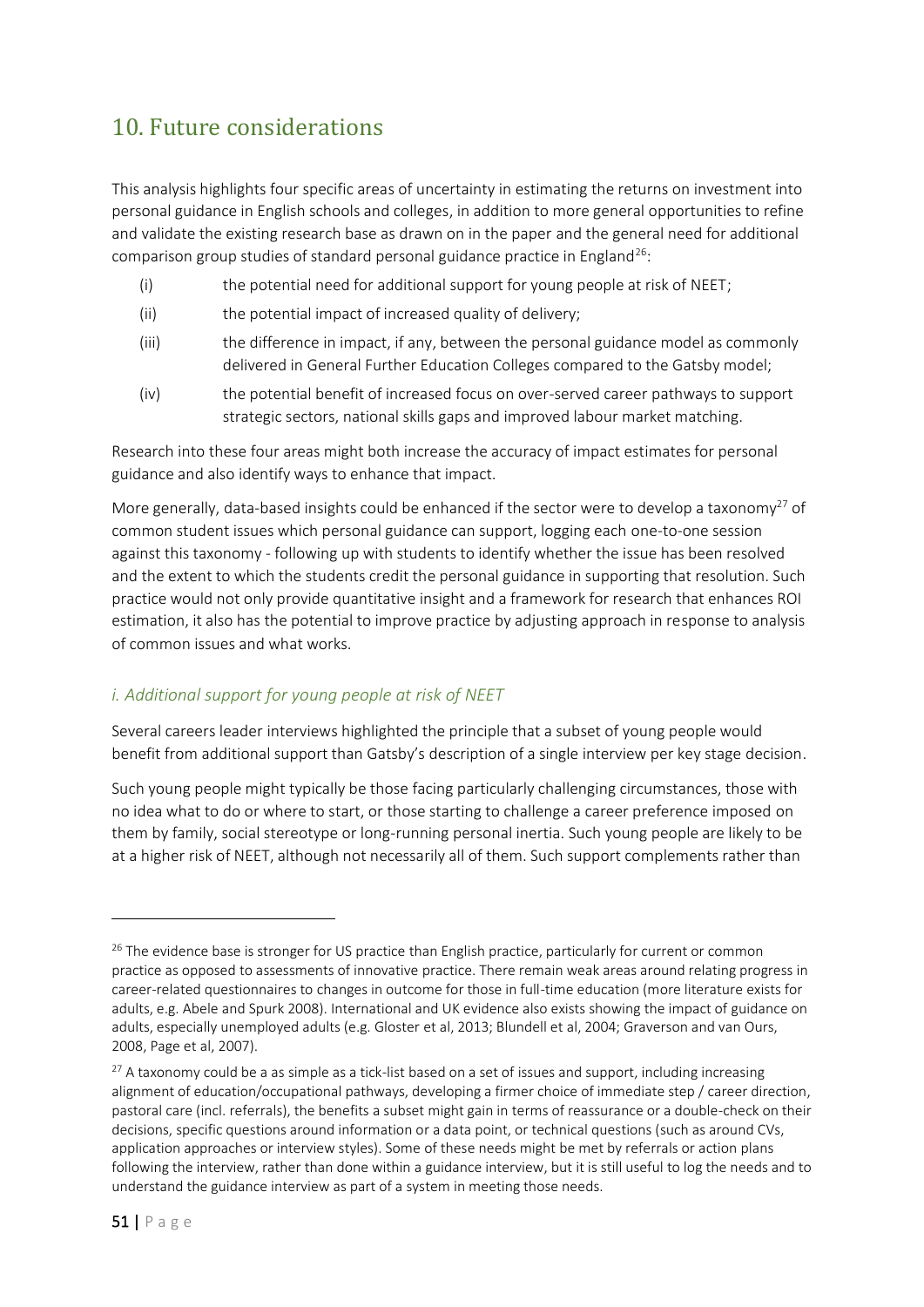replaces a universal underpinning infrastructure, within which all students receive and are encouraged to access a minimum level of provision.

Interviewees indicated that the size of this subgroup of young people might range from a few percent in a grammar school with high progression rates to Higher Education up to a third or more in an FE college serving a disadvantaged cohort. It is also likely to include a significant proportion of SEND students, where work is taking place in terms of interpreting the Gatsby benchmarks and reflecting further on the most important career guidance activities for different SEND requirements (The Careers & Enterprise Company, 2018b<sup>28</sup>).

One careers leader interviewed for this work emphasised that for some young people in this category, personal guidance was enhanced if delivered by someone who knew the students personally, was based on-site at the school, knew their teachers well, and could have regular conversations with them at different levels of formality. It is uncertain how widely this principle might apply – for some young people, perhaps in other categories, an entirely independent conversation might be more useful (e.g. with someone who deliberately has no knowledge of the school and no links to its teachers). Related to this is the question over the medium of personal guidance contact in different cases, such as inperson, over-the-phone, or by video call.

This notion of proximity links to the insight that one-to-one conversations about future options between a young person and a paid adult already happen at various levels of formality in a school or college: brief conversations with a teacher, discussions of specific questions a student might bring to class, and ad hoc questions asked by a student in passing, all the way up to formally scheduled slots with a professional adviser. Career guidance and pastoral care might be enhanced if such activities were intentionally integrated with each other and logged in a way that identifies and follows up on specific issues, as well as implicitly identifying those young people falling through the gaps.

Meta-analytical studies emphasise five sessions as being valuable for optimising impact among those needing personal guidance, several more than implied by the minimum interpretation of Gatsby Benchmark 8. Some interviewees emphasised the value of "unlimited access" to one-to-one support, recognising that almost no young people would abuse the option at the cost of their own time and that many of those in greater need would be sufficiently well-served after a handful of sessions. This level of additional support can be interpreted within the Gatsby vision in terms of benchmark 3, which focuses on personalising careers provision to a young person's needs.

A school representative providing feedback on this report drew parallels between this approach and the three tiers of support often provided to manage special needs. A school has a universal provision, which provides support to all students and helps to identify those who would benefit from targeted provision, beyond which there is a form of specialised provision which brings in those with expertise in a specific issue.<sup>29</sup> This approach privileges equity over equality and seeks to provide different young people with what they individually need to have the best chance of positive outcomes.

<sup>28</sup> See also<https://www.careersandenterprise.co.uk/schools-colleges/support-send>

<sup>&</sup>lt;sup>29</sup> Universal delivery of one-to-one interactions (or at least universal availability and universally encouraged uptake) is an important component of such services, in that it helps prevent stigma, the self-fulfilling negativity of a "deficit model" approach to coaching/guidance, and the unwillingness to participate which can prevent positive outcomes. This is particularly important for activities like personal guidance that ultimately rely on a high level of positive, proactive and future self-directed engagement by the participant.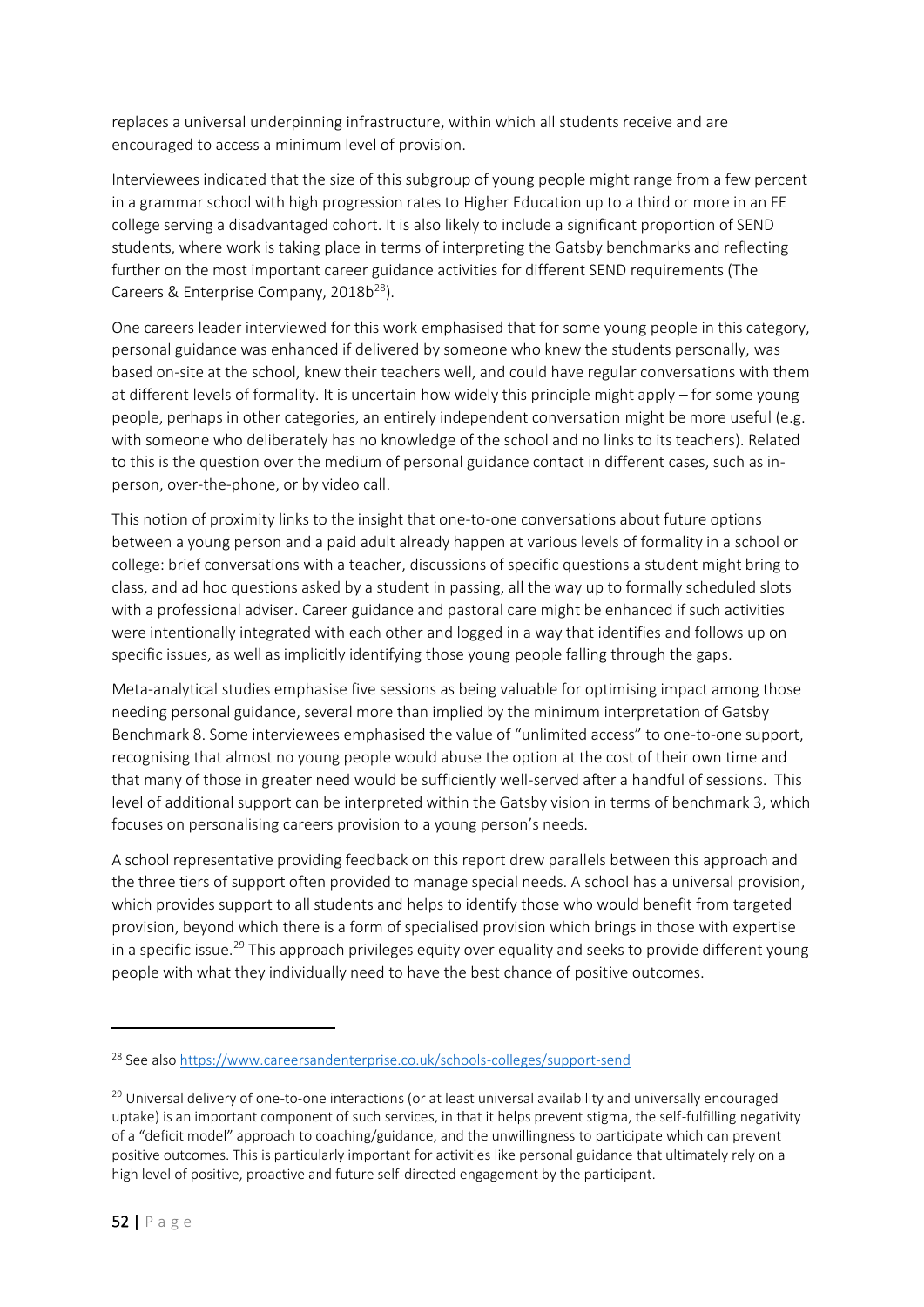## <span id="page-52-0"></span>*ii. The potential impact of increased quality of delivery*

Key parts of the evidence chain, such as McCulloch's work (2014) on HE drop-out and the British Cohort study analyses on the relevance of identifiable career preferences and aligned education/occupational aspirations, focus on career guidance as was common practice at the time. There may be potential for increased impact if common practice more closely reflected good practice. For instance, The Careers & Enterprise Company State of the Nation reports identify variation in practice and low overall achievement of the Gatsby benchmarks, e.g. with an average of 3.0 out of eight benchmarks reported as achieved in 2019, already much improved on the average of 1.3 reported in 2014 (The Careers & Enterprise Company, 2019).

Stakeholder inputs for this research reinforced the importance of this variation in practice and the importance of quality of personal guidance as a potential factor that drives impact. There is no single, straightforward measure of quality of personal guidance, although factors are likely to include volume (quantity of interviews, duration of interviews), workforce quality (e.g. level of initial training, ongoing support and CPD, motivation and capability), interaction quality (e.g. level of personalisation, preparation by both student and careers adviser), and the integration with other career guidance activities (both past and future activities, incorporating action plan follow-up). The Careers & Enterprise Company's best practice research also explores the importance and dimensions of quality (Everitt et al, 2018).

It is also possible that different forms of guidance tailored to student circumstances and priorities, including perhaps guidance professionals with different specialisms, is part of enhancing the quality of provision. For instance, specialist support may be important for those considering different routes, such as entry to higher education, entry to technical education, preparation for apprenticeships, preparation for entrepreneurship or freelance work, or direct entry into formal employment. The quantitative implications of increased specialisation in its different possible forms are not well understood.

The self-improvement Compass tool focuses on volume of interviews – the proportion of young people accessing personal guidance – adopting an objective and straightforward measure of the benchmark. Other research emphasises the important variations in quality outside of the Compass tool volume measure.

For instance, one unpublished study shared by the project working group drew on interviews with 21 schools from different regions in England in order to review practice quality in detail beyond the volume measures captured in the Compass tool. The interviews that took place in January 2020 with the staff member responsibility for careers provision. Example concerns identified include limited access for careers advisers to Year 11 students, half the sample of schools offering guidance only at 30 minutes or less (due to prioritising financial pressure over student benefit), limited integration with pastoral care or the wider careers programme, e.g. action plans not routinely followed up and action plan data not used to inform provision, little quality assurance beyond informal feedback or satisfaction measures, and lack of professional support for careers advisers. While some schools are meeting good practice, this research suggests an important proportion are not.

Other research, undertaken by a former Ofsted inspector as part of developing a new careers strategy for Derby local authority, revealed some discrepancies between observed career guidance practice in school and self-assessed practice, pointing towards the importance of quality assurance frameworks as a supplement to self-improvement tools (Hughes et al, 2020:36).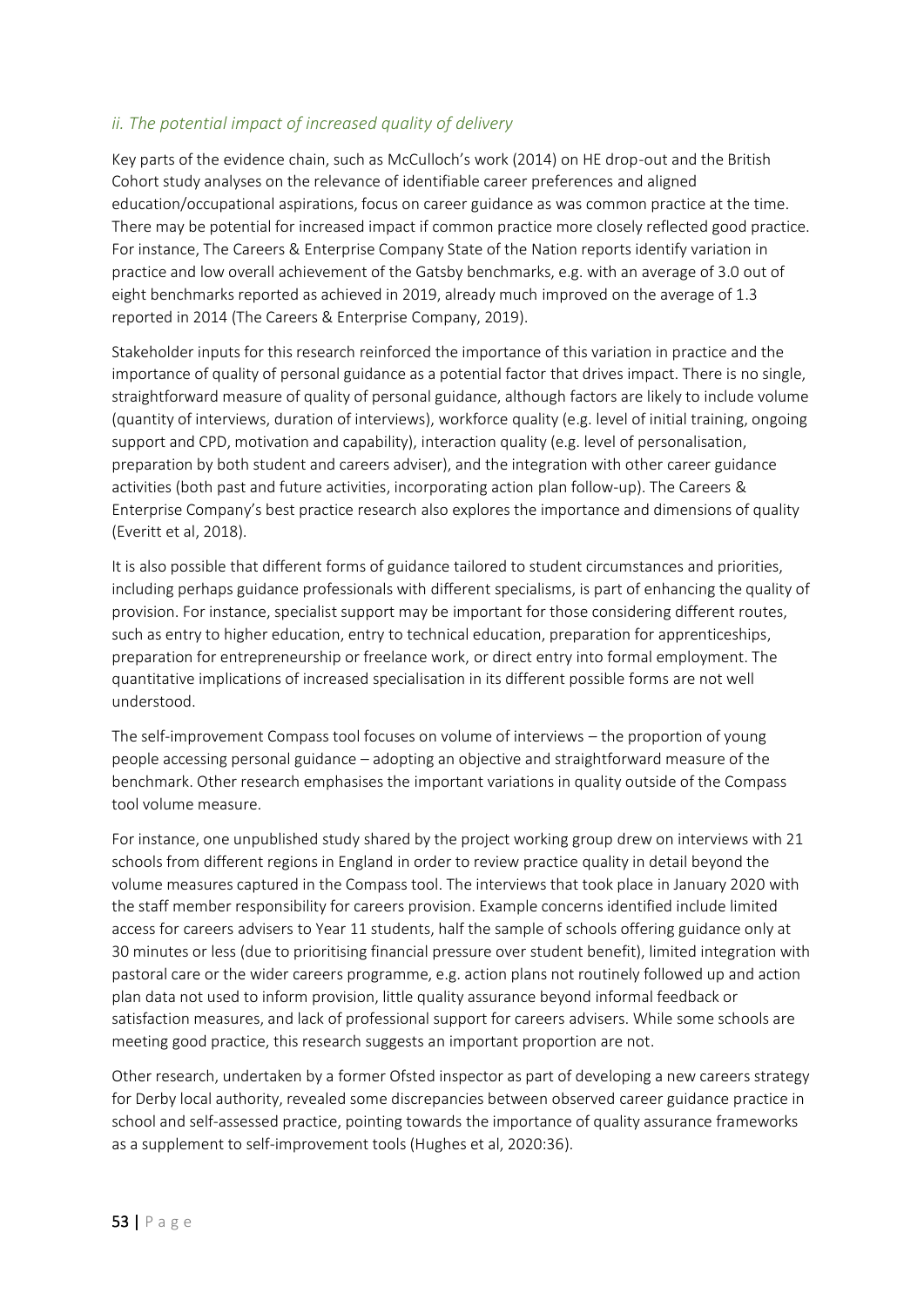Room for improvement on the estimated ROI in this paper is also apparent in feedback from young people who have had time to progress some years in their careers and reflect on the usefulness of different activities. While 70% of young people described their interaction with a careers adviser as helpful, only 26% described it as very helpful (DfE, 2017b). A sample from an older cohort accessing Higher Education was more critical when reflecting on their prior career guidance as a whole: 30% reported low satisfaction and a further 37% only reported moderate levels of satisfaction (McCulloch, 2014).

International survey evidence reinforces the point that young people are particularly dissatisfied in the UK: 49% of those who had career guidance counselling at school found it useful, the lowest out of 19 countries analysed (non-fee paying schools only; OECD & WorldSkills, 2019:25). Reports of usefulness were much higher in other countries: For instance, in the US (73%), in Japan (81%), in Italy (66%) and in Canada (65%).

It is possible that youth expectations are structurally different from country to country and that different education/labour market systems are also contributing factors to these low reports from the UK. It is also possible that reports from current students would be more favourable: the respondents to the surveys cited in this section would have passed through secondary education before the current English careers strategy and Gatsby benchmark framework for self-improvement were embedded. Nonetheless, these data points should encourage those working in personal guidance to reflect on how greater impact might be gained from guidance conversations and career guidance activities. From a policy perspective, it points towards the potential for higher ROI than set out in this report.

The issue of quality is also connected to the availability of high quality, trained and motivated professionals. Stakeholders in the working group for this project raised concern about low pay and limited progression opportunities for careers advisers, particularly in secondary education where salaries tend to be much lower than in Higher Education. These issues were described as limiting the available talent and connected to the issue of schools or colleges using advisers trained to below the recommended Level 6 qualification.Reinforcing this sector experience, meta-analytical studies tend to identify higher impact for more qualified careers advisers (e.g. Oliver & Spokane, 1988). In an adult setting in Japan, a survey of 9,950 adults found that those who had previously used qualified experts for career counselling had higher work satisfaction, employment outcomes and wages than those who had not used any career counselling or had only used less expert counsellors (Shimomura, 2018).

## <span id="page-53-0"></span>*iii. Personal guidance aged 16-18 in General Further Education Colleges*

Interviewees reported that many large FE colleges take a different operational approach to the one described in the Gatsby benchmarks, while supporting the overall vision and principles of the benchmarks.

Students in such colleges are often from more disadvantaged backgrounds than the average population and face greater risk of poor progression; they are typically also moving into a different form of education to the one that preceded it, emphasising individual responsibility and adulthood, and often shifting into more vocationally-orientated courses (Dabbous et al, 2020). This might translate into a significant need for guidance and transition support, which is met in some colleges by a level of formal one-to-one discussion that exceeds typical levels in mainstream school education but with a stronger emphasis on support for their present course and potential other courses within the college ahead of more long-term pathway planning or alternatives outside the college.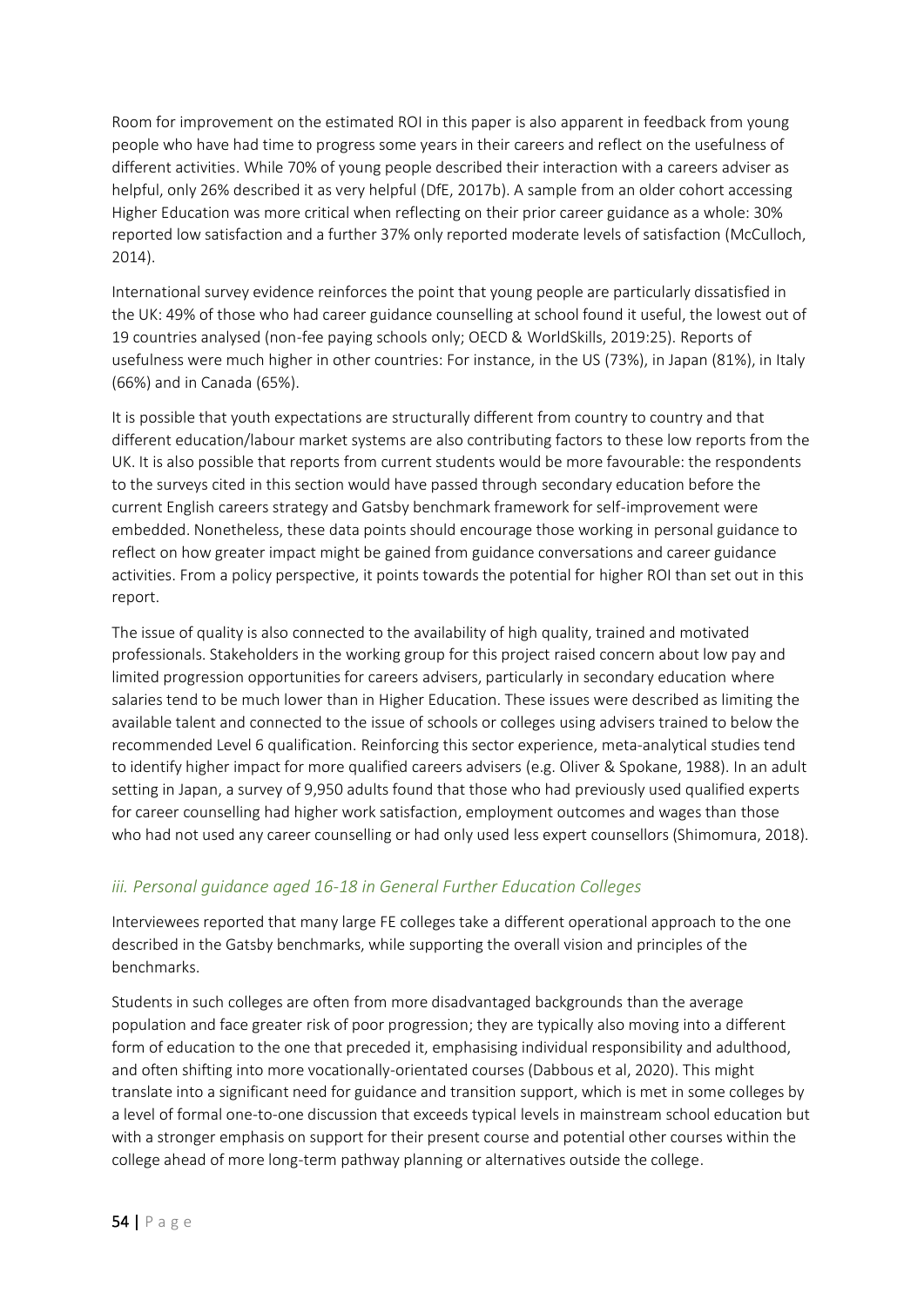For instance, some colleges draw on a cadre of specialist tutors or mentors, some of whom may have professional information and guidance qualifications (perhaps to Level 3 or Level 4), who meet with all students one-to-one three to four times every year – being 6x or 8x more than implied by Gatsby benchmark 8. While those conversations do not exclusively focus on career pathway planning and next steps, it is likely to be a topic in scope for discussion, especially where this is an important issue for a particular young person. And indeed broader pastoral support around current progress is also an important part of the self-awareness and aspiration work of personal guidance. In addition, some colleges have regular one-to-one conversations with a curriculum tutor, as do some schools via PSHE. While curriculum tutors focus more on progress within the course, the vocational nature of many FE courses and the industry experience and industry links of many lecturers and sessional tutors are such that these discussions may naturally cover potential further courses of a vocational nature or entrance into employment.

The FE emphasis on adulthood and independence, combined with the financial pressures facing the FE sector, prompt the availability of Level 6 or Level 7 personal guidance to be subject to tutor referral or self-referral, perhaps being taken up by 5%-25% of 16-18 year olds. The large scale of FE colleges also supports the availability of careers libraries, internally-managed jobs listings and other resources that are hard to provide in many school sixth forms. Good practice for careers delivery in FE and the importance of looking beyond course provision has been discussed on The Careers & Enterprise Company blog by the Principal of Manchester College (O'Loughlin, 2020).

This is a different approach to the personal guidance described in the Gatsby benchmarks and dedicated research would help to test and understand the impact of this particular FE model of guidance provision for different groups of young people.

## <span id="page-54-0"></span>*iv. The potential to address skills gaps and over-served pathways*

One subset of young people who might benefit from a specific angle of personal guidance is those aspiring to over-served sectors or jobs.

From one perspective, such students might not trigger particular concern from a personal guidance point of view – they have a clear job in mind and they are on an appropriate education pathway. However, research from multiple countries and different surveys reveals that the jobs most young people aspire to represent a very narrow proportion of the types of jobs that are projected to be available, inevitably leading to future disappointment and a need to change plans abruptly for many young people (see, for instance, Chambers, Percy and Rogers, 2020; Mann et al, 2013, Mann et al, 2020). For instance, in the UK five times as many young people want to work in art, culture, entertainment and sport as there are jobs available - and over half of those respondents do not report an interest in any other sector. Finance, insurance and banking is also far over-served. Meanwhile, there are concerns about skills shortages in several key sectors. For instance, the UK government identifies several shortage occupations which are higher priority for immigration, currently including sectors like nursing and medicine, engineering, IT programming and web design, secondary teachers of maths and Mandarin, and graphic design.<sup>30</sup> Sectors like construction have also highlighted an image problem which contributes to their difficulty in attracting students graduating

<sup>30</sup> <https://www.gov.uk/guidance/immigration-rules/immigration-rules-appendix-k-shortage-occupation-list> [Accessed Aug 2020]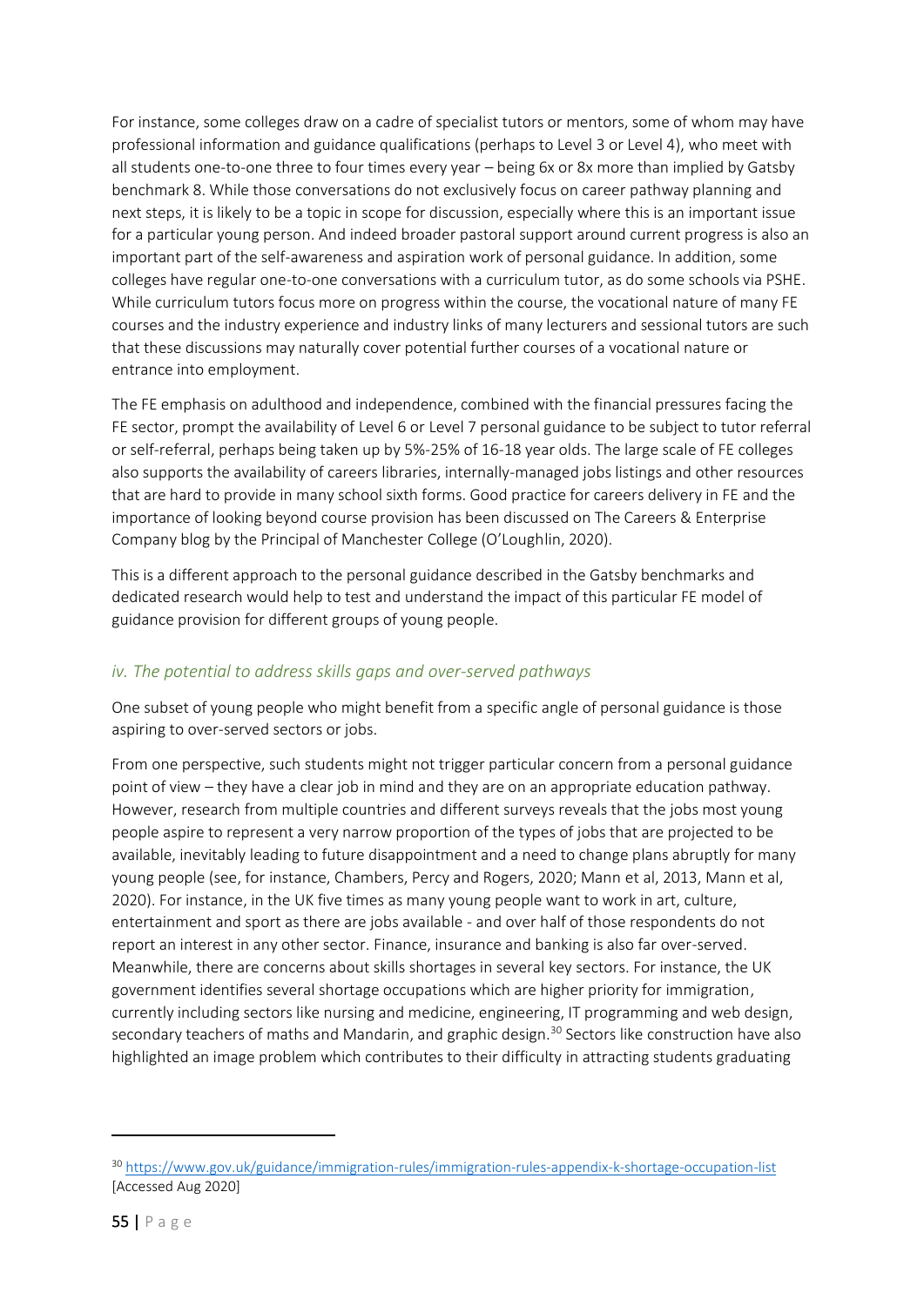from the UK education system, with some sector stakeholders directly relating these issues to insufficient careers guidance.<sup>31</sup>

While personal guidance might not seek to dissuade people from these goals (jobs still exist even in over-served areas and interests should be encouraged), it could play a role in ensuring young people understand the likely balance of supply and demand, appreciate what they can do to increase their odds of success, are properly informed and have fully considered the pros and cons of the work, and consider what alternative options might also be attractive and worth preparing for, given that many of them will need a back-up later on.

There is also evidence that career guidance can help tackle these issues. Young people with experience of more careers activities, with more favourable perceptions of career support and with a greater understanding of the links between their current education route and their future ambitions have sectoral ambitions that are less disconnected, in aggregate, from project labour market demand and tend to identify, in aggregate, a more diverse range of jobs that they are interested in (Chambers, Percy and Rogers, 2020; Mann et al, 2020).

Such personal guidance could contribute to economic success by reduced skills shortages, reduced time churning between jobs on first entry to the job market, and increased pay-off from education pathways, particularly vocational pathways as young people are more likely to stay in that vocational area and leverage the vocation-specific skills they have learned. More broadly, such a lens has the potential to enhance efforts to support strategic sectors, national skills gaps and labour market matching, without diminishing the responsibility on employers facing skills gaps to take actions to enhance the attractiveness of their workplaces, provide suitable training and compensation for the work, and ensure potential recruits understand the career options available.

This perspective argues that there is a possible advantage to broadening the lens of personal guidance beyond an individual's immediate preferences and choices to consider the socio-economic environment in which those pathways will take place and a broader set of socio-economic needs.

<sup>&</sup>lt;sup>31</sup> Kier Group report published Sept 2017: "Averting a £90bn GDP crisis: A report on the image and recruitment crisis facing the built environment". Available via <https://www.kier.co.uk/media/2999/researchreport.pdf> [Accessed Aug 2020]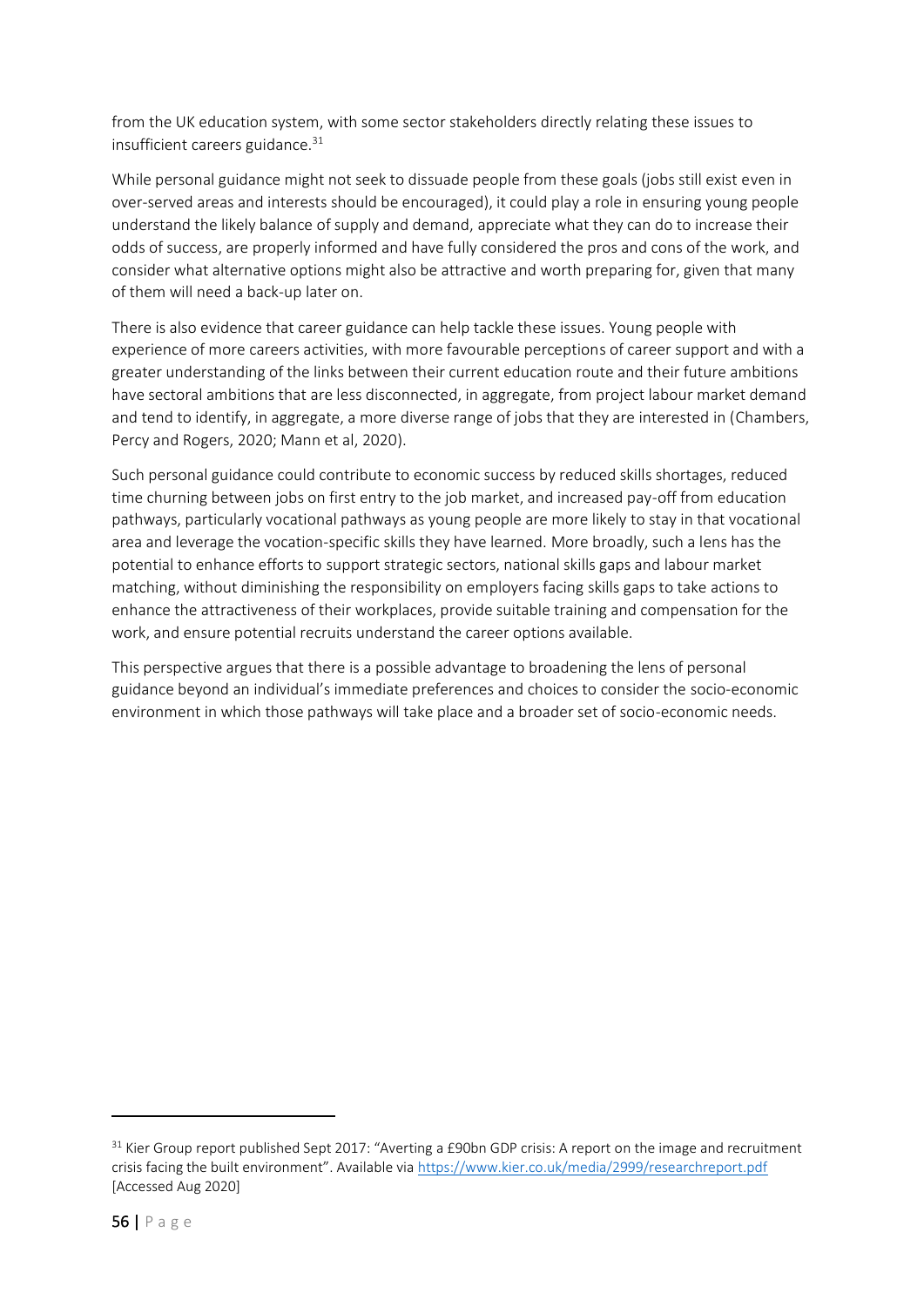## <span id="page-56-0"></span>Conclusion

This report has found that providing young people with two one-to-one personal guidance sessions by the age of 18, at a typical cost of £80 per young person, is highly likely to be a net positive investment for the Exchequer. Drawing on valuations in studies commissioned by the UK government, breakeven is achieved if one in 500 secondary school students were prevented from becoming NEET prior to the age of 19 or if one in 1800 were prevented from dropping out of Higher Education.

An examination of the research base, drawing mainly on meta-analyses of comparison group trials and three large-scale longitudinal datasets, suggests that these breakeven requirements are highly likely to be exceeded. Potential impacts, primarily wage premia and reduced drop-out rates, are quantified for around two thirds of young people, with any further benefit for the remaining third representing upside to the analysis. Based on this partial picture of the possible benefits, the midpoint ROI for the Exchequer is 4.4x with an 80% probability range of 3x-5x. In other words, for each £1 the government invests in personal guidance, it should be confident of recouping at least £3 and most likely more.

Surveys of young people support the idea that personal guidance is worth investing in. When reflecting in hindsight a year or two after key points of guidance-supported decision-making, 70% of those young people who said they had spoken to a careers adviser in school or college found it helpful, with 26% reporting it very helpful (DfE, 2017b, Fig 3). At the time, only 40% of those surveyed had spoken to a careers adviser at school/college (Fig 2).

This report supports the case for increasing uptake of one-to-one career guidance interviews, noting the importance both of increasing the availability and quality of provision, and of increasing awareness of guidance among young people, alongside an understanding of how to make best use of guidance in supporting their long-term goals and short-term decisions.

With 18 year old NEET rates at around 13% prior to COVID19 (DfE, 2020) and typical Higher Education drop-out for non-mature students at 6-7% (McCulloch, 2014), there is considerable scope for the benefits identified in this ROI to translate into net positive benefits for the Exchequer. For instance, just 300-600 additional young people prevented from becoming NEET prior to the age of 19 across the whole of England would alone recoup the costs for the Exchequer – this is around 0.5%-1% of all such NEETs based on pre-COVID rates.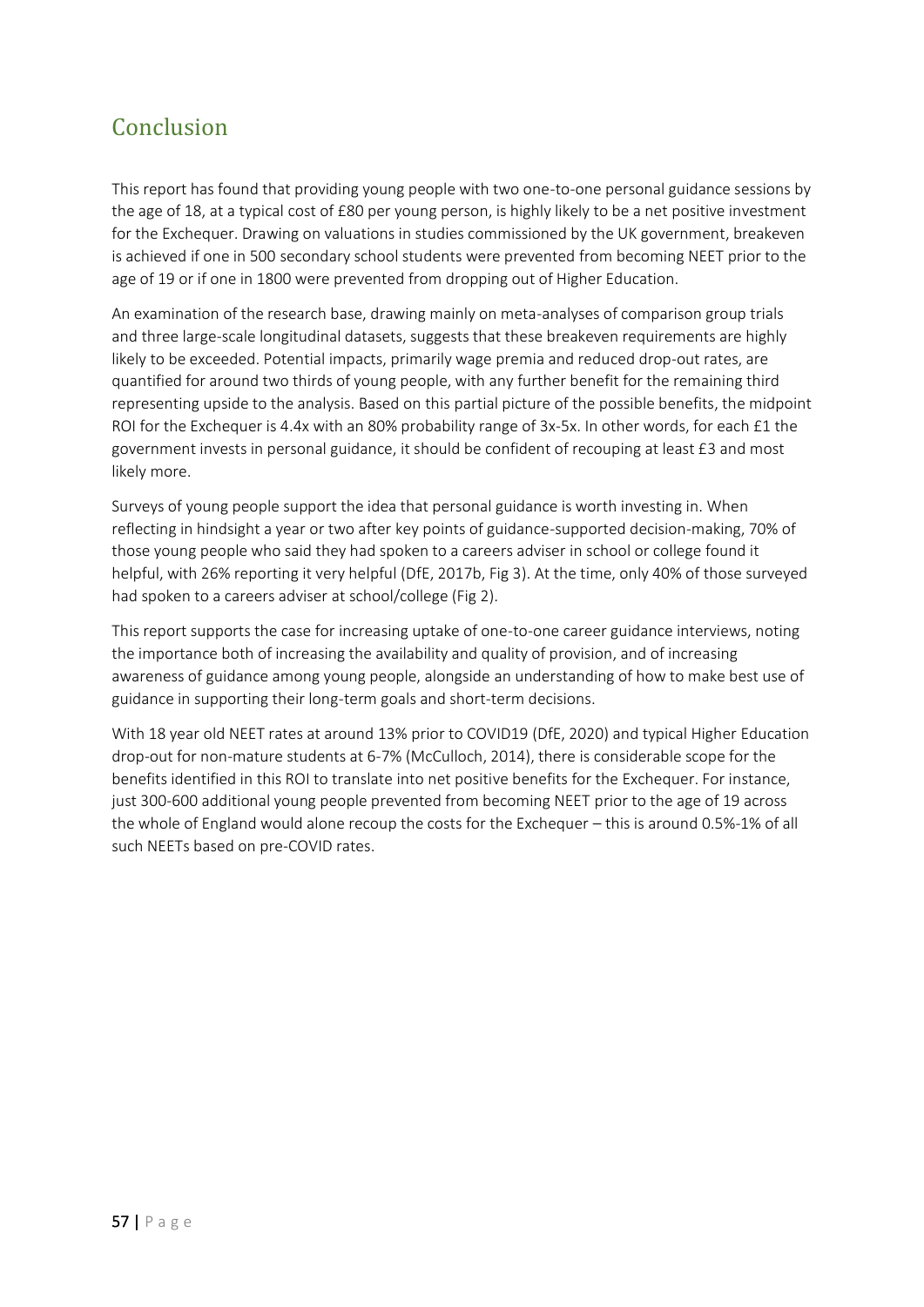# <span id="page-57-0"></span>Appendix 1: Interviewee profile

10 careers leaders in England were interviewed one-to-one in May 2020 for an average of 45 minutes. The careers leaders had operational responsibility for the delivery of career guidance in their school or college. In some cases, they were also careers advisers for students in their school or college.

The interviews focused on exploring the costs and cost drivers of providing personal guidance, as a complement to market data, publicly available salary benchmarks and the insights of the working group on provision (see Appendix 3). The interviewees volunteered to participate in response to an email from The Careers & Enterprise Company.

| #              | <b>LEP</b>                    | Age range   | <b>Type</b>               |
|----------------|-------------------------------|-------------|---------------------------|
|                | London                        | $7 - 13$    | Academy Converter         |
| $\overline{2}$ | Enterprise M3                 | $16+$       | Academy 16-19 converter   |
| 3              | North East                    | $16+$       | Further education         |
| 4              | D <sub>2</sub> N <sub>2</sub> | All through | Academy special converter |
| 5              | Coventry and Warwickshire     | $7 - 11$    | Academy sponsor led       |
| 6              | Liverpool City Region         | $7 - 13$    | Voluntary aided school    |
| 7              | Gfirst                        | $16+$       | Further education         |
| 8              | Lancashire                    | $7 - 11$    | Foundation school         |
| 9              | Sheffield City Region         | $16+$       | Further education         |
| 10             | South East Midlands           | $16+$       | Further education         |

#### Table 4: Careers leader interviewee profile

Self reported performance on Gatsby Benchmark 8 across the interviewees ranged from 0% to 100%. Three used external career providers for all or almost all formal personal guidance, three adopted a mixed approach and four used only in-house services.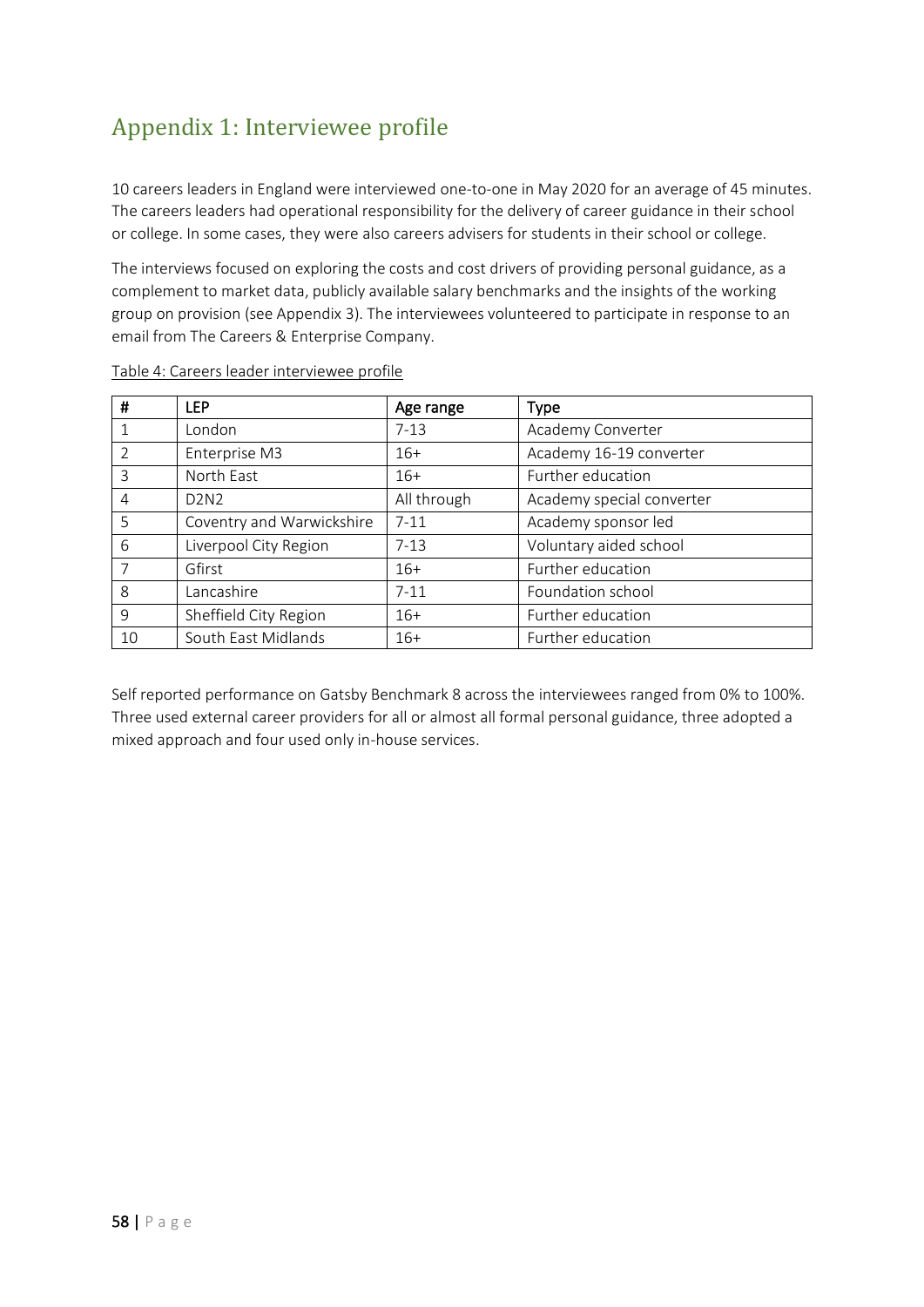# <span id="page-58-0"></span>Appendix 2: Summary of ROI model parameter estimates

For details on the evidence base and references for the estimates in the below tables, please review Sections 5 and 6. The accompanying spreadsheet to this report is available to The Careers & Enterprise Company stakeholders.

| Personal guidance (PG) ROI model<br>parameter | Low case<br>estimate | Midpoint<br>estimate | High case<br>estimate | Midpoint likely to<br>be conservative? |
|-----------------------------------------------|----------------------|----------------------|-----------------------|----------------------------------------|
| % who are higher priority for PG              | 15%                  | 25%                  | 35%                   | Conservative (1)                       |
| % medium priority for PG                      | 25%                  | 45%                  | 50%                   | Conservative (2)                       |

Table 5: Low, midpoint and high case estimates in ROI model

#### *Parameters for those in the higher priority group*

| Average effect size of guidance on  | 0.15     | 0.25     | 0.35     |                  |
|-------------------------------------|----------|----------|----------|------------------|
| career questionnaires               | st. devs | st. devs | st. devs |                  |
| Improvement on questionnaires       | 2.0      | 1.5      | 1.0      | Conservative (3) |
| to reflect shift in attitude/choice | st. devs | st. devs | st. devs |                  |
| Age 19 NEET incidence reduction     | 3.5%     | 4.5%     | 5.5%     |                  |
| if shift to "job plan"/aligned      |          |          |          |                  |
| Earnings benefit if shift to "job   | 2.5%     | 5.0%     | 7.5%     | Conservative (4) |
| plan"/aligned                       |          |          |          |                  |
| Overlap factor within earnings      | 8%       | 13%      | 18%      |                  |
| benefit accounted for by NEET       |          |          |          |                  |
| reduction                           |          |          |          |                  |

## *Parameters for those in the medium priority group*

| Reduced odds of HE drop-out       | 2.2% | 5.2%  | 8.2%  | Conservative (5) |
|-----------------------------------|------|-------|-------|------------------|
|                                   |      |       |       |                  |
| Base rate of within 12 month      | 25%  | 40%   | 45%   |                  |
| churn for those in work post-18   |      |       |       |                  |
| Reduced odds of early churn after | 2.2% | 5.2%  | 8.2%  | Conservative (6) |
| personal guidance                 |      |       |       |                  |
| Future career wage benefit if do  | 2.5% | 10.0% | 15.0% | Conservative (7) |
| not churn early                   |      |       |       |                  |
| Delivery cost parameters          |      |       |       |                  |
| Interviewer/manager day rate      |      | f300  | f150  |                  |

| Interviewer/manager day rate      | £250 | £200 | £150 |  |
|-----------------------------------|------|------|------|--|
| (fully loaded)                    |      |      |      |  |
| Average interview duration        | 55   | 45   | 35   |  |
| (minutes)                         |      |      |      |  |
| Average preparation/follow-up     | 40   | 20   | 10   |  |
| time per interview (minutes)      |      |      |      |  |
| Time required per year for set-up | 18   | 6    |      |  |
| and management                    |      |      |      |  |
| Average number of interviews per  | 100  | 200  | 300  |  |
| vear                              |      |      |      |  |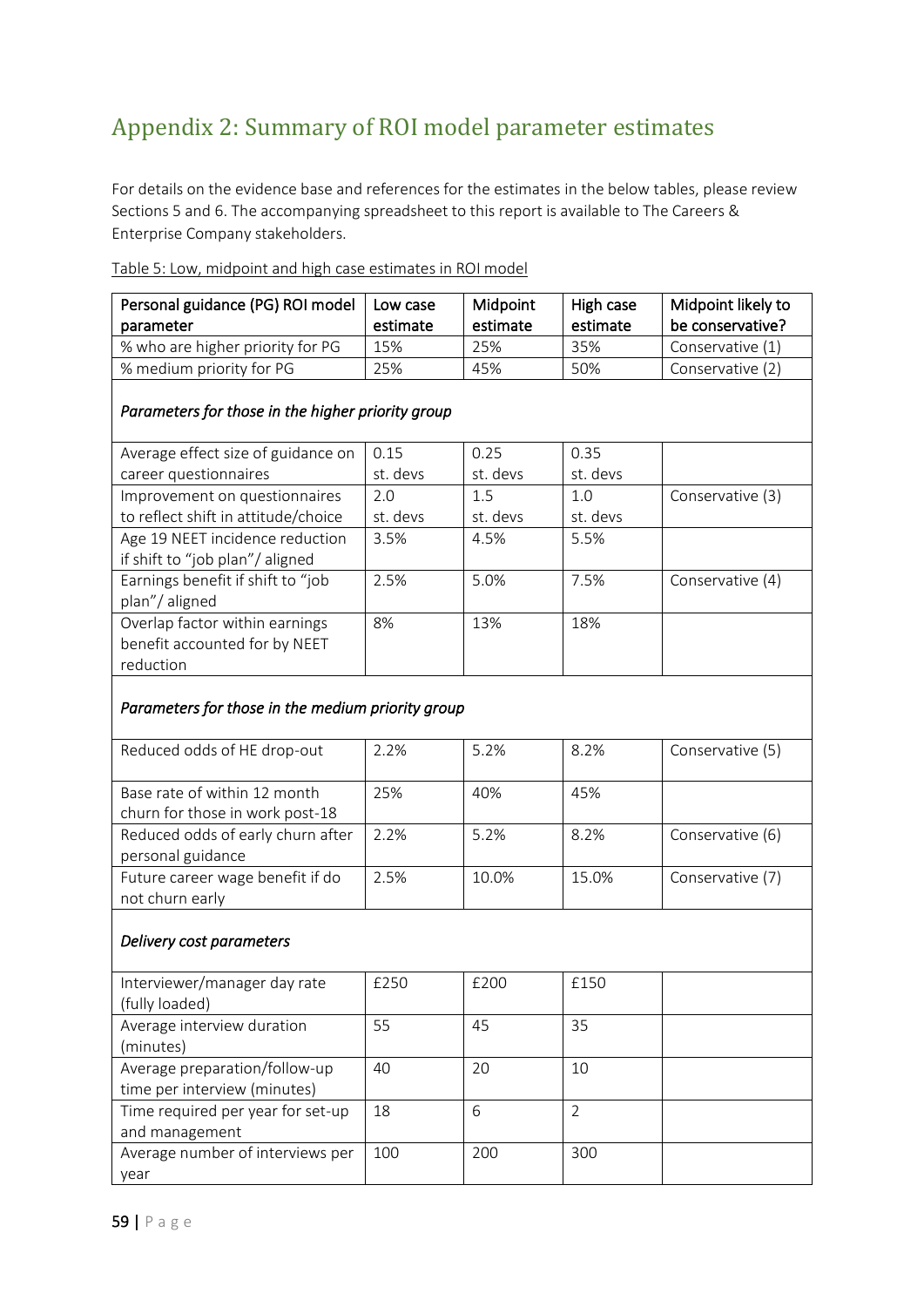| Coordination time per interview  | 15      | 10          | $\Omega$       |  |
|----------------------------------|---------|-------------|----------------|--|
| Average number of interviews per | 2.5     | C           | $\overline{2}$ |  |
| PG cohort member                 |         |             |                |  |
| Long-term outcome valuations     |         |             |                |  |
| Lifetime value to Government     | E8.1k/  | £41.9k/     | £75.7 $k/$     |  |
| /society of 1x NEET prevention   | £15.0k  | £77.8k      | £140.6k        |  |
| Lifetime value to Government/    | £72.8k/ | £145.5 $k/$ | £291.0k/       |  |
| individual of 1x HE dropout      | £52.5k  | £105.0k     | £210.0k        |  |
| prevention                       |         |             |                |  |

Several model parameters are unvarying:

| Model parameter                                          | Estimate          | Conservative?    |
|----------------------------------------------------------|-------------------|------------------|
| Discount rate                                            | 3.5%              |                  |
| Ratio of private gross wage benefit that Government      | 38%               |                  |
| accrues in tax                                           |                   |                  |
| Proportion of 18 year olds who enter HE                  | 40%               |                  |
| Base rate of HE drop-out (non-mature students in         | 6.5%              |                  |
| McCulloch, 2014)                                         |                   |                  |
| Proportion of 18 year olds who enter work or             | 46%               |                  |
| apprenticeships, excluding those who had been at risk of |                   |                  |
| <b>NEET</b>                                              |                   |                  |
| Hours per school day available for interviews            | 6 hours           |                  |
| (e.g. 9am-4pm excluding one hour for lunch/breaks)       |                   |                  |
| Eligible cohort for wage premia                          | Full-time workers | Conservative (8) |
|                                                          | to age 35         |                  |

#### Table 6: Rationale for identifying certain midpoint estimates as conservative

The points enumerated in this table are in addition to the conservative nature of the ROI as a whole in focusing only on certain long-term impact outcomes (see Figure 1).

| Ref#           | Rationale for midpoint as conservative                                                                                                                                                                                                                                       |
|----------------|------------------------------------------------------------------------------------------------------------------------------------------------------------------------------------------------------------------------------------------------------------------------------|
|                | Evidence from BCS and PISA 2018 surveys suggest that 40%-50% of young people might<br>have materially misaligned or highly uncertain career pathways at the age of 15/16. An<br>estimate range of 15%-35% is likely to be conservative.                                      |
| $\mathcal{P}$  | Upside exists relative to the ROI as a result of excluding all students in the lower priority<br>group for personal guidance, as well as by excluding the young people in the medium<br>priority group who might follow non-HE education pathways.                           |
| $\mathcal{R}$  | 1.5 standard deviations represents a large shift in behaviour, equivalent to someone<br>moving from (for instance) the $7th$ percentile in terms of career confidence/decision-making<br>efficacy to the median. As a bridging assumption, it is prudent to be conservative. |
| $\overline{4}$ | The 5.0% earnings premium associated with shifting to having a job plan and aligned<br>career/education aspirations is much lower than estimated in the BCS (11%-17%). The<br>cautious interpretation is applied primarily in case circumstances have changed adversely      |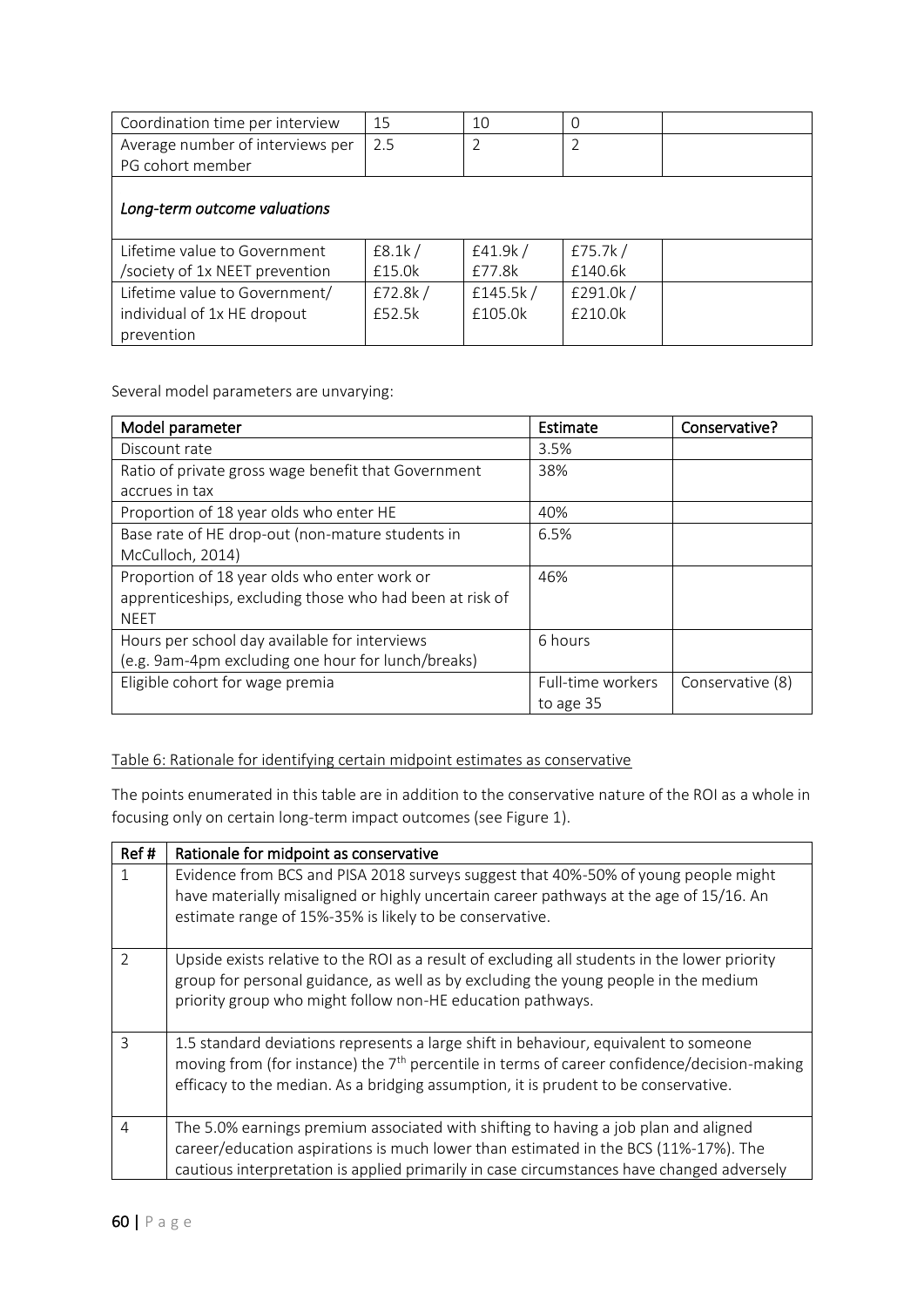|                | for the impact of personal guidance since the 1980s. Nonetheless, it is likely that growing<br>complexity in the labour market, more competition in the youth labour market, and more<br>contested school to work transitions mean personal guidance is more relevant and<br>therefore potentially more impactful today than in the past (Mann and Huddleston, 2017).                                                                                                                                                                                                                                                                                                                                                             |
|----------------|-----------------------------------------------------------------------------------------------------------------------------------------------------------------------------------------------------------------------------------------------------------------------------------------------------------------------------------------------------------------------------------------------------------------------------------------------------------------------------------------------------------------------------------------------------------------------------------------------------------------------------------------------------------------------------------------------------------------------------------|
| 5              | The reduced odds of HE dropout exclude a number of subgroups from potential impact,<br>despite indications in McCulloch (2014) that there might be additional benefit there,<br>namely those who are moderately satisfied with their career guidance and anyone who<br>already drew on 6+ sources of advice when considering their decision. Moreover, no<br>account is made for the potential of careers advisers to encourage young people to do<br>further research in considering their choice of Higher Education study. HE-attenders from<br>the other priority groups (higher and lower priority groups) might also have a reduced<br>chance of drop-out due to personal guidance and this is also upside to the analysis. |
| 6              | Early workplace churn reduction rates are set to the Higher Education dropout reduction<br>rates, which are themselves thought to be conservative. This is likely to be even more<br>conservative for workplace dropout, given that there is less structured and independent<br>careers advice available in the workplace compared to Higher Education settings and prior<br>career advice is likely to be correspondingly more important.                                                                                                                                                                                                                                                                                        |
| $\overline{7}$ | The 10% wage benefit of reduced early churn is a conservative interpretation of the point<br>estimate from CV analysis reported by Clarke (2018) of 12-14%, rounded down given the<br>overall empirical uncertainty in this strand of impact calculation.                                                                                                                                                                                                                                                                                                                                                                                                                                                                         |
| 8              | This analysis assumes no wage benefits for those in part-time work, reflecting a recognition<br>that part-time working is often motivated by a range of non-financial factors (such as<br>availability, flexibility of hours) and it is uncertain whether part-time workers are able to<br>make as full use of their skill-set as implied in the wage benefit. It also assumes no wage<br>benefits at all beyond age 35 (corresponding approximately to the point of measurement in<br>the BCS), despite strong serial correlation in wages over time. Collectively these<br>assumptions are likely to be highly conservative.                                                                                                    |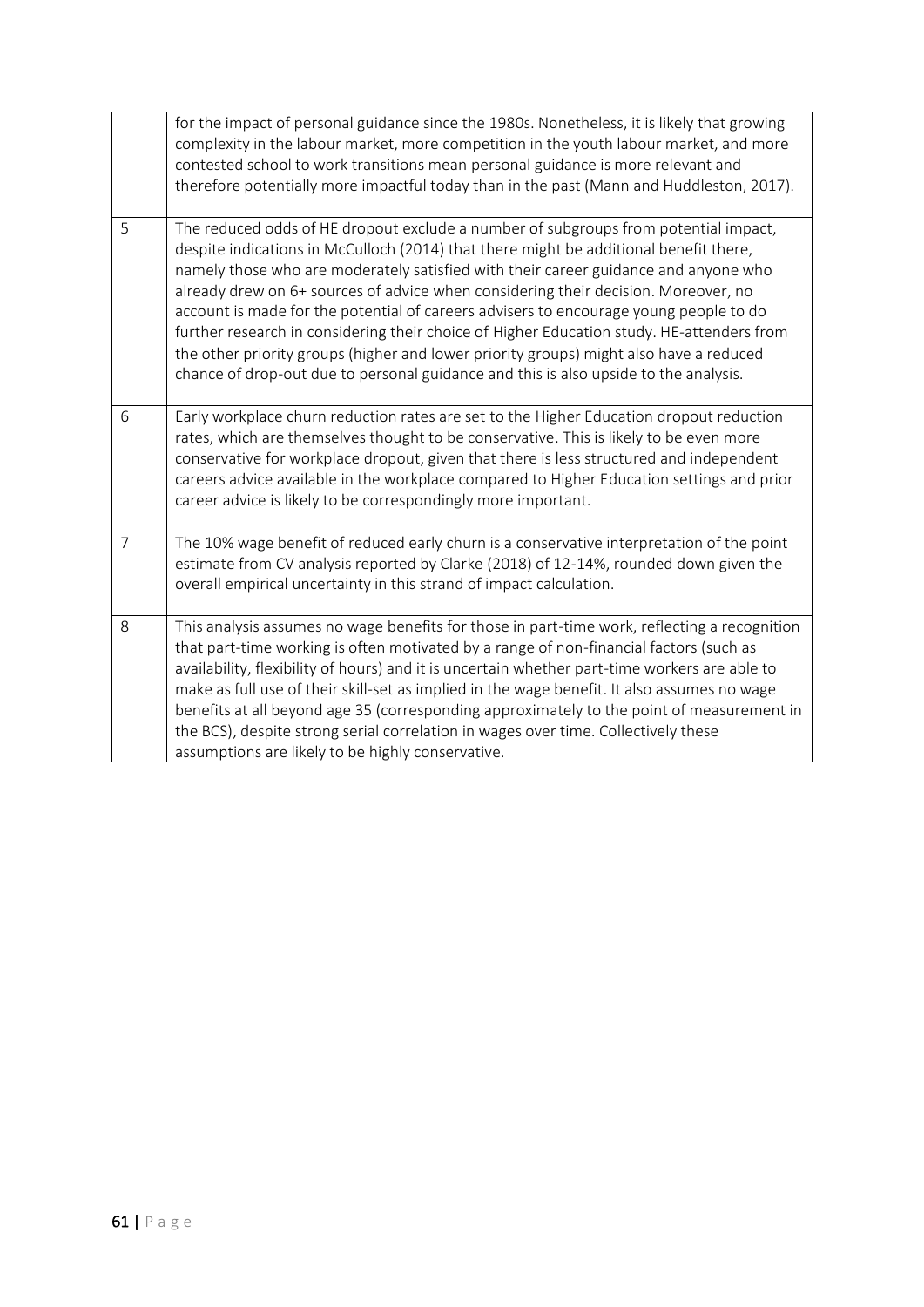# <span id="page-61-0"></span>Appendix 3: Working Group membership

This report benefitted from discussion and expert review by a working group assembled by The Careers & Enterprise Company:

- David Barton, Executive Officer, Cornwall Association of Secondary Headteachers
- Sheila Clark, Director, Career Connect
- Robert Cremona, Project Officer, The Gatsby Foundation
- Chloe Elliot, Team Manager, Career Connect
- Jan Ellis, Chief Executive of The Career Development Institute (CDI)
- Kieran Gordon, incoming Executive Director, Careers England
- Amy Hams, Careers Policy Lead, Department for Education
- Professor Tristram Hooley, Chief Research Officer, Institute of Student Employers
- Beth Jones, Programme Manager, The Gatsby Foundation
- Robert Lloyd, Economic Advisor, Department for Education
- Richard Simper, Deputy Director Careers and Basic Skills, Department for Education
- Dr Siobhan Neary, Associate Professor and Head of iCeGS, University of Derby
- Steve Stewart OBE, Executive Director, Careers England
- Dr Emily Tanner, Head of Research, The Careers & Enterprise Company
- Andrew Webster, Education Manager (West), The Careers & Enterprise Company

Working group members were consulted throughout this report. Nonetheless, being listed above should not be taken as an indication of agreement with, or endorsement of, specific details in the report.

The methodology was reviewed technically by Sarah Snelson and Danail Popov at Frontier Economics (see Appendix 4).

We would also like to acknowledge feedback on an earlier draft by Dr Deirdre Hughes OBE (Director, DMH Associates Ltd) and Dr Anthony Mann (Senior Policy Analyst Education and Skills, OECD) and a targeted review of econometric analysis by Paul Atherton, founder of Fab Inc and former UK Government Economist.

Any opinions or remaining errors are the responsibility of the author.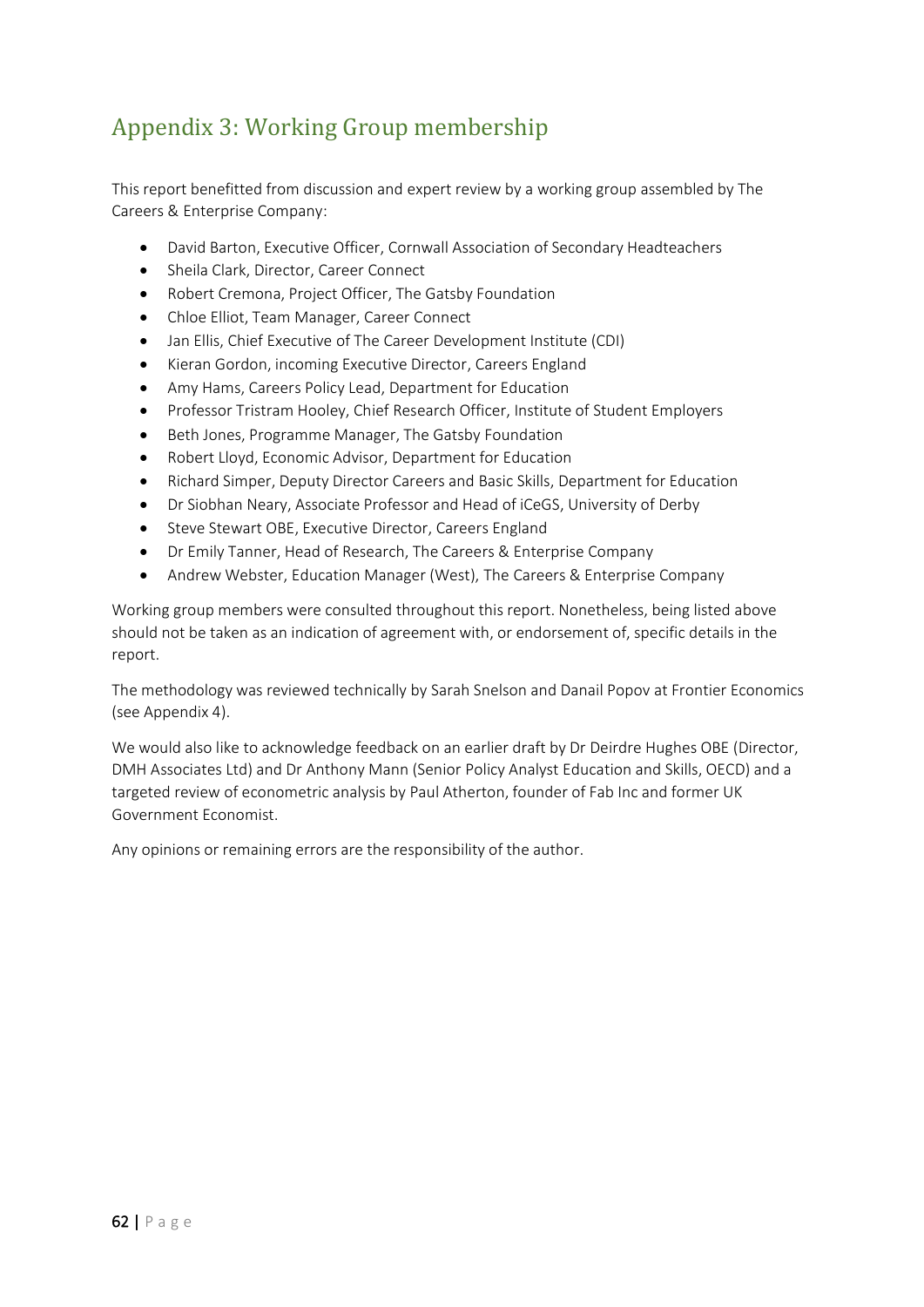# <span id="page-62-0"></span>Appendix 4: Review by Frontier Economics

Frontier Economics undertook a high-level, formative review of this ROI methodology, with the review lead by Sarah Snelson.

Sarah Snelson is a Director in Frontier's Public Policy practice, with nearly 20 years of experience as a professional economist. Sarah's work has spanned all major government departments and focuses on the evaluation and assessment of effectiveness and value for money of government policies. Sarah leads much of the practice's work on further and Higher Education, skills and labour markets. She has recently led two extensive studies of the Further Education market and the Further Education Qualifications market in England for BEIS, has worked for the Education and Training Foundation to analyse the impact of the Sainsbury Review recommendations on the FE workforce, as well as work for a London-based higher education institution to create a framework and evidence to assess their value for money.

Frontier's review covered the broad structure of the ROI model and methodology for obtaining quantitative estimates as well as the detailed calculations in the model. Specifically, the review concentrated on the following questions:

- Is the ROI methodology appropriate to the context in which it is being applied?
- Is the ROI model used to produce the value for money estimates (e.g. breakeven analysis, ROI estimates) structured appropriately?
- Are the calculations in the ROI model correct?
- What are the big sensitivities around the estimates?

It is worth noting that a detailed review of the academic literature and broader evidence used to inform the parameters in the ROI model was beyond the scope of this review. This means that we have not carried out a detailed review to check whether the evidence used in the ROI is the most appropriate and up to date. Further, we have not carried out detailed checks as to whether the evidence used to support the estimates has been adapted appropriately to the context of the study and that the correct estimates (e.g. the monetary values of avoiding a NEET) have been used. That said, through our professional expertise and experience we identified several areas which could benefit from further sensitivity testing – our suggestions were well received by the author of the study and he undertook additional work to address our queries.

In summary, we were satisfied that the methodology developed by the author was appropriate for addressing the research questions. The calculations of the author were found to be correct and the presentation of the findings, including discussions about the uncertainty and sensitivity of the estimates, are an adequate reflection of the strength and limitations of the evidence base.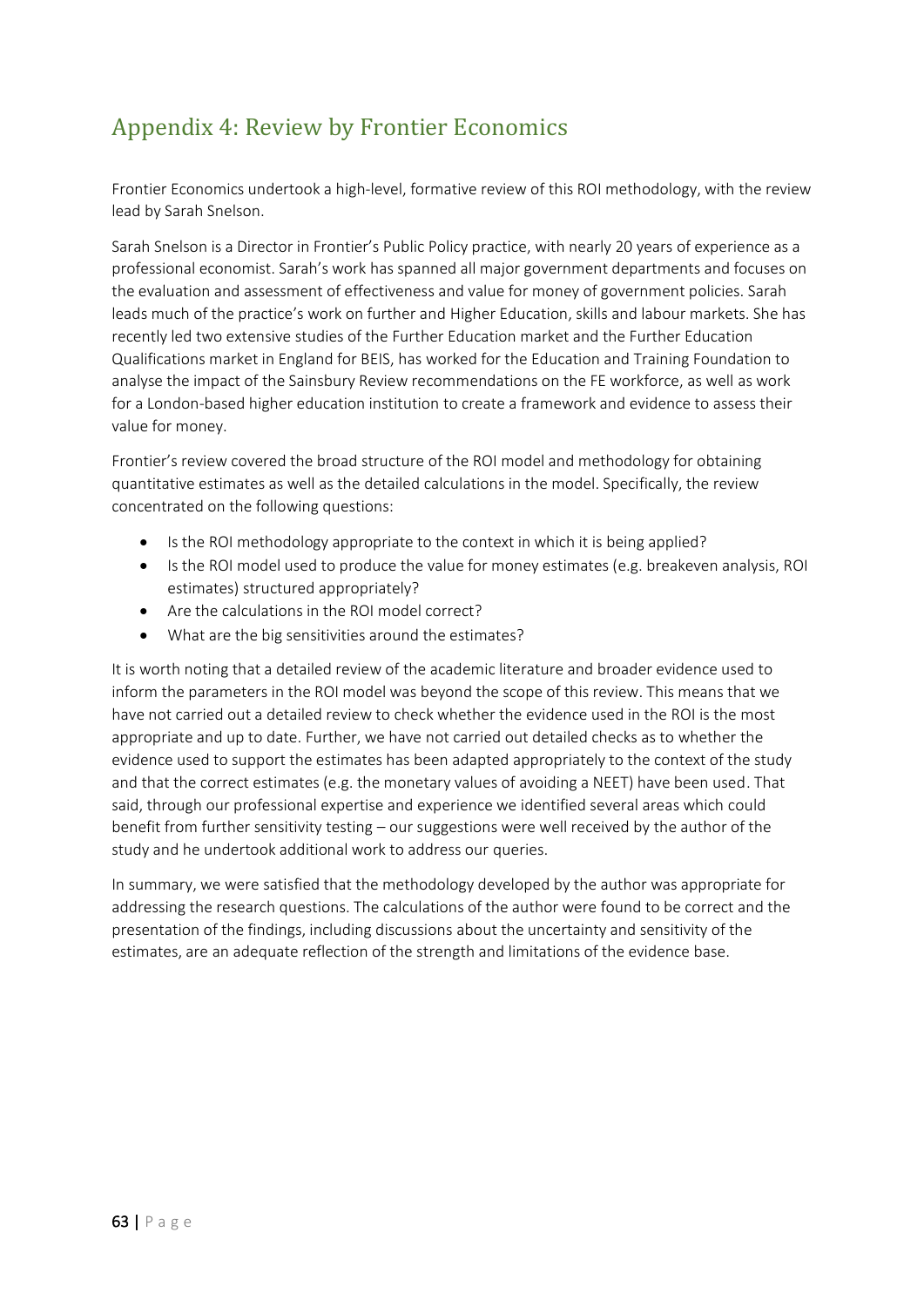## <span id="page-63-0"></span>References

- Abele, A., & Spurk, D. (2009). The longitudinal impact of self-efficacy and career goals on objective and subjective career success. *Journal of Vocational Behavior Volume 74, Issue 1, February 2009, Pages 53-62* <https://doi.org/10.1016/j.jvb.2008.10.005>
- ASCA. (2012). *The ASCA National Model: A Framework for School Counseling Programs, Third Edition*. Alexandria, VA: American School Counselor Association.
- ASCA. (2019). *Empirical Research Studies Supporting the Value of School Counseling*. Available at: https://www.schoolcounselor.org/asca/media/asca/Careers-Roles/Effectiveness.pdf

Baker. (2020). 'Here's how we fix youth unemployment' published 29 June 2020 in *TES*, Available at <https://www.tes.com/news/Covid-19-lord-baker-heres-how-we-fix-youth-unemployment-0> [accessed July 2020]

- Blundell, R., Dias, M. C., Meghir, C., & Reenen, J. (2004). Evaluating the employment impact of a mandatory job search program. Journal of the European Economic Association, 2, 569–606. https://doi.org/10.1162/1542476041423368
- Brown, S. D., & Ryan Krane, N. E. (2000). Four (or five) sessions and a cloud of dust: Old assumptions and new observations about career counseling. In S. D. Brown, & R. W. Lent (Eds*.), Handbook of counseling psychology* (pp. 740–766) (3rd ed.). New York: Wiley.
- Bynner, J; Dolton, P; Feinstein, L; Makepeace, G; Malmberg, L; & Woods, L. (2002). *Revisiting the Benefits of Higher Education. Technical Report.* Centre for Research on the Wider Benefits of Learning, Institute of Education, London. <https://researchonline.lshtm.ac.uk/id/eprint/11846>
- Careers England. (2011). *NATIONAL VALIDATION The "Quality in Careers" Standard Evaluation Criteria for Careers Education, Information, Advice & Guidance (CEIAG) Quality Awards (October 2011).* Careers England.
- Careers England. (2019). *Good practice in tendering and contract management (February 2019)*. Available at: <https://www.careersengland.org.uk/wp-content/uploads/Careers-England-Good-Practice-Commissioner-Guide.pdf>
- Carey, J., & Dimmitt, C. (2012). School Counseling and Student Outcomes: Summary of Six Statewide Studies. *Professional School Counseling, 16(2), 146-153*
- CDI. (2019). *CDI Briefing Paper: Understanding the role of the Careers Adviser within 'Personal Guidance' by Dr Michelle Stewart.* Stourbridge: The Career Development Institute
- CDI. (2014). *Careers Guidance in Schools and Colleges: A Guide to Best Practice and Commissioning Careers Guidance Services*. Stourbridge: The Career Development Institute
- Clarke, R. (2018). It pays to stay: workers who spend 2 to 3 years in first job earn higher salaries over career. Published 12 April 2018 in *HR Review*, available a[t https://www.hrreview.co.uk/hr-news/recruitment/it-pays-to-stay-workers-who](https://www.hrreview.co.uk/hr-news/recruitment/it-pays-to-stay-workers-who-spend-2-to-3-years-in-first-job-earn-higher-salaries-over-career/110810)[spend-2-to-3-years-in-first-job-earn-higher-salaries-over-career/110810](https://www.hrreview.co.uk/hr-news/recruitment/it-pays-to-stay-workers-who-spend-2-to-3-years-in-first-job-earn-higher-salaries-over-career/110810)
- Coles, B., Godfrey, C., Keung, A., Parrott, S., & Bradshaw, P. (2010). *Estimating the life-time cost of NEET: 16–18 year olds not in education, employment or training (research undertaken for the audit commission)*. York: University of York.
- Croll, P. (2008) Occupational choice, socio‐economic status and educational attainment: a study of the occupational choices and destinations of young people in the British Household Panel Survey. *Research Papers in Education,* 23:3, 243- 268, DOI: 10.1080/02671520701755424
- Curry, M., & Milsom, A. (2017). *Career and college readiness counseling in P-12 Schools* (second edition). Springer. Available via ASCA store: https://members.schoolcounselor.org/publications
- Dabbous, D., Patel, R., & Percy, C. (2020). *Our Plan for Further Education*. Edited by: Newton, O., Laczik, A., and Emms, K. London: The Edge Foundation.
- DfE. (2017a). *Careers strategy: making the most of everyone's skills and talents* (published December 2017). London: Department for Education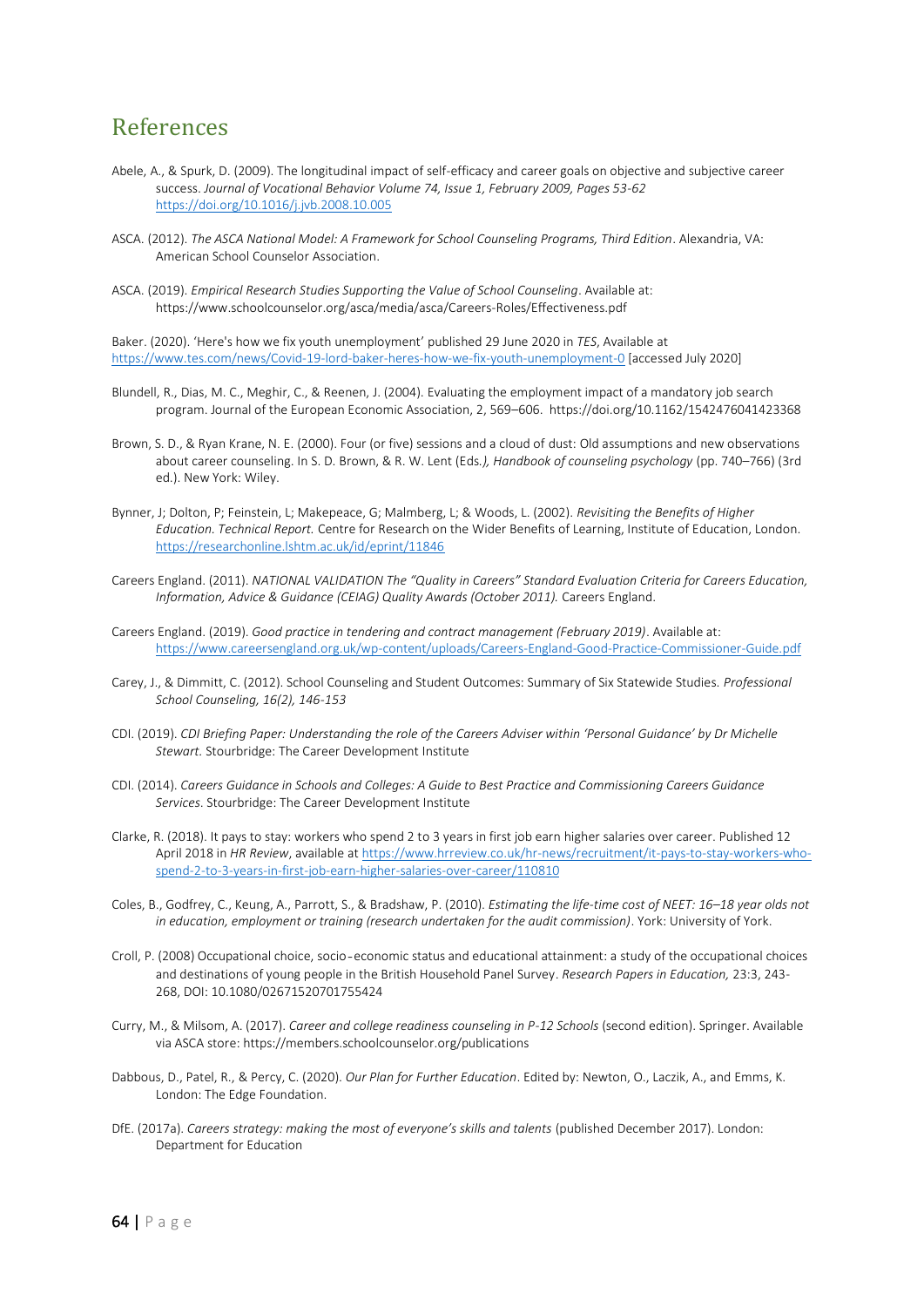- DfE. (2017b). *User insight research into post-16 choices: A report by CFE Research with Dr Deirdre Hughes OBE (December 2017).* London: Department for Education
- DfE. (2018). *Careers guidance and access for education and training providers. Statutory guidance for governing bodies, school leaders and school staff (published October 2018)*. London: Department for Education
- DfE. (2019a). *Destinations of key stage 4 and 16-18 students, England, 2017/18*. London: Department for Education
- DfE. (2019b). *Participation Rates in Higher Education: Academic Years 2006/2007 – 2017/2018 (Provisional)*. London: Department for Education
- DfE. (2020). *NEET statistics annual brief: 2019*. London: Department for Education. Available from https://www.gov.uk/government/statistics/neet-statistics-annual-brief-2019
- DWP. (2011). *THE INNOVATION FUND. Specification and Supporting Information*. London: Department for Work and Pensions.
- Everitt, J., Neary, S., Delgardo, M.A., & Clark, L. (2018). *Personal Guidance. What Works?* London: The Careers & Enterprise Company.
- Galliot, N., & Graham, L. (2015). School based experiences as contributors to career decision-making: findings from a crosssectional survey of high-school students. *Australian Educational Researcher* 42 179-199. <https://doi.org/10.1007/s13384-015-0175-2>
- Gloster, R., Pollard, E., Bertrum, C., Williams, J., Hirsch, W., Buzzeo, J and Henderson, L. (2013). *Adult Career Decision Making.* London: Department for Business, Innovation and Skills [https://www.employment](https://www.employment-studies.co.uk/resource/evaluation-ufilearndirect-telephone-guidance-trial)[studies.co.uk/resource/evaluation-ufilearndirect-telephone-guidance-trial](https://www.employment-studies.co.uk/resource/evaluation-ufilearndirect-telephone-guidance-trial)
- Goldin, C., & Katz, L. (2007). *NBER Working Paper 12984: THE RACE BETWEEN EDUCATION AND TECHNOLOGY: THE EVOLUTION OF U.S. EDUCATIONAL WAGE DIFFERENTIALS, 1890 TO 2005.* Cambridge, MA: NBER
- Gore, J., Holmes, K., Smith, M. et al. Socioeconomic status and the career aspirations of Australian school students: Testing enduring assumptions. *Aust. Educ. Res.* 42, 155–177 (2015)[. https://doi.org/10.1007/s13384-015-0172-5](https://doi.org/10.1007/s13384-015-0172-5)
- Gutman, L., Sabates, R., & Schoon, I. (2014). Uncertainty in educational and career aspirations. In I. Schoon & J. Eccles (Eds.), *Gender Differences in Aspirations and Attainment: A Life Course Perspective* (pp. 161-181). Cambridge: Cambridge University Press. doi:10.1017/CBO9781139128933.011
- Graverson, B. K., & van Ours, J. C. (2008). How to help unemployed find jobs quickly: Experimental evidence from a mandatory activation program. *Journal of Public Economics, 92, 2020–2035.* https://doi.org/10.1016/j.jpubeco.2008.04.013
- Guyon, N., & Huillery, E. (2020). Biased Aspirations and Social Inequality at School: Evidence from French Teenagers. *The Economic Journal*[. https://doi.org/10.1093/ej/ueaa077](https://doi.org/10.1093/ej/ueaa077)
- Hansen, M, & Pedersen, J. (2012). An Examination of the Effects of Career Development Courses on Career Decision-Making Self-Efficacy, Adjustment to College, Learning Integration, and Academic Success. *Journal of The First-Year Experience & Students in Transition*, Volume 24, Number 2, 1 January 2012, pp. 33-61(29)
- Hanson, J., & Neary, S. (2020). 'The Gatsby benchmarks and social mobility: impacts to date'. *IAEVG Conference Proceedings Career Guidance for Inclusive Society*. Bratislava, Slovakia 11-13 September 2019. IAEVG: Slovakia, pp. 168-185.

Harris-Bowlsbey, J. (2014). White Paper: Evidence for Career Guidance Cost-Effectiveness. Adel (IA): Kuder

- Heckhausen, J., & Chang, E. (2009), "Can Ambition Help Overcome Social Inequality in the Transition to Adulthood? Individual Agency and Societal Opportunities in Germany and the United States". *Research in Human Development*, Vol. 6/4, pp. 235-251.
- Hooley, T., Matheson, J., & Watts, A.G. (2014). *Advancing Ambitions: The role of career guidance in supporting social mobility.* London: Sutton Trust.
- Hooley, T., & Dodd, V. (2015). *The economic benefits of career guidance.* Careers England.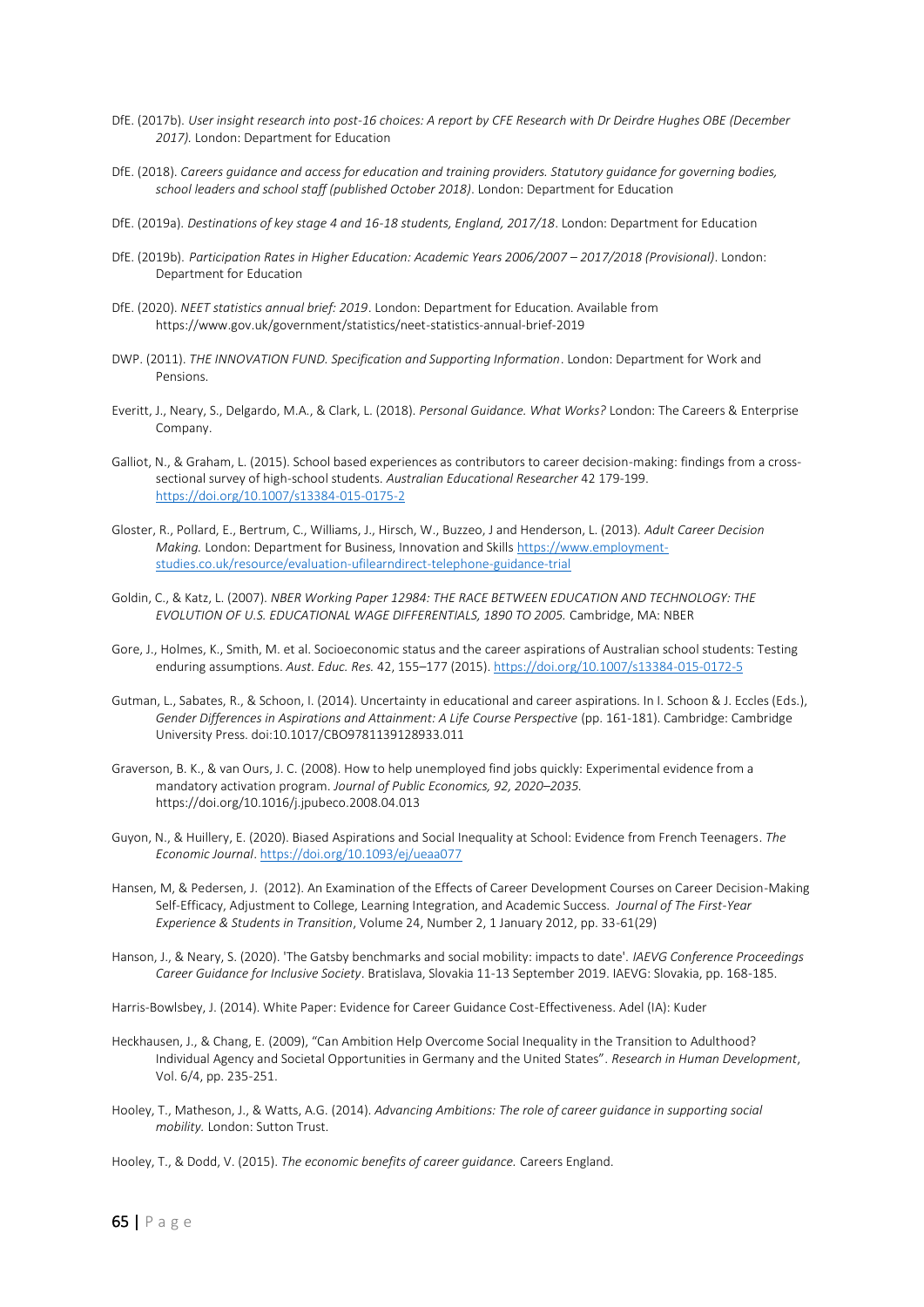- Hughes, D., & Gration, G. (2009). *Evidence and Impact: Careers and guidance-related interventions.* Reading: CfBT Education Trust.
- Hughes, D., Mann, A., Barnes, S.-A., Baldauf, B., & McKeown, R. (2016). *Careers education: International literature review*. London: Education Endowment Foundation.
- Hughes, D. (2017). Careers work in England's schools: politics, practices and prospects. *British Journal of Guidance & Counselling*, 45:4, 427-440, DOI: 10.1080/03069885.2017.1346234
- Hughes, D. (2019). *National Survey of School Leaders and Careers Professionals.* Exeter: DMH Associates. Available at [http://dmhassociates.org/wp-content/uploads/2019/11/National-Survey-of-school-leaders-and-careers](http://dmhassociates.org/wp-content/uploads/2019/11/National-Survey-of-school-leaders-and-careers-professionals.pdf)[professionals.pdf](http://dmhassociates.org/wp-content/uploads/2019/11/National-Survey-of-school-leaders-and-careers-professionals.pdf) (accessed July 2020).
- Hughes, D., Adriaanse, K., Gray, D., Percy, C., Rogers, M., & Thurston, C. (2020). *Championing Careers Derby: Technical Report.* Derby: Derby City Council and D2N2 LEP
- Hurwitz, M., & Howell, J. (2014). Estimating Causal Impacts of School Counselors With Regression Discontinuity Designs. *Journal of Counseling & Development Volume 92, Issue 3 July 2014 Pages 316-327 [https://doi.org/10.1002/j.1556-](https://doi.org/10.1002/j.1556-6676.2014.00159.x) [6676.2014.00159.x](https://doi.org/10.1002/j.1556-6676.2014.00159.x)*
- IAG-WBL, 2019. *Investing in Career Guidance (1943.19 ED-2019/WS/47, published Dec 2019).* Greece, Thessaloniki: Inter-Agency Working Group on Work-based Learning
- Jeffries-Simmon, T. and Ackleson, D. (2017*). Washington State Comprehensive School Counseling and Guidance Program Model*. Washington: OPSI
- Kashefpakdel, E., & Percy, C. (2017). Career education that works: An economic analysis using the British Cohort Study. *Journal of Education and Work*, 30 (3), pp. 217–234.
- Kemple, J., & Willner, C. J. (2008). *Career academies: long-term impacts on labor market outcomes, educational attainment, and transitions to adulthood (Report)*. New York: MDRC publications.
- Lapan, R., Gysbers, N., & Petroski, G. (2003). Helping Seventh Graders Be Safe and Successful: A Statewide Study of the Impact of Comprehensive Guidance and Counseling Programs. *Professional School Counseling, 6(3), 186-197.*
- Lavecchia, A. M., Oreopoulos, P., & Brown, R. S. (2019). *Long-run Effects from Comprehensive Student Support: Evidence from Pathways to Education (No. w25630).* National Bureau of Economic Research.
- Mann, A., Massey, D., Glover, P., Kashefpakdel, E., & Dawkins, J. (2013). *Nothing in Common: The Career Aspirations of Young Britons Mapped against Projected Labour Market Demand (2010-2020).* London: Education and Employers
- Mann, A., Kashefpakdel, E., & Rehill, J. (2017). *Indicators of successful transitions: teenage attitudes and experiences related to the world of work*. London: Education and Employers
- Mann, A., & Huddleston, P. (2017). Schools and the twenty-first century labour market: perspectives on structural change. *British Journal of Guidance & Counselling, 45:2, 208-218*, DOI: 10.1080/03069885.2016.1266440
- Mann, A., Denis, V., & Schleicher, A. (2020). *Dream jobs? Teenagers' career aspirations and the future of work.* Paris: OECD. Available from[: https://www.oecd.org/education/dream-jobs-teenagers-career-aspirations-and-the-future-of](https://www.oecd.org/education/dream-jobs-teenagers-career-aspirations-and-the-future-of-work.htm)[work.htm](https://www.oecd.org/education/dream-jobs-teenagers-career-aspirations-and-the-future-of-work.htm)
- Mayston, D. (2002). *Discussion papers in economics: Developing a framework theory for assessing the benefits of career guidance.* York: University of York (CPERM)
- McCulloch, A. (2014). *Learning from Futuretrack: Dropout from Higher Education*. London: BIS.
- Mello, Z. (2008). Gender variation in developmental trajectories of educational and occupational expectations and attainment from adolescence to adulthood. *Developmental Psychology*, Vol. 44/4, pp. 1069-1080.
- Morgan, S. L., Leenman, T. S., Todd, J. J., & Weeden, K. A. (2013). Occupational Plans, Beliefs about Educational Requirements, and Patterns of College Entry. *Sociology of Education*, 86(3), 197–217. <https://doi.org/10.1177/0038040712456559>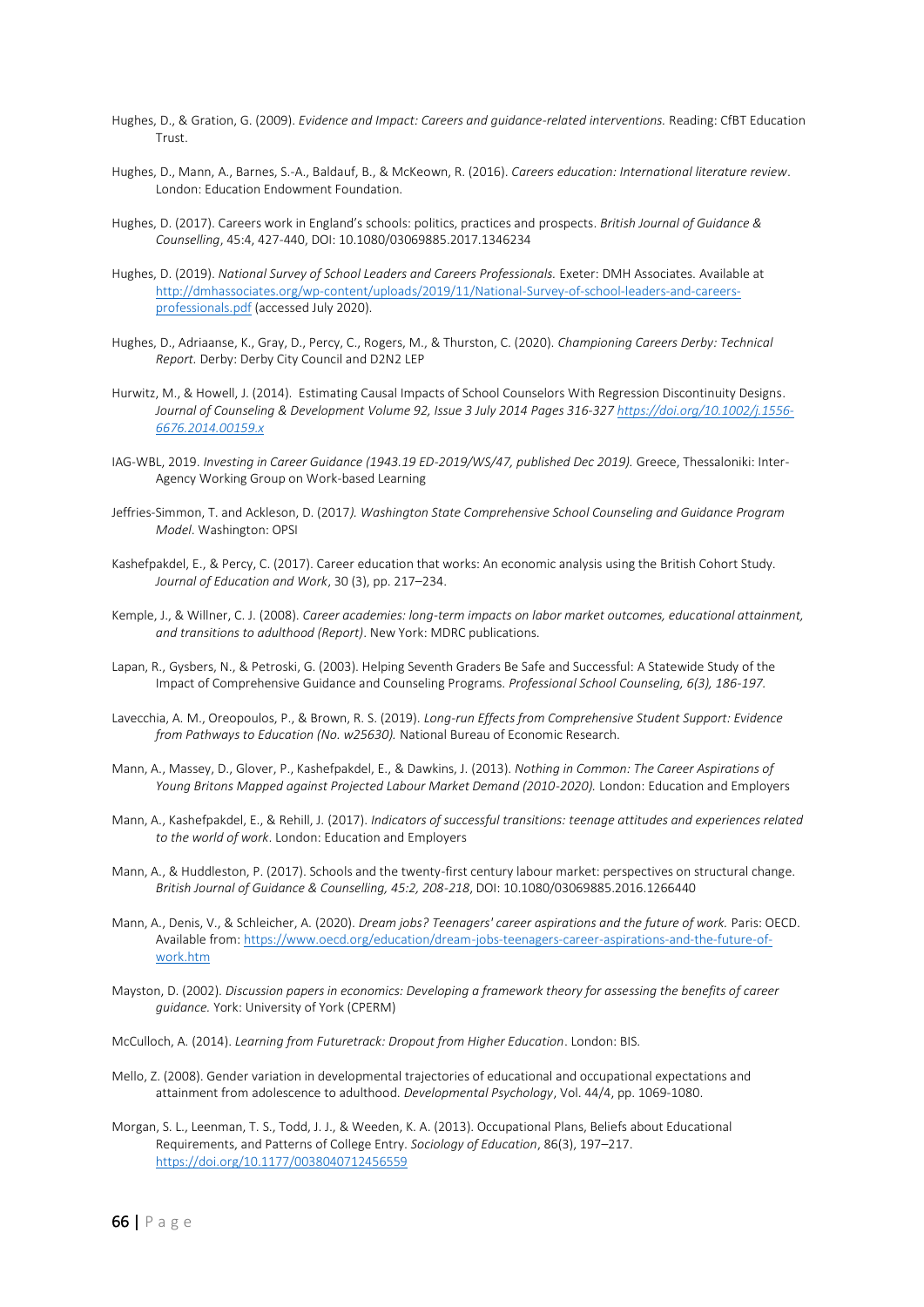- Mortimer, J. T., Rolando, D. J., Zierman, C. (2017). *Understanding youth resilience by leveraging the Youth Development Study archive*. 47, (1), 10-17. University of Minnesota. Retrieved from the University of Minnesota Digital Conservancy, [http://hdl.handle.net/11299/188229.](http://hdl.handle.net/11299/188229)
- Musset, P., & Kureková, L. (2018). *Working it out: Career guidance and employer engagement*. Paris: OECD
- Nathan, D. (2005). Capabilities and Aspirations. *Economic and Political Weekly*, 40(1), 36-40. Retrieved July 21, 2020, from [www.jstor.org/stable/4416008](http://www.jstor.org/stable/4416008)
- Newton, O., Percy, C., Laczik, A. and Emms, K. (2019). *Our Plans for Apprenticeships. Broader, Higher Quality, Better Prepared*. London: The Edge Foundation
- Nicoletti, C., & Berthoud, R. (2010). *Research Report DFE-RR019: The Role of Information, Advice and Guidance in Young People's Education and Employment Choices*. London: Department for Education
- OECD. (2010). *Learning for Jobs.* Paris: OECD
- Ofsted. (2019). *School inspection handbook (published December 2019)*. London: Ofsted
- Ofsted. (2020). *Further education and skills inspection handbook (published March 2020)*. London: Ofsted
- Oliver, L. W., & Spokane, A. R. (1988). Career-intervention outcome: What contributes to client gain? *Journal of Counseling Psychology*, 35(4), 447–462. http://dx.doi. org/10.1037/0022-0167.35.4.447.
- O'Loughlin, L. (2020). *Developing a career-centric strategy to FE delivery*. Available as a blog published 17 June 2020 at <https://www.careersandenterprise.co.uk/news/developing-career-centric-strategy-fe-delivery>
- Page, R., Newton, B., Hunt, W., & Hillage, J. (2007). *An evaluation of UFI/ Learndirect Telephone Guidance Trial*. London: DfES[. https://www.employment-studies.co.uk/resource/evaluation-ufilearndirect-telephone-guidance-trial](https://www.employment-studies.co.uk/resource/evaluation-ufilearndirect-telephone-guidance-trial)
- Page, L. C. (2012). Understanding the impact of career academy attendance: An application of the Principal Stratification Framework for Causal Effects Accounting for partial compliance. *Evaluation Review*, 36(2), 99-132.
- Percy, C., & Kashefpakdel, E. T. (2018). Insiders or outsiders, who do you trust? Engaging employers in school-based career activities. In A. Mann, P. Huddleston, & E. T. Kashefpakdel (Eds.), *Essays on employer engagement in education*, 201- 216. New York: Routledge.
- Percy, C., & Dodd, V. (2020). 'The Economic Outcomes of Career Development Programmes', Chapter in the *Oxford Handbook of Career Development*, Edited by Peter J. Robertson, Tristram Hooley, and Phil McCash. Oxford: Oxford University Press. DOI: 10.1093/oxfordhb/9780190069704.013.4
- Perdrix, S., Stauffer, S., Masdonati, J., Massoudi, K., & Rossier, J. (2012). Effectiveness of career counseling: A one-year follow-up. *Journal of Vocational Behavior* 2012 vol: 80 (2) pp: 565-578
- Peterson, S.L. (1993). Career decision-making self-efficacy and institutional integration of underprepared college students. *Res High Educ 34*, 659–685[. https://doi.org/10.1007/BF00992155](https://doi.org/10.1007/BF00992155)
- QiCC, 2019. *The Quality in Careers Standard – The revised guide to the standard (June 2019)*. England: The Quality in Careers Consortium. Available via: https://www.qualityincareers.org.uk/
- Reid, E.R. (2018). *Length Matters: The impact of the shortening of guidance appointments on practice*. Warwick: University of Warwick
- Rogers, M., Percy, C., & Chambers, N. 2020. *Disconnected: Career aspirations and jobs in the UK*. London: Education and Employers
- Sabates, R., Harris, A. L., & Staff, J. (2011) 'Ambition gone awry: the long term socioeconomic consequences of misaligned and uncertain ambitions in adolescence', *Social Science Quarterly*, 92(4), 959-977.
- Schneider, M., & Yin, L. (2011*). The High Cost of Low Graduation Rates: How Much Does Dropping Out of College Really Cost?* Washington: American Institutes for Research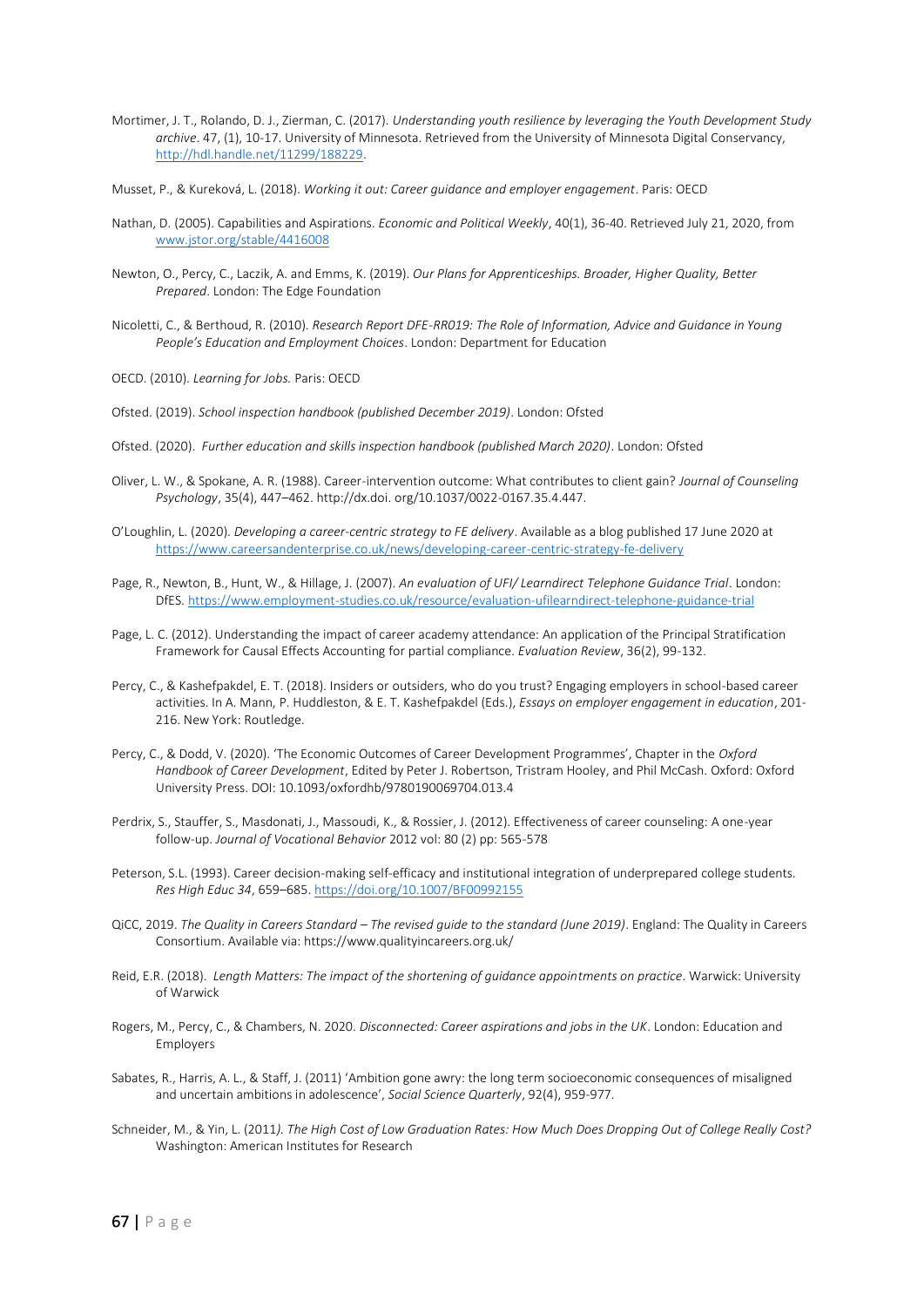- Schnorr, D., & Ware, H.W. (2001). Moving Beyond a Deficit Model to Describe and Promote the Career Development of At-Risk Youth. *Journal of Career Development 27, 247–263 (2001)*. https://doi.org/10.1023/A:1007851003564
- Schoon, I. & Polek, E. (2011) 'Teenage career aspirations and adult career attainment: the role of gender, social background and general cognitive ability', *International Journal of Behavioral Development*, 35(3), 210-217.

Shimomura, H. (2018). Is career counseling effective? *Japan Labor Issues, vol.2, no.4, January 2018*

- Shury, J., Vivian, D., Turner, C., & Downing, C. (2017*). Planning for success: Graduates' career planning and its effect on graduate outcomes - Research report - March 2017 from IFF Research.* London: Department for Education
- Sikora, J. (2018). Aimless or flexible? Does uncertainty in adolescent occupational expectations matter in young adulthood? *Australian Journal of Education*, 62(2), 154–168[. https://doi.org/10.1177/0004944118776463](https://doi.org/10.1177/0004944118776463)
- Sink, C. A., Akos, P., Turnbull, R. J., & Mvududu, N. (2008). An Investigation of Comprehensive School Counseling Programs and Academic Achievement in Washington State Middle Schools. *Professional School Counseling*. https://doi.org/10.1177/2156759X0801200105
- SRDC. (2020). *The role of career education on students' education choices and postsecondary outcomes: Theoretical and evidence base preparation* (published February 2020). Ottawa, Ontario: Social Research and Demonstration Corporation.
- Tanner, E. (2020). *Young people's career readiness and essential skills: Results from the Future Skills Questionnaire 2018/19*. London: The Careers & Enterprise Company.
- The Careers & Enterprise Company. (2016). *Moments of Choice*. London: The Careers & Enterprise Company.
- The Careers & Enterprise Company (2018a). *Careers and Enterprise Provision in England's Secondary Schools and Colleges: State of the Nation 2018*. London: The Careers & Enterprise Company.
- The Careers & Enterprise Company (2018b). *The SEND Gatsby Benchmark Toolkit: Practical information and guidance for schools and colleges.* London: The Careers & Enterprise Company.
- The Careers & Enterprise Company (2019). *State of the Nation 2019: Careers and enterprise provision in England's secondary schools and colleges.* London: The Careers & Enterprise Company.
- The Gatsby Charitable Foundation. (2014). *Good Career Guidance*. London: Gatsby Charitable Foundation.
- The Gatsby Charitable Foundation. (2018). *Good Career Guidance: Benchmarks for young people in colleges*. London: Gatsby Charitable Foundation.
- Tomaszewski, W., Perales, F., & Xiang, N. (2017). Career guidance, school experiences and the university participation of young people from low socio-economic backgrounds. *International Journal of Educational Research, Volume 85, 2017, Pages 11-23*
- UCAS (2019). *End of Cycle Report 2018: Summary of applicants and acceptances*. Cheltenham: UCAS
- Walker, I., & Zhu, Y. (2013). *The impact of university degrees on the lifecycle of earnings: some further analysis*. London: Department for Business, Innovation and Skills.
- Watts, A. & Kidd, J. (2000) Guidance in the United Kingdom: Past, present and future. *British Journal of Guidance & Counselling*, 28:4, 485-502, DOI: 10.1080/713652315
- World Skills and OECD. (2019). *Youth Voice for the Future of Work*. Paris: OECD. Available from: <https://www.educationandemployers.org/youth-voice-for-the-future-of-work/>
- Whiston, S. C., Li, Y., Mitts, N. G., & Wright, L. (2017). Effectiveness of career choice interventions: A meta-analytic replication and extension. *Journal of Vocational Behavior*, 100, 175–184. https://doi.org/10.1016/j.jvb.2017.03.010
- Yates, S., Harris, A., Sabates, R., & Staff, J. (2011) 'Early Occupational Aspirations and Fractured Transitions: A study of entry into NEET status in the UK', *Journal of Social Policy*, 40(3), 513-534.